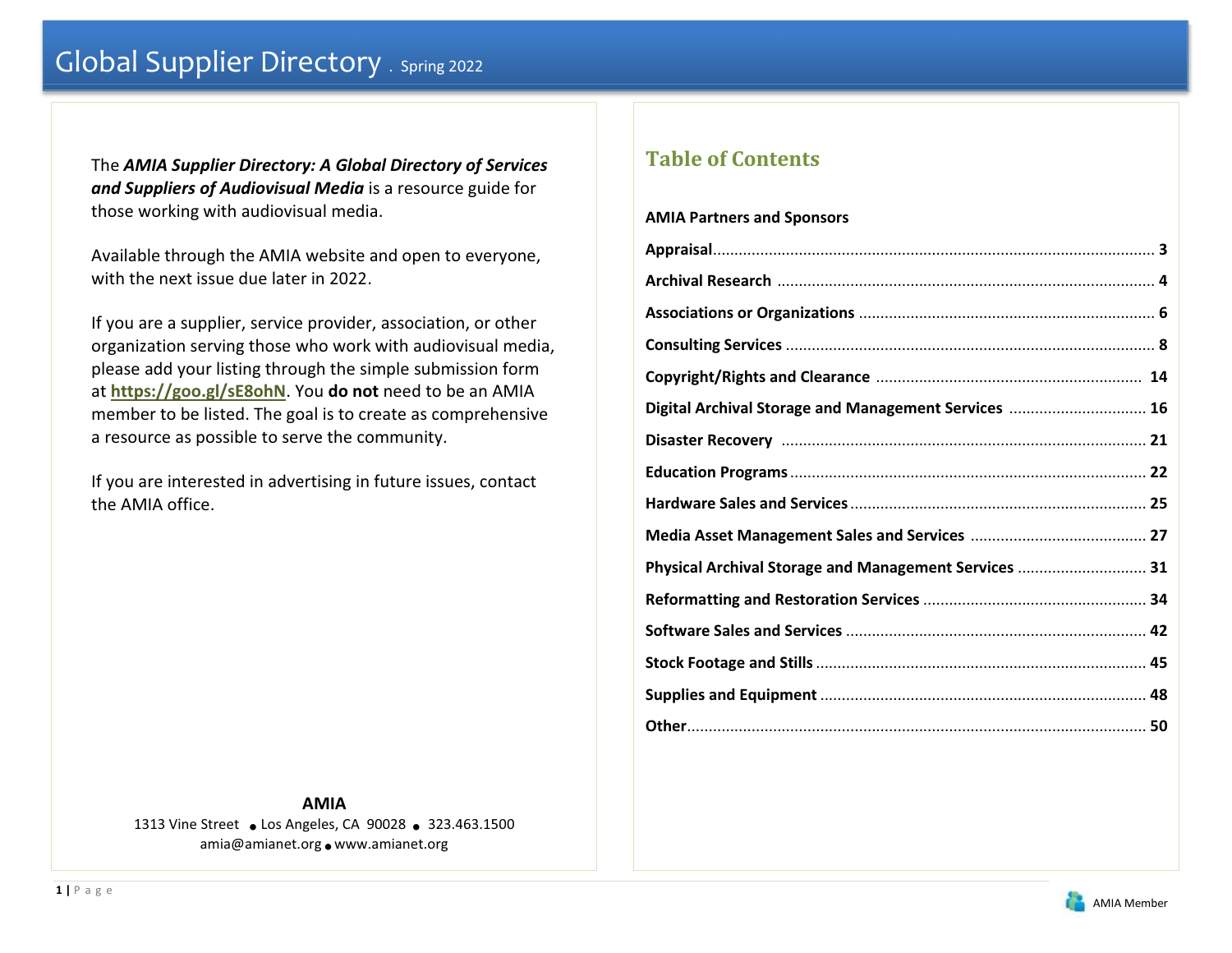# **AMIA Partners and Sponsors**

*We encourage you to learn more about our partners and sponsors – they are committed to the field, providing funding and resources that make our events, programs and initiatives possible.*

# **Iron Mountain Entertainment Services**

1025 North Highland Ave. Hollywood, CA 90038 USA 800-899-IRON | www.imes.media Contact: imfscustomerservice.com With Iron Mountain, media obsolescence is no longer an issue. Along with safety and preservation, your archive will be expertly migrated and managed in the ever-evolving digital world – all without you ever needing to research formats, transfer media, or pay for migration again. Once your assets are in our system, you can be sure that your archive will always be available and secure – no matter how media formats change - now and into the future.

# **PRO-TEK Vaults, LLC**

3110 North San Fernando Blvd. Burbank, CA 91504 USA 323-468-4469 | www.protekvaults.com Contact: tim.knapp@protekvaults.com For long-term safeguarding of film and other media assets, we set the standard of excellence. Our precise, criticallycontrolled environment and processes meet strict archival requirements. The experience and technical skills of our people are backed by their extensive knowledge of still photography and motion picture history. We answer questions of provenance, tackle preservation challenges and offer curation guidance to film studios, archives, private collections and other content owners.

# **Prasad Corporation**

711 South Main St. Burbank, CA 91506 USA 818-861-7417 | www.prasadcorp.com

Contact: paul.stambaugh@prasadcorp.com Prasad Corp offers SD, HD, 2K, and 4K scanning for digitizing your 16mm and 35mm motion picture film and sound. Utilizing the high-performance DFT-Scanity film scanner, with the latest High Dynamic Range technology, we offer superior results at competitive prices. Digital restoration and still photography digitization is also available. Ask us how we can help you in developing a personalized plan that fulfills your collection's needs. Special pricing for AMIA Members.

# **Company 3**

3401 Exposition Blvd. Santa Monica, CA 90404 USA 310-255-6612 Contact: angela.rock@company3.com Film and digital restoration and preservation, library and tape migration, www.company3.com.

# **Digital Bedrock**

P.O. Box 86311 Los Angeles, CA 90086 USA 888-938-7386 | www.digitalbedrock.com Contact: info@digitalbedrock.com Managed, secure, and affordable offcloud digital preservation services.

# **Digital Film Technology, LLC**

711 South Main St. Burbank, CA 91506 USA 818-861-7417 | www.dft-film.com Contact: paul.stambaugh@ prasadcorp.com At the forefront of film scanning technology,.

# **Eastman Kodak Company**

343 State St. Rochester, NY 14650 USA 800-621-3456

www.kodak.com/go/motion Contact: eIamericas@kodak.com KODAK provides the technology that sets the standard and stands the test of time. Motion picture film, leaders, chemistry, accessories, filters, supplies and film cleaners.

# **Imagica Entertainment Media Services, Inc.**

2-14-1 Higashigotanda, Shinagawa-ku Tokyo 141-0022 Japan 81-3-3280-7560 | www.imagicaems.co.jp/en/ Contact: : fujiwara.riko@imagica-

ems.co.jp We are a leading provider of postproduction and media services based in Japan.

### **NBCUniversal StudioPost**

100 Universal Plaza Universal City, CA 91608 USA 818-777-9033

#### www.universalstudioslot.com

Contact: peter.grives@nbcuni.com StudioPost's highly skilled staff employs the latest technology to preserve and restore recorded media from the NBCUniversal vaults and third party collections. Our wide range of postproduction services include: full audio restoration and evaluations; inspection and repair; cleaning; 4K, 2K, HD, scanning; color correction; editing; digital restoration; video duplication & conversion; video encoding & transcoding; sound editorial & mixing; large scale migration; YCM separations; sound transfer & quality control services.

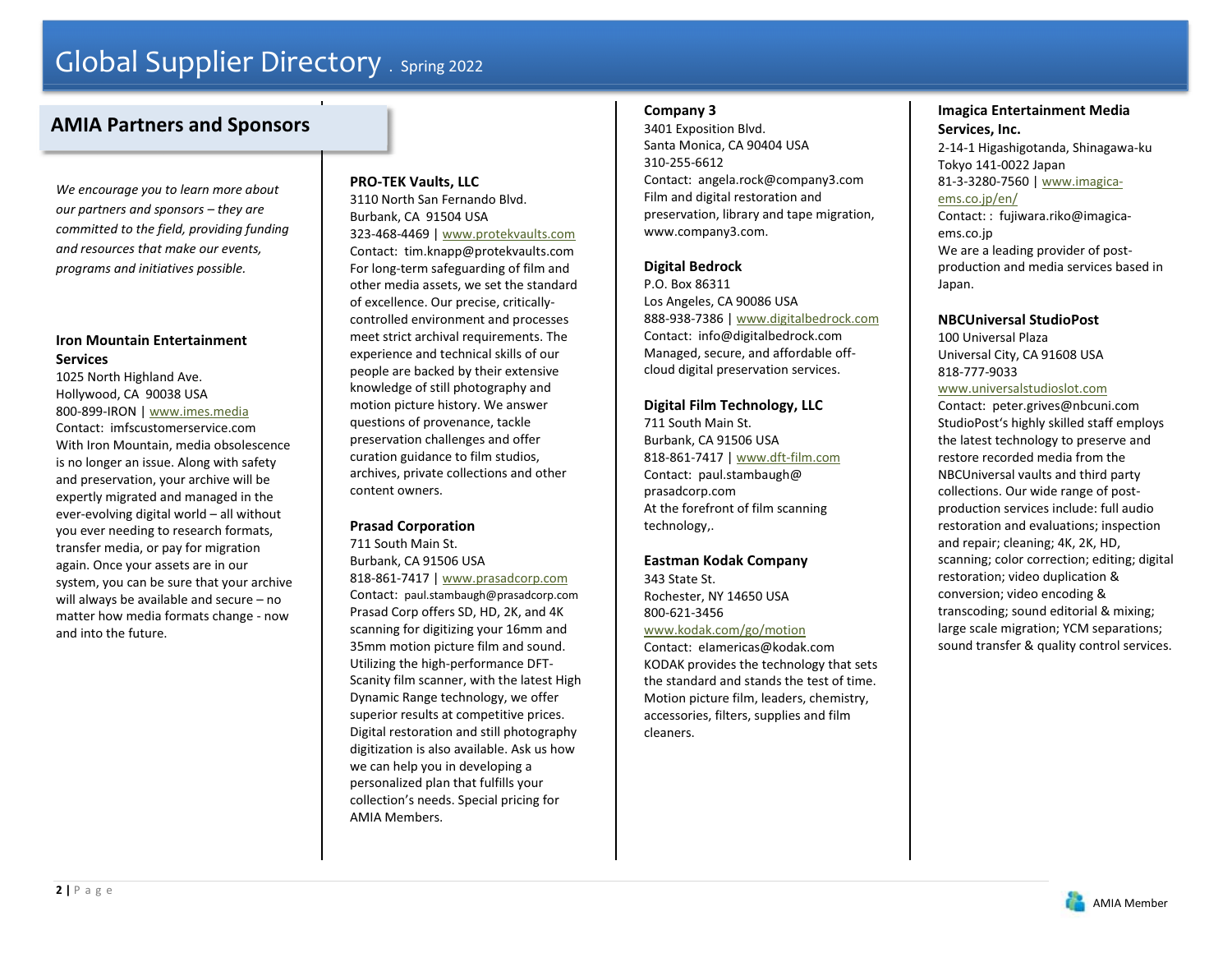# **Tuscan Archival by Lewis Plastics Co., Inc. (formerly Tuscan Corp.)**

712 West Winthrop Ave. Addison, IL 60101 331-703-1113 | www.tuscancorp.com Contact: info@tuscancorp.com Proudly made in the USA, Tuscan Archival by Lewis Plastics Co., Inc. is the industry's leading provider of premium film containers for film preservation and archival storage. Whatever you archive, Tuscan has the complete product line to fully preserve your films in 8mm, 16mm, and 35mm sizes. As the largest and only U.S. manufacturer, Tuscan Archival's proprietary "ProVent" design achieves premium film preservation. With rapid turnaround and a great price point, Tuscan Archival is the perfect solution for all your preservation projects.

#### **Visual Data Media Services**

610 North Hollywood Way Burbank, CA 91505 USA 310-558-3363

# www.visualdatamedia.com

Contact: rsmith@visualdatamedia.com An award-winning multimedia company with offices in Burbank, London and Bangalore, Visual Data Media Services offers a full range of post-production, and media transformation services: encoding, editing, quality control, content management, asset storage, sound services, and localization. Custom built for creating, re-purposing and distributing content, our state-of-the-art, 30,000 square-foot facility in Burbank features advancements in 2K/4K archival and high-speed film scanning, restoration, HDR and image-detection that can make what was old seem like new again.

# **Appraisals**

**Archives V.I.P.** 1300 Beaudet St. Laval, QB H7H 1V4 Canada 514-462-0235 Contact: archivesvip@hotmail.com Film video.

### **Audrey E. Kupferberg**

378 Division St. Amsterdam, NY 12010 USA 518-843-3542 Contact: akupferb@nycap.rr.com I specialize in appraisals of vintage films.

#### **AV Preservation by reto.ch**

Z.I. Le Trési 3 Préverenges, 1028 Switzerland +41 21 691 6511 Contact: info@reto.ch Small, highly skilled moving image conservation and restoration facility, https://reto.ch.

# **Boston Connection Inc., The**

7 High St., P.O. Box 1835 Cotuit, MA 02635 USA 617-908-6258Contact: bconnect@cutfilm.com Nationwide sales of refurbished Steenbeck, Moviola & KEM flatbeds, www.cutfilm.com.

# **Cinelab London**

714-715 Banbury Ave. Slough Industrial Estate Slough, Berks SL1 4LR United Kingdom 441753501500 Contact: enquiries@cinelab.co.uk UK 16/35mm film restoration specialists, www.cinelab.co.uk.

#### **Cinelab (Massachusetts)**

630 Belleville Ave. New Bedford, MA 02745 USA 401-499-6411 Contact: info@cinelab.com 401-499-6411 Contact: info@cinelab.com Open since 1948. Lab process, www.cinelab.com.

### **Dansk Film Digitization**

110 Leroy St. New York, NY 10014 USA 212-886-5230 Contact: kenneth@danskfilm digitization.com Comprehensive solutions to 16/35mm film digitization and preservation, www.danskfilmdigitization.com.

# **Digital Bedrock**

P.O. Box 86311 Los Angeles, CA 90086 USA 888-938-7386 Contact: info@digitalbedrock.com Managed, secure, and affordable offcloud digital preservation services, www.digitalbedrock.com.

# **Greatbear Audio & Video Digitising**

26 The Coach House Bristol, BS2 8QN United Kingdom +44 (0)1179850500 Contact: adrian@thegreatbear.net Preservation-quality digitisation specialists for video / audio tape collections, www.thegreatbear.net

#### **Historicity Research Services**

4623 Quimby Ave. Beltsville, MD 20705 USA 301-254-8313 Contact: sgreene820@gmail.com 34 years experience with special media preservation and access, http://historicity.co.

#### **Joanneum Research / VidiCert**

Steyregasse 17 Graz, Styria 8045 Austria +43 316 876 1202 Contact: info@vidicert.com VidiCert quality control software for film and video digitization, www.vidicert.com.

# **Linda Tadic**

P.O. Box 86311 Los Angeles, CA 90086 USA 310-402-7191 Contact: ltadic@digitalprsv.com Collection assessments, metadata audits & modelling, digital preservation strategy, DAM.

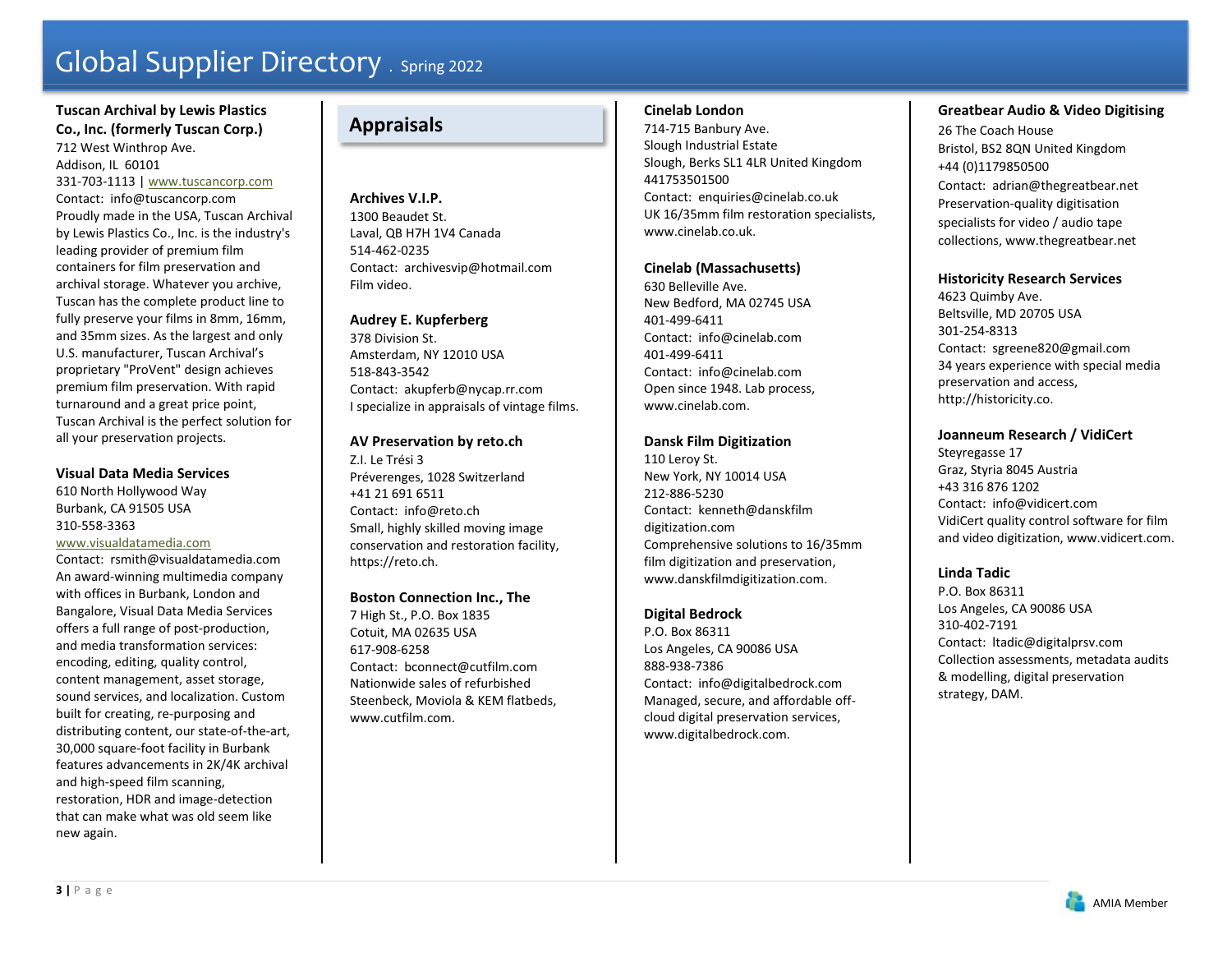#### **LMH Media Hub Limited**

Youngs Industrial estate, Stanbridge Rd. Leighton Buzzard, Bedfordshire Mk181up United kingdom +44(0)1525450001 Contact: gary@lmh.media Video/audio tape digitisation, large scale library migration, www.lmh.media.

#### **Media Burn Archive**

935 West Chestnut St., Suite 405 Chicago, IL 60642 USA 312-964-5020 Contact: services@mediaburn.org Transfer most videotape formats, support our nonprofit work. www.mediaburn.org/services/.

#### **Moo Cat Media Ltd**

48b Broadfield Rd. London, SE6 1NE United Kingdom 44-7779185948 Contact: karenwclips@gmail.com Consultancy for broadcasters for acquiring and licensing archive content.

#### **Nauck's Vintage Records**

22004 Sherrod Ln. Spring, TX 77389 USA 281-288-7826 Contact: nauck@78rpm.com Turntables, archeophones, phonographs, styli, sleeves, vintage recordings, archival resources, www.78rpm.com.

### **Rising Fall**

1409 South Lamar St., Suite 1023 Dallas, TX 75215 USA 214-615-8240 x1010 Contact: terry@risingfall.com 5K motion picture film scanning and SD/HD videotape preservation, www.risingfall.com.

**San Francisco Media Archive** 275 Capp St. San Francisco, CA 94110 USA 415-558-8117 Contact: archive@sfm.org A non-profit organization preserving film and related media, www.sfm.org.

# **TK ONE LTD.**

Abbot House, 14-22 Vale Royal London, N7 9AU United Kingdom 44-2076099632 Contact: alf.penn@tkone.co.uk Archive film & tape digitisation & restoration, www.tkone.co.uk.

### **Watch Works Ltd**

Wimbledon Studios 1 Deer Park Rd. London, England SW19 3TL United Kingdom +44 (0)20 3627 7961 Contact: mark@watchworks.info Film scanning up to 4K. Video capture. Restoration film & video.

# **Archival Research**

**Anthology Film Archives** 32 Second Ave. New York, NY 10003 USA 212-505-5181 www.anthologyfilmarchives.org

Contact: johnk@anthologyfilm archives.org

Anthology Film Archives preserves, presents, and promotes independent, avant-garde, and artist-made cinema. Anthology was founded in 1970 as an artist-centered organization committed to challenging, non-commercial, and experimental work, past and present. AFA presents over 1,000 public screenings annually and maintains an unparalleled collection of avant-garde film and media, a reference library, and preservation program that has saved over 1,000 historic and pioneering films and videos, ensuring these works are available to new generations of filmgoers.

**Bridgeman Images** 274 Madison Ave., #1604 New York, NY 10016 USA 212-828-1238 https://www.bridgemanimages.com Contact: sarah.rice@ bridgemanimages.com The world's leading specialists in the distribution of art, cultural and historical images and footage for reproduction. With 50 years of experience providing images from the most prestigious museums, collections, artists and footage archives. Bridgeman Images has offices in London, Paris, New York, Berlin and Bologna, with its services globally recognized in advertising campaigns, apps, book covers, editorial content, print on demand, TV/Film and more.

**Provincial Archives of Alberta** 8555 Roper Rd. Edmonton, AB T6E 5W1 Canada 780-427-1750 www.provincialarchives.alberta.ca/ Contact*:* paa@gov.ab.ca The Provincial Archives of Alberta (PAA) preserves the collective memory of Alberta. The PAA acquires preserves and makes available for research the private and government records of provincial significance. Our collection includes documents, parchments, manuscripts, records, books, maps, plans, photographs, and magnetic tapes. We offer research, restoration, and conservation services, archival preservation assistance and archival supplies.

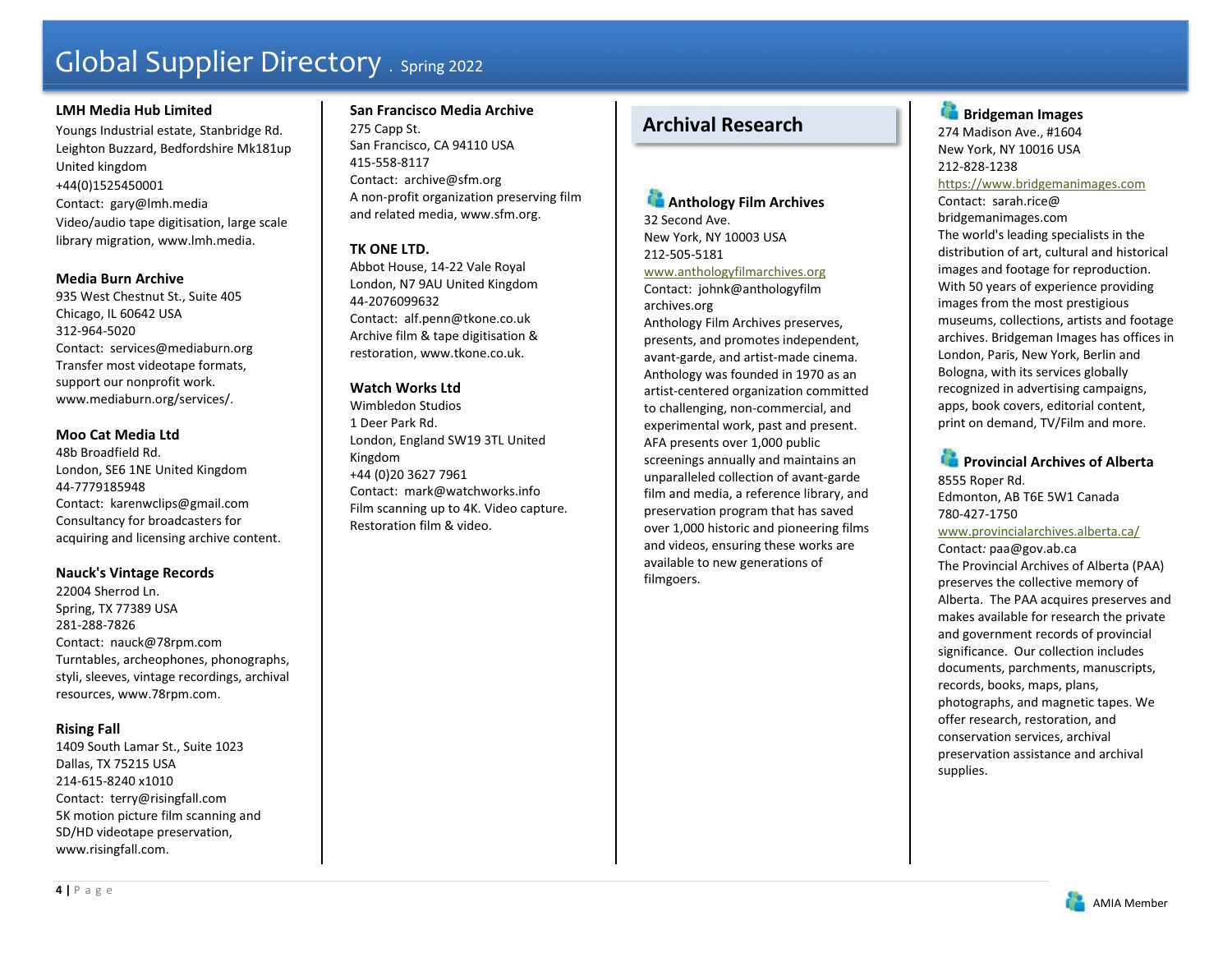#### **Agrasanchez Film Archive**

Not open to the public. Harlingen, TX 78550 USA Contact: agrasfilms@aol.com Consultants, research, archival resources on Mexican film history, www.mex filmarchive.com.

### **Archival Film and Photo Research**

799 Greenwich St., Suite 6S New York, NY 10014 USA 212-989-2025 Contact: rotondiresearch@nyc.rr.com Rosemary Rotondi, 9172076818, www.archivalfilmresearch.com.

# **Bonnie G Rowan Film Research**

1849 California St. NW Washington, DC 20009 USA 202-265-1081 Contact: browan@his.com Footage, stills, recorded sound research for documentaries and exhibits.

### **Classic Images Stock Footage LLC**

469½ South Bedford Dr. Beverly Hills, CA 90212 USA 310-277-0400 Contact: marcie@classicimg.com 30 years supplying footage for TV, feature films and documentaries.

# **Copyright for Cultural Heritage**

POB 83060 Jerusalem, 90805 Israel +972-54-655-8768 Contact: amalyah.keshet@gmail.com 25 years of experience: research/negotiation/permissions/licensi ng internationally.

# **dpresearch**

118-16 91 Ave. Richmond Hill, NY 11418 USA 347-561-6053 Contact: dpresearch@yahoo.com Research, acquisition and clearance; copyright, license and contract negotiation, denisepuchol.com.

# **E Klinck Research**

282 Napier St. Collingwood, ON L9Y 3T3 Canada 705-445-9962 Contact: elizabeth@elizabethklinck.com Over 30 years experience in archive research, copyright clearances, leading workshops.

# **Earbank**

157 Adelaide St. W, Suite 340 Toronto, ON M5H 4E7 Canada 416-357-9600 Contact: service@earbank.com Licensing and distribution of news/spoken word audio clips, https://www.earbank.com.

# **Engine Studio**

1410 North Main St. Rockford, IL 61103 USA 815-967-0296 Contact: doug@enginestudio.com EngineStudio.com reformats and restores audio.

# **Footage File, LLC**

244 Fifth Ave., #2768 New York, NY 10001 USA 646-883-8490 Contact: contact@footagefile.com Archive research, clearances and stock footage licensing.

#### **Historicity Research Services**

4623 Quimby Ave. Beltsville, MD 20705 USA 301-254-8313 Contact: sgreene820@gmail.com 34 years experience with special media preservation and access, http://historicity.co.

# **Julian P. Kanter Political Commercial Archive**

610 Elm Ave., Burton Hall, #113 Norman, OK 73019 USA 405-325-3114Contact: pcc@ou.edu Political Commercial Archive / Research Collection / University of Oklahoma, http://pcc.ou.edu.

### **Lauren Sorensen Consulting**

3521 Bellevue Ave., #8 Los Angeles, CA 90026 USA 510-859-8564 Contact: lauren.sorensen@gmail.com Cost effective consulting services: digital, moving image preservation & access http://www.laurensorensen.info/consulti ng.

### **Linear Cycle Productions**

Box 2608 North Hills, CA 91393-2608 USA 818-430-2608 Contact: details@accessiblylive offline.com Provides digitation of still and moving imagery (Photographic elements, videotapes).

# **Lizzy McGlynn Archival Producer**

82 Plymouth Ave. Maplewood, NJ 07040 USA 347-693-3334 Contact: lizzy@lizzymcglynn.com Seasoned Archival Producer expert at deep research & rights clearances.

# **Media Research & Clearances, Inc.**

6520 Platt Ave., #279 West Hills, CA 91307 818-512-3192 Contact: greg@clipclearance.com Archival Producer Research Rights Clearances Fair Use and Delivery, https://clipclearance.com.

# **Nickerson Research, Inc.**

976 South La Cienaga Blvd., #696 Los Angeles, CA 90034 USA 323-965-9990 Contact: info@nickersonresearch.com Visual research, clearance, and licensing for creative media projects, http://www.nickersonresearch.com.

# **Open Media**

20-22 Berkeley Square London, W1J 6EQ United Kingdom Contact: openmedia[at]openmedia.co.uk Fully digitised network TV archive (talk shows, interviews, personalities), openmedia.co.uk.

### **Radio Television of Serbia**

Takovska 10, Aberdareva 1 Belgrade, 11000 Serbia +381116552000 Contact: tvdokum@rts.rs We offer professional experience in archiving and technical support, www.rts.rs.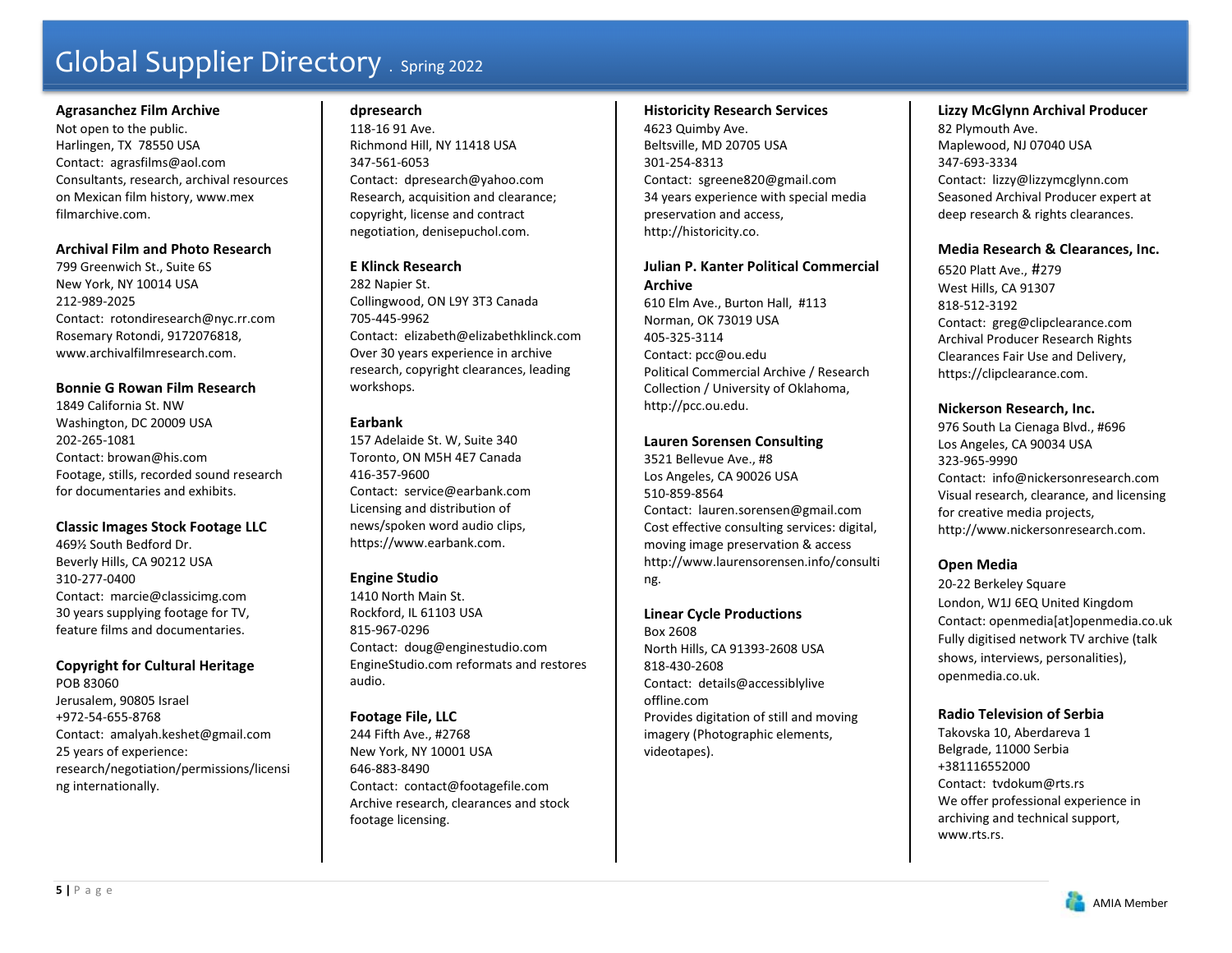# **Readily Apparent Media**

3507 North Lamar Blvd., #300501 Austin, TX 78703 USA 817-657-3573 Contact: patrick@readilyapparent.tv Research, acquisition and clearance. Documentary and short-form. License negotiation, readilyapparent.tv.

#### **Richard Kroll Research**

39 Main St. Nyack, NY 10960 USA 917-697-0371 Contact: krollresearch@yahoo.com Archival researcher for 80 film projects, www.krollresearch.com, vimeo.com, IMDb.com.

# **Tiffany Hagger**

78 Bromleigh Rd. Stewart Manor, NY 11530-3820 USA 347-751-5876 Contact: t.hagger@gmail.com Archival research and legal clearances for documentaries and features.

**VRSC/ARAC: Visual Researchers' Society of Canada Association des Recherchistes en Audiovisuel du Canada** 

261804 Concession 18 Hanover, ON N4N 3B8 Canada 416-220-8488 Contact: contactus@visualresearch.ca A professional organization of archival researchers and clearance specialists, http://visualresearch.ca/.

# **Xanadu Archives Ltd.**

2419 Paseo Del Rey Palm Springs, CA 92260 USA Contact: kjcsilentfilms@aol.com Research library, coming attraction slides specialist.

# **Association or**

# **Organization**

**Anthology Film Archives** 32 Second Ave. New York, NY 10003 USA 212-505-5181 www.anthologyfilmarchives.org Contact: johnk@anthologyfilm archives.org Anthology Film Archives preserves, presents, and promotes independent, avant-garde, and artist-made cinema. Anthology was founded in 1970 as an artist-centered organization committed to challenging, non-commercial, and experimental work, past and present. AFA presents over 1,000 public screenings annually and maintains an unparalleled collection of avant-garde film and media, a reference library, and preservation program that has saved over 1,000 historic and pioneering films and videos, ensuring these works are

available to new generations of

filmgoers.

**Asian Film Archive** 100 Victoria St., #04-01 National Library Bldg. Singapore, 188064 Singapore 67773243 | www.asianfilmarchive.org Contact: info@asianfilmarchive.org The Asian Film Archive (AFA) aspires to be an Asian film hub, contributing to culture, scholarship and industry through film preservation, organised screenings, educational, and cultural programmes that open and enrich new intellectual, educational, and creative spaces to promote a wider critical appreciation of Asian film. Browse our catalogue via asianfilmarchive.org and visit the reference collection at library@esplanade Singapore.

 **Bay Area Video Coalition**  2727 Mariposa St., 2nd Fl. San Francisco, CA 94110 USA 415-558-2158

# www.bavc.org/programs/preservation

Contact: preservation@bavc.org As one of the nation's longest-standing non-profit video and audio preservation organizations, BAVC remains a leader in the field, developing the highest quality preservation standards and practices while working with individuals and cultural, academic, and media organizations to meet a range of needs for preserving historically and artistically important video and audio materials. BAVC provides collection assessment services and preservation transfer services to non-profit and cultural arts organizations and independent artists and producers.

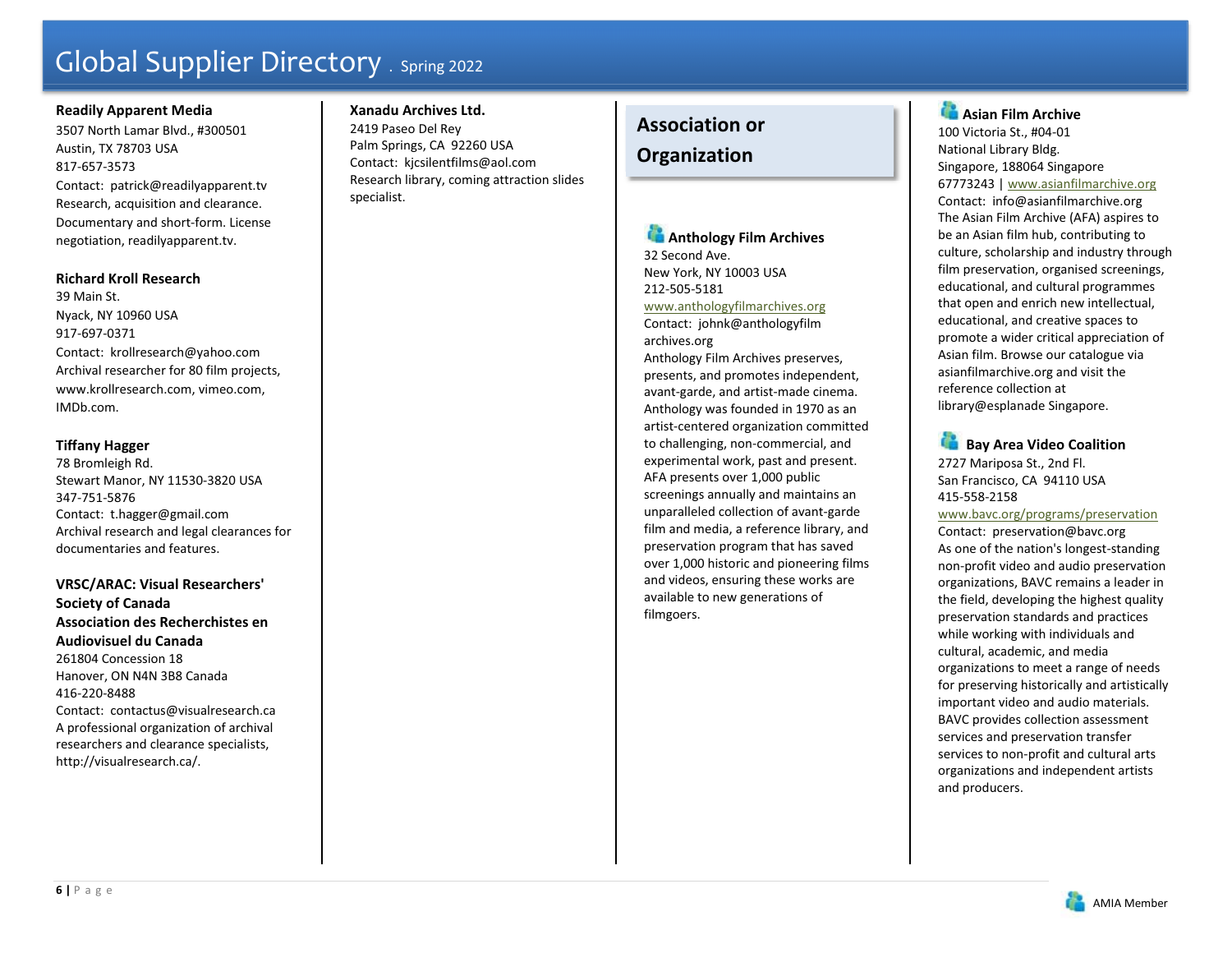# **National Film and Sound Archive of Australia (NFSA)**

McCoy Circuit Acton Canberra, ACT 2601 Australia +61-2-6248-2000 | www.nfsa.gov.au Contact: enquiries@nfsa.gov.au The National Film and Sound Archive (NFSA) is Australia's 'living' archive. We are the national agency concerned with the visibility, usability and sustainability of Australia's audiovisual heritage. Our mission is to collect, preserve and share our national audiovisual collection – past, present and future – in order for others to learn, experience and create with it. The NFSA collection includes over 2.8 million items, encompassing moving image and sound production from Australia's earliest days to the present.

# **National Film Archive of India** Law College Road Pune, 422004 India

+912025652259 | www.nfaipune.gov.in Contact: admn@nfaipune.gov.in Acquisition, preservation, conservation, digitisation and restoration of celluloid films.

# **Netherlands Institute for Sound and Vision** Paramariboplein 42-I

Amsterdam, 1058AT Netherlands +31356771691

www.beeldengeluid.nl/en Contact: secretariaat@beeldengeluid.nl Sound and Vision is the Netherlands' institute for media culture. We interpret current developments concerning people, media and society from a mediahistorical perspective by using our collection, as a media museum, a knowledge institute and educational partner. We show people how media have evolved in (recent) history, follow current developments and respond to new media phenomena. In this way, we contribute to an open media culture as part of a free society.

# **ACA LTFA**

42, rue Durantin Paris, 75018 France 33 1 45 56 92 01 Contact: sherman.rina@gmail.com Films, footage, stills, Ovahimba, Namibia-Angola-South Africa, USA, France, www.rinasherman.com.

# **Apex CoVantage**

198 Van Buren St., Presidents Plaza #200 Herndon, VA 20170 USA 703-709-3000 Contact: content@apexcovantage.com Apex CoVantage is a digital content services firm, www.apexcovantage.com.

# **Australian Television Archive, Archival Film & Video Services**

2/2 Allandale Rd . Boronia, 3155 Australia +61390016388 Contact: james@austvarchive.com Preservation grade film/videotape digitization, all formats, PAL-SECAM 1"C, www.austvarchive.com.

# **California Revealed**

900 N St. Sacramento, CA 95814 USA 916-653-5074 Contact: team@californiarevealed.org Free digitization and digital preservation for California memory institutions, californiarevealed.org.

# **Chicago Film Archives**

329 West 18th St., Suite 610 Chicago, IL 60616 USA 312-243-1808 Contact: nancy@chicagofilmarchives.org info@chicagofilmarchives.org. Film scanning/collections management/original Midwestern footage licensing, chicagofilmarchives.org/services.

# **CINAIN-Cinemateca Y Archivo de la Imagen Nacional**

Moreno 1199 Buenos Aires, C1091AAW Argentina +5411 4383 6432 Contact: info@cinain.gob.ar A public institution under the Ministry of Culture of Argentina, www.cinain.gob.ar.

# **Dance Heritage Coalition, Inc.**

1111 16th St. NW, Suite 300 Washington, DC 20036 USA 202-223-8392 Contact: dhc@danceheritage.org Assessments, advice, digitization for dance-related AV assets, www.dance heritage.org.

# **Documentary Educational Resources**

101 Morse St. Watertown, MA 02472 USA 617-926-0491 Contact: docued@der.org Collection of 1000+ classic and contemporary anthropological documentary films, www.der.org.

# **EIDR**

1416 North 13th St. Boise, ID 83702 USA 208-629-5717 Contact: secretariat@eidr.org EIDR is a universal unique identifier for film/tv assets,https://eidr.org.

# **Film Preservation Society**

5-17-3 Sendagi Bunkyo, Tokyo 113-0022 Japan 81-(0)3-3823-7633 Contact: kae@filmpres.org www.facebook.com/filmpres.

# **GECT**

85; Kigoma Commune de Kinshasa Kinshasa, 243 RD Congo 243899799521 Contact: benjaminb57@gmail.com

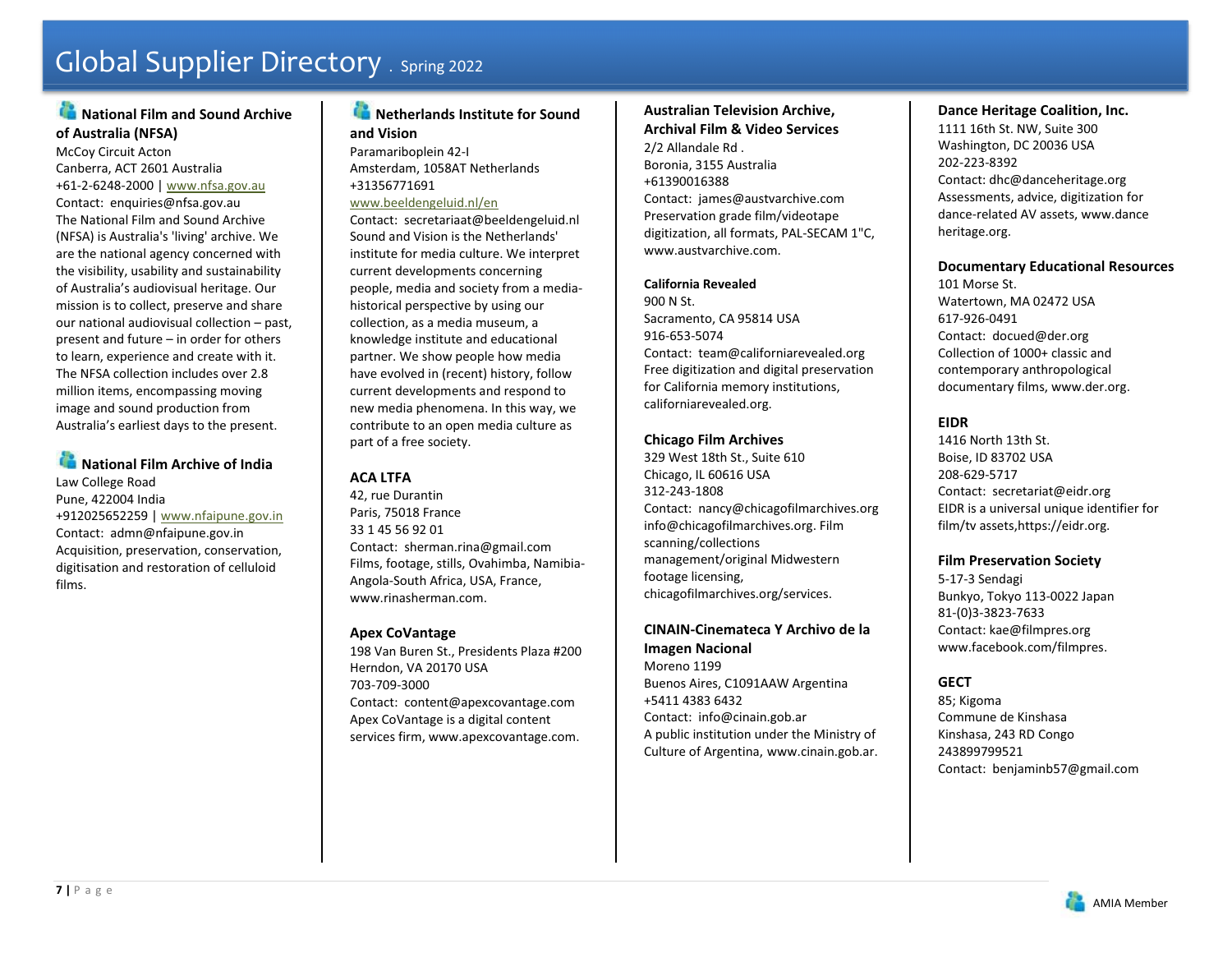# **Julian P. Kanter Political Commercial Archive**

610 Elm Ave., Burton Hall, #113 Norman, OK 73019 USA 405-325-3114Contact: pcc@ou.edu Political Commercial Archive / Research Collection / University of Oklahoma, http://pcc.ou.edu.

# **Media Education Foundation**

60 Masonic St. Northampton, MA 01060 USA 413-584-8500 Contact: info@mediaed.org Documentary films to inspire critical thinking about mass media, www. mediaed.org.

# **Melinda Camber Porter Archive of Creative Works**

6 Ackerly St. New York, NY 11963 USA Contact: melinda@melindacamber porter.com Arts, audio, film, journalism, literature, and video.

#### **Metro Theatre Center Foundation, The**

P.O. Box 427418 San Francisco, CA 94114-7418 USA 415-829-8859 Contact: ron@indieplex.org Preserving culturally and historically significant home movies for studyresearch.

### **Oregon Historical Society**

1200 SW Park Ave. Portland, OR 97205 USA Contact: matthew.cowan@ohs.org Not for profit regional film archive and footage facility.

# **Standby Program**

325 8th St. Brooklyn, NY 11215 USA 212-206-7858 Contact: preservation@standby.org Collection assessment, preservation transfer services for individuals and organizations, www.standby.org.

# **TV UFMG**

Av. Antônio Carlos, 6627, Subsolo da Reitoria - Pampulha Belo Horizonte, Minas Gerais 31270-901 Brazil +55 31 3409 4569 Contact: arianegervasio@ufmg.br Audiovisual archive of Federal University of Minas Gerais broadcast service

# **TVO**

2180 Yonge St. Toronto, ON M4S 2B9 Canada 416-484-2600 Contact: asktvo@tvo.org TVO's vision is to create a better world through the power of learning.

# **Consulting**

#### **Asian Film Archive**

100 Victoria St., #04-01 National Library Bldg. Singapore, 188064 Singapore 67773243 | www.asianfilmarchive.org Contact: info@asianfilmarchive.org The Asian Film Archive (AFA) aspires to be an Asian film hub, contributing to culture, scholarship and industry through film preservation, organised screenings, educational, and cultural programmes that open and enrich new intellectual, educational, and creative spaces to promote a wider critical appreciation of Asian film. Browse our catalogue via asianfilmarchive.org and visit the reference collection at library@esplanade Singapore.

# **Audio Mechanics** 1200 West Magnolia Burbank, CA 91506 USA 818-846-5525 www.audiomechanics.com

Contact: john.polito@audio mechanics.com Audio Mechanics offers high quality sound services focused on archival preservation assessment, evaluation, and restoration of film soundtracks, audiotapes, and discs. Since 1991 we have been providing technical expertise in managing synchronous audio elements, including proprietary analog sound transfer of deteriorating mag film (vinegar syndrome). Audio Mechanics' experienced staff is expert in assessing and efficiently addressing a multitude of audio issues including WOW minimization, noise removal, remastering, re-formatting for DCP, HD and theatrical exhibition.

# **Blackhawk Films - Film Preservation Associates** 3100 West Burbank Blvd., Suite 205 Burbank, CA 91505 USA 818-299-0433 | www.fpa-blackhawk.com Contact: emile@fpa-blackhawk.com Blackhawk Films offers a large range of services for your archives. We specialize in ambitious high level restoration projects for both image and sound. The expertise of the Lobster Films/Blackhawk Films group is recognized worldwide. We also offer screen licensing and stock footage sales from our internationally renowned collection.

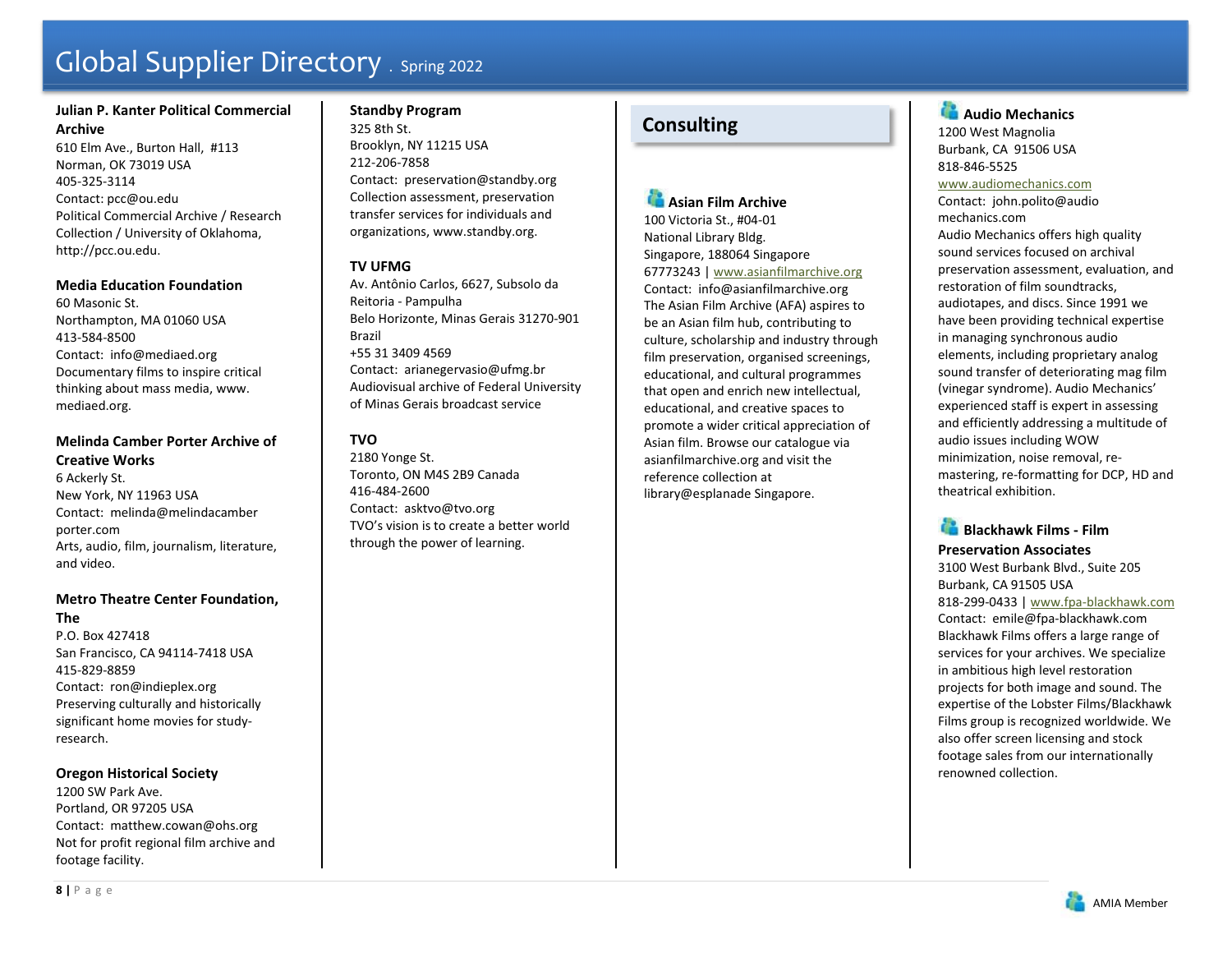# **Iron Mountain Entertainment Services**

1025 North Highland Ave. Hollywood, CA 90038 USA 800-899-IRON | www.imes.media Contact: imfscustomerservice.com With Iron Mountain, media obsolescence is no longer an issue. Along with safety and preservation, your archive will be expertly migrated and managed in the ever-evolving digital world – all without you ever needing to research formats, transfer media, or pay for migration again. Once your assets are in our system, you can be sure that your archive will always be available and secure – no matter how media formats change - now and into the future.

# **Media Transfer Service, LLC** 317 Main St., Eyer Building East Rochester, NY 14445 USA 585-248-4908

#### www.mediatransferservice.com

Contact: mtsinfo@rochester.rr.com Specializing in high quality digitization of audiovisual media for businesses, educational institutions, and private collections. Our dedicated facility is staffed with professionals, focused on digital preservation of your media, with a no-frills approach. Our goal - offering you the highest quality media transfer available, with the best service possible, at reasonable rates. We digitize a broad range of video, audio, motion picture film and still image media formats. Visit our website to learn more.

# **MediaPreserve, The**

111 Thomson Park Dr. Cranberry Township, PA 16066 USA 800-416-2665

#### www.themediapreserve.com

Contact: info@themediapreserve.com The MediaPreserve, a division of Preservation Technologies, provides consultaion, reformatting, and digital storage services for audio, video and film collections. Using expertly-modified legacy equipment as well as current technologies, our staff of engineers, librarians, archivists and metadata specialists transfer and document your collection materials according to professional standards and best practices so that your AV assets remain accessible into the future.

# **Northeast Document Conservation Center**

100 Brickstone Square Andover, MA 01810 USA 978-470-1010 | www.nedcc.org Contact: broe@nedcc.org @nedcc.org NEDCC provides digital reformatting of audio carriers using traditional as well as optical-scanning technologies. NEDCC performs traditional, fully-attended transfers of magnetic media, with 100% quality-control (i.e., not parallel transfers with spot-checking). The touchless IRENE technology images the grooves on fragile carriers such as wax cylinders and lacquer discs, and translates the TIFF files into BWF files. NEDCC also provides training on care and preservation of AV collections. NEDCC serves clients nationwide. Contact: Bryce Roe, broe@nedcc.org.

# **PRO-TEK Vaults, LLC**

3110 North San Fernando Blvd. Burbank, CA 91504 USA 323-468-4469 | www.protekvaults.com Contact: tim.knapp@protekvaults.com For long-term safeguarding of film and other media assets, we set the standard of excellence. Our precise, criticallycontrolled environment and processes meet strict archival requirements. The experience and technical skills of our people are backed by their extensive knowledge of still photography and motion picture history. We answer questions of provenance, tackle preservation challenges and offer curation guidance to film studios, archives, private collections and other content owners.



P.O. Box 195 93 South Main St. Lodi, NJ 07644 USA 973-777-5055 | www.specsbros.com Contact: admin@specsbros.com A pioneer in audio and video restoration and digitization services since 1983, SPECS BROS. is considered by many to be the premiere magnetic tape restoration and re-mastering facility in the United States. From a handful of tapes to an archive of thousands, we give each tape the individual, expert attention it needs. In addition to our digitization services, SPECS BROS. also offers consulting and is world renowned in the field of magnetic tape disaster recovery.



501 North IH 35, Suite 204 Austin, TX 78702 USA 512-485-3073 I www.texasarchive.org Contact: info@texasarchive.org Since 2002, TAMI has served as a hub for expertise about the preservation of and access to Texas media heritage. TAMI provides digitization services at competitive rates; consults with institutional collection holders about specialized storage, digitization and file management strategies; creates traveling film screenings and education programs; provides free unique, high quality K-12 lesson plans; and licenses select footage for use in independent films and broadcasts. All fees from these projects support TAMI's educational mission.

# **A/V Geeks LLC**

714 Tyler Rd. Raleigh, NC 27604 USA 919-247-7752 Contact: skip@avgeeks.com Have film/video reformatting equipment and expertise. Will travel, avgeeks.com.

# **ACA LTFA**

42, rue Durantin Paris, 75018 France 33 1 45 56 92 01 Contact: sherman.rina@gmail.com Films, footage, stills, Ovahimba, Namibia-Angola-South Africa, USA, France, www. rinasherman.com.

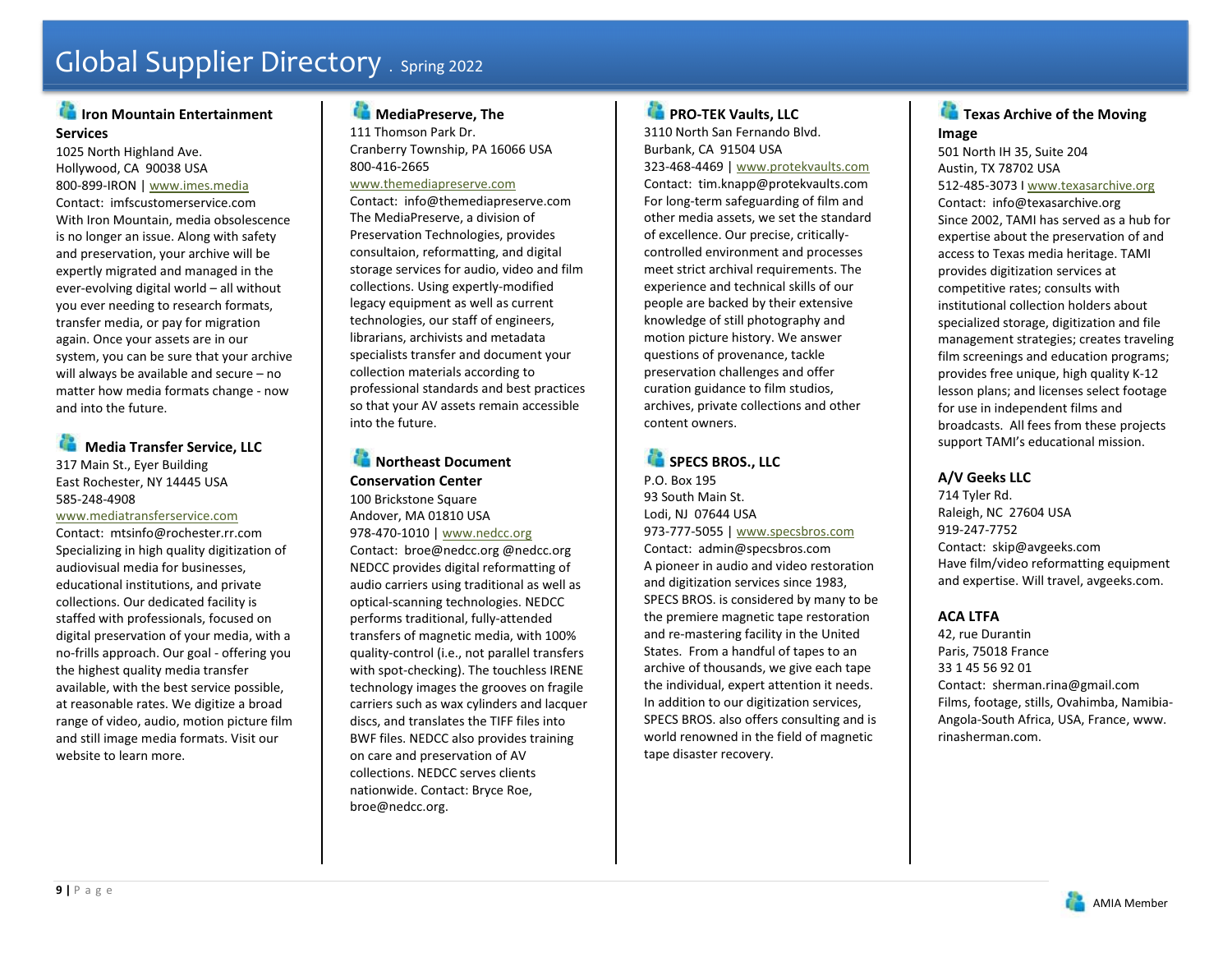#### **Advanced Media Migration**

49 Heritage Dr., Unit C New City, NY 10956 USA 914-262-2161 Contact: sam.verga@protonmail.com Digitization of all legacy film, audio and video formats.

#### **Agrasanchez Film Archive**

Not open to the public. Harlingen, TX 78550 USA Contact: agrasfilms@aol.com Consultants, research, archival resources on Mexican film history, www.mex filmarchive.com.

#### **Alan Duckworth**

1573 Mountain Ave. Kelowna, BC V1Y 7H7 Canada 250-763-8274 I Contact: duckworth\_alan@yahoo.com Consulting and distance education courses in darkroom and traditional Imaging.

### **Allied Vaughn**

11923 Brookfield St. Livonia, MI 48150 USA 734-462-5543 Contact: chris.barkoozis@ alliedvaughn.com Consultation, project management, media migration for DAM adoption, www.alliedvaughn.com.

#### **Apex CoVantage**

198 Van Buren St., Presidents Plaza #200 Herndon, VA 20170 USA 703-709-3000 Contact: content@apexcovantage.com Apex CoVantage is a digital content services firm, www.apexcovantage.com.

#### **Archives V.I.P.**

1300 Beaudet St. Laval, QB H7H 1V4 Canada 514-462-0235 Contact: archivesvip@hotmail.com Film video.

# **Australian Television Archive,**

**Archival Film & Video Services** 2/2 Allandale Rd . Boronia, 3155 Australia +61390016388 Contact: james@austvarchive.com Preservation grade film/videotape digitization, all formats, PAL-SECAM 1"C, www.austvarchive.com.

# **AV Group**

152 Scranton Ave. Lynbrook, NY 11563 USA 516-823-9494 Contact: rlind@avgroupny.com www.avgroupny.com; audio visual staging and rental services.

### **AV Preservation by reto.ch**

Z.I. Le Trési 3 Préverenges, 1028 Switzerland +41 21 691 6511 Contact: info@reto.ch Small, highly skilled moving image conservation and restoration facility, https://reto.ch.

# **AVP**

253 36th St., Suite C302 Brooklyn, NY 11232 USA 917-475-9630 Contact: chris@weareavp.com AVP is a consulting firm, www.weareavp.com.

#### **BAR Architects**

543 Howard St. San Francisco, CA 94105 USA 415-293-5700 Contact: ewilson@bararch.com Architecture and planning; specializing in audio-visual archive/preservation facilities, bararch.com/work/artsentertainment.

#### **BBC Studios and Post Production**

Odyssey Business Park, West End Rd. Ruislip, Middlesex HA4 6QQ United Kingdom 0203 327 7401 Contact: hello@bbcstudioworks.com Ingest, restoration, format transfer, film scanning, compliance, storage/hosting. www.bbcstudiosandpostproduction.com.

### **BMS/Chace**

1801 8th Ave. South, Suite 200 Nashville, TN 37203 USA 615-385-1251 Contact: jspencer@bmschace.com www.bmschace.com.

### **Bonnie G Rowan Film Research**

1849 California St. NW Washington, DC 20009 USA 202-265-1081 Contact: browan@his.com Footage, stills, recorded sound research for documentaries and exhibits.

### **Boston Light & Sound, Inc.**

290 North Beacon St. Boston, MA 2135 USA 617-787-3131 Contact: info@blsi.com Digital cinema/audio equipment design consultation and installation, blsi.com.

# **Cardinal Sound and MotionPicture Systems**  6330 Howard Lane Elkridge, MD 21075 USA 410-796-5300 Contact: info@cardinalsound.com Film projection, digital projection and sound services, www.cardinalsound.com.

# **Chesa (Chesapeake Systems)**

801 West 33rd St. Baltimore, MD 21211 USA 410-752-7729 Contact: prosales@chesa.com Industry-leading workflow solutions architects/providers of advanced media technology systems, www.chesa.com.

### **ControlledVocabulary**

701 West Washington St. Champaign, IL 61820 USA 217-689-1376 Contact: keywords@controlled vocabulary.com Building controlled vocabulary or keyword hierarchies for DAM/MAM? Visit www.controlledvocabulary.com.

### **Copyright for Cultural Heritage**

POB 83060 Jerusalem, 90805 Israel +972-54-655-8768 Contact: amalyah.keshet@gmail.com 25 years of experience: research/negotiation/permissions/licensi ng internationally.

# **Corey Bailey Audio Engineering**

P.O. Box 802263 Santa Clarita, CA 91380-2263 USA Contact: cbaudio@baileyzone.net Transfer & restoration of: all 1/4" Audio Tape and discs.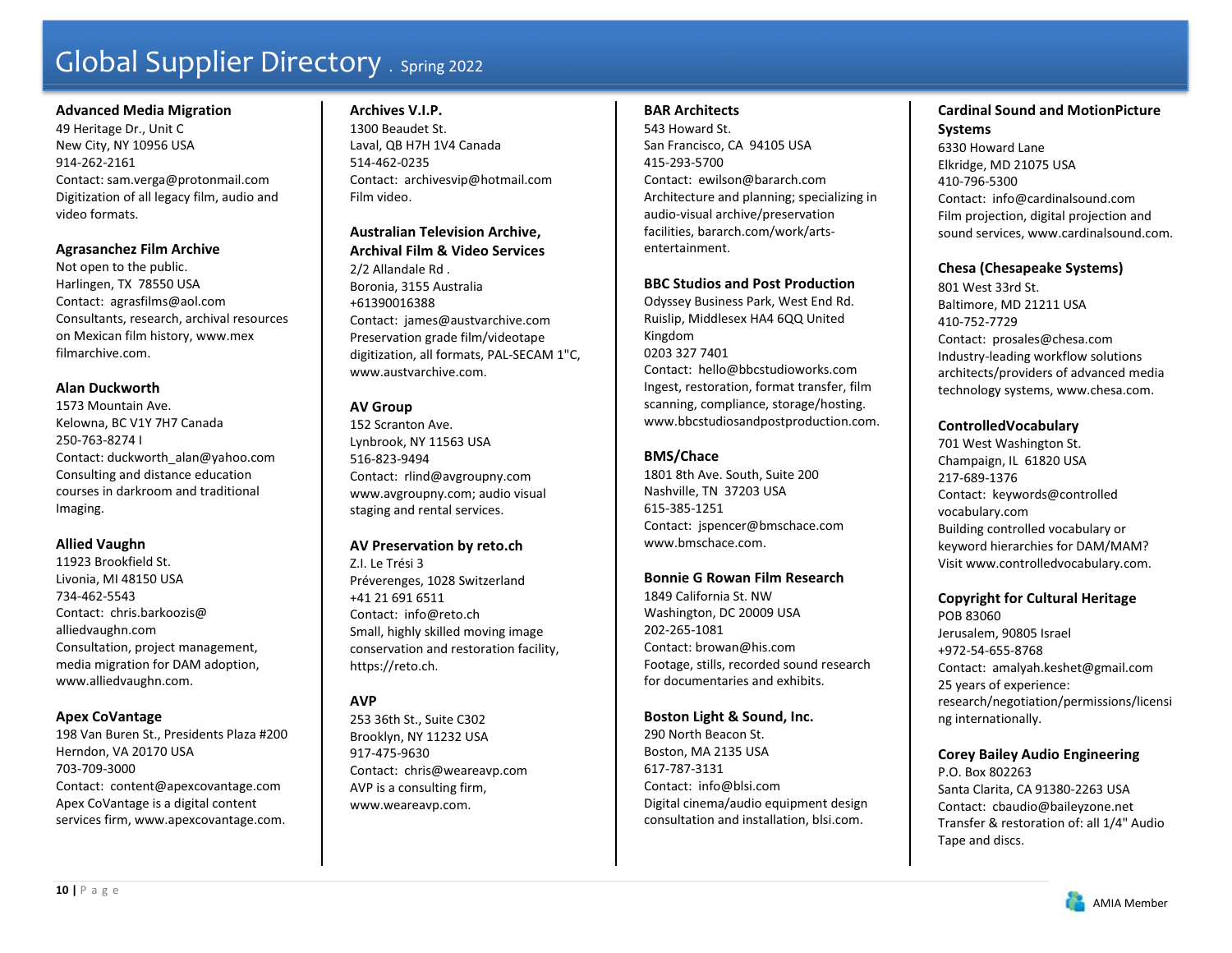**Cornelia Emerson, Ph.D.**  5211 West 12th St. Los Angeles, CA 90019 USA 323-964-9983 Contact: corneliaemerson@gmail.com Federal/foundation grants and strategic planning for non-profit archives.

### **Cube-Tec International GmbH**

Anne-Conway-Str. 1 Bremen, 28359 Germany 49421201440 Contact: office@Cube-Tec.com Cube-Tec supplies quality control systems for large media archives. www.Cube-Tec.com.

#### **Dahlbeck Engineering Company**

300 South El Camino Real, Suite 209 San Clemente, CA 92672 USA 949-248-3055 Contact: peter@dahlbeck engineering.com Specializing in climate control of film archives. Engineering expertise, www.dahlbeckengineering.com.

### **DAMsmart Media Migration**

32 Essington St. Mitchell Mitchell, ACT 2911 Australia 61-2-6242-6456 Contact: andrew@damsmart.com.au Digitisation and DAM for film, video and audio, www.damsmart.com.au..

### **DB Digital**

6 Ha'amal St., 2nd Fl. Tel Aviv, 66558 Israel 972 3 5181451 Contact: info@dbdigital.co.il Expert film, video, audio restoration and transfer all gauges, www.dbdigital.co.il.

#### **Digital Bedrock**

P.O. Box 86311 Los Angeles, CA 90086 USA 888-938-7386 Contact: info@digitalbedrock.com Managed, secure, and affordable offcloud digital preservation services, www.digitalbedrock.com.

# **DIZI**

A.Gostauto 11 Vilnius, 1108 Lithuania +370 652 85 010 Contact: info@dizi.lt ICT services for memory institutions and cultural organizations.

#### **Documentary Educational Resources**

101 Morse St. Watertown, MA 02472 USA 617-926-0491 Contact: docued@der.org Collection of 1000+ classic and contemporary anthropological documentary films, www.der.org.

### **dpresearch**

118-16 91 Ave. Richmond Hill, NY 11418 USA 347-561-6053 Contact: dpresearch@yahoo.com Research, acquisition and clearance; copyright, license and contract negotiation, denisepuchol.com.

### **DVD Infinity Pty Ltd**

P.O. Box 86 North Sydney, NSW 2059 Australia +61 2 9906 6383 Contact: info@dvdinfinity.com.au Highest quality 8mm, 9.5mm, 16mm film scanning/restoration. See www.dvdinfinity.com.au.

#### **E Klinck Research**

282 Napier St. Collingwood, ON L9Y 3T3 Canada 705-445-9962 Contact: elizabeth@elizabethklinck.com Over 30 years experience in archive research, copyright clearances, leading workshops.

### **Essex Record Office**

Wharf Rd. Chelmsford, Essex CM2 6YT United Kingdom +44-33301-32467 Contact: ero.enquiry@essex.gov.uk Digitisation and consultancy services offered by archive professionals, Visit http://www.essexrecordoffice.co.uk/serv ices/.

#### **Film-Mechanik**

Hofgasse 8 Äsch, BL 4147 Switzerland +41(0)77 406 65 65 Contact: simon-wyss@gmx.net Precision contact duplicating, tinting, toning, sound synching, any format.

#### **Flume Media Archiving**

21 Deanewood Cres. Toronto, ON M9B 3A9 Canada 416-621-4826 Contact: info@flumearchiving.com Flume Media specializes in professional audiovisual digitization and consulting, www.flumearchiving.com.

### **Gamma Ray Digital, Inc**

119 Braintree St., #404 Allston, MA 2134 USA 617-379-0381 Contact: contact@gammaraydigital.com 6k archival film scanning/digital restoration: 8mm/16mm/35mm, www. gammaraydigital.com.

# **Gary Barclay's Tape Preservation Transfer Service**

101 - 1001 West Broadway, 735 Vancouver, BC V6H 4E4 Canada 604-682-5983 Contact: jazzverbatim@gmail.com Audio tape preservation transfer service to CD-R.

# **George Blood**

**Audio/Video/Film/Data** 

502 West Office Center Dr. Fort Washington, PA 19034 USA 215-248-2100 Contact: george.blood@george blood.com Preservation reformatting and migrating audiovisual media and obsolete data formats, www.georgeblood.com.

### **Hewlett Packard Enterprise**

3000 Hanover St., 1501 Buildings Palo Alto, CA 94304-1112 USA 562-356-2128 Contact: steve.wong@hpe.com Hewlett Packard Enterprise managed digital archival storage service.

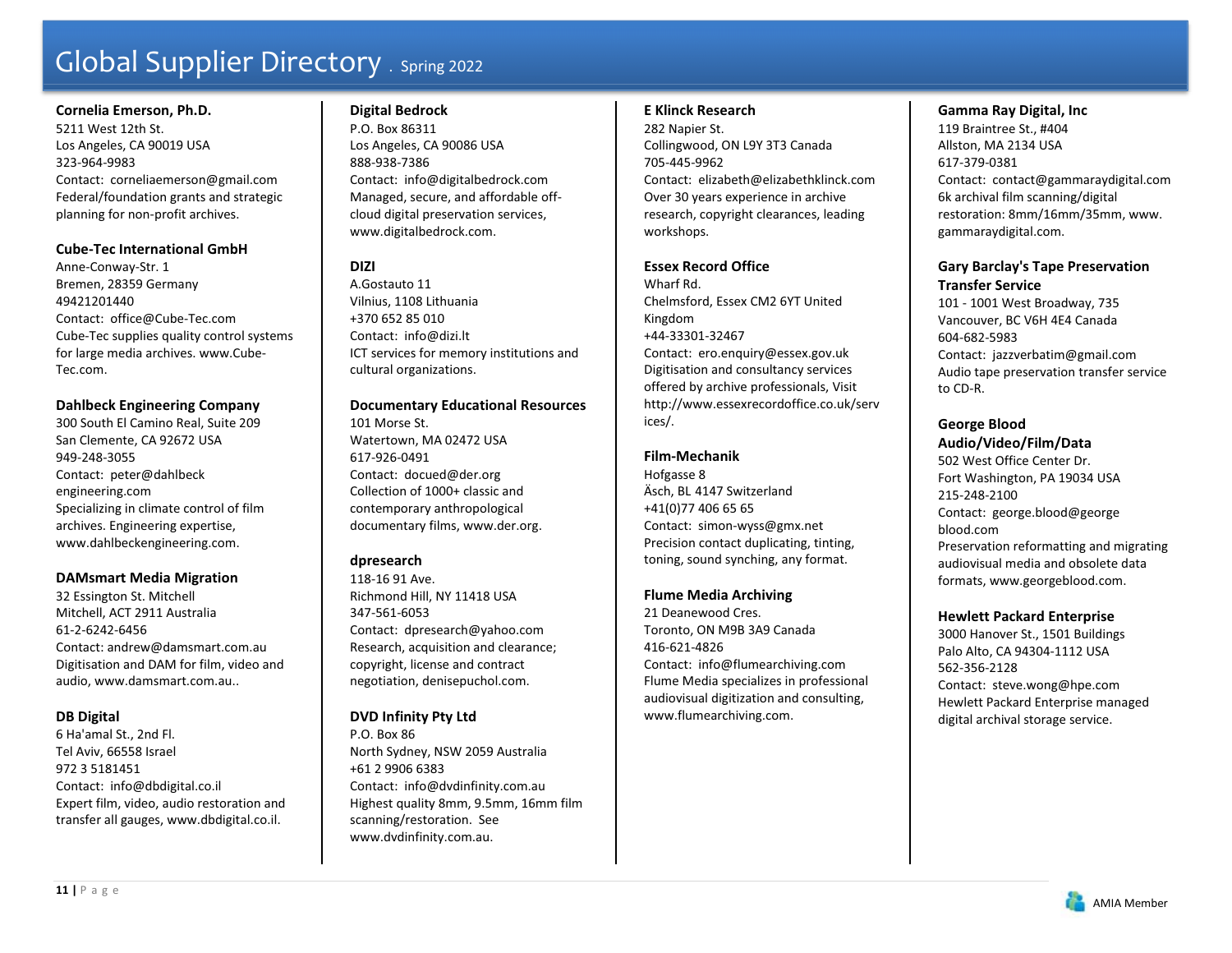### **Hill Top Productions, LLC**

14 Pollito Rd. Santa Fe, NM 87508 USA 505-982-3191 Contact: info@hilltopproductionsllc.com Collaborative team based technical support for film festivals, www.hilltopproductionsllc.com.

### **Historicity Research Services**

4623 Quimby Ave. Beltsville, MD 20705 USA 301-254-8313 Contact: sgreene820@gmail.com 34 years experience with special media preservation and access, http://historicity.co.

# **Hitachi Data Systems Pte Ltd**

300 Beach Rd., Level 28 The Concourse Singapore, 199555 Singapore 81807326 Contact: john.fan@hds.com HDS offers information technologies, services and solutions, www.hds.com.

# **Hollywood Vaults**

742 Seward St. Hollywood, CA 90038 USA 323-461-6464 Contact: david@hollywoodvaults.com Preservation-quality storage. Climatecontrolled, private individual vaults, www.hollywoodvaults.com.

### **Joanneum Research / VidiCert**

Steyregasse 17 Graz, Styria 8045 Austria +43 316 876 1202 Contact: info@vidicert.com VidiCert quality control software for film and video digitization, www.vidicert.com.

# **Lab Tech Systems**

17413 Monitor Dr. Olney, MD 20832 USA 301-438-8270 Contact: eric@lab-tech-systems.com Audio/video system and facility design, technology consulting, troubleshooting.

# **Lauren Sorensen Consulting**

3521 Bellevue Ave., #8 Los Angeles, CA 90026 USA 510-859-8564 Contact: lauren.sorensen@gmail.com Cost effective consulting services: digital, moving image preservation & access http://www.laurensorensen.info/consulti ng.

# **Linda Tadic**

P.O. Box 86311 Los Angeles, CA 90086 USA 310-402-7191 Contact: ltadic@digitalprsv.com Collection assessments, metadata audits & modelling, digital preservation strategy, DAM.

# **LMH Media Hub Limited**

Youngs Industrial estate, Stanbridge Rd. Leighton Buzzard, Bedfordshire Mk181up United kingdom +44(0)1525450001 Contact: gary@lmh.media Video/audio tape digitisation, large scale library migration, www.lmh.media.

# **Magic Shop, The**

49 Crosby St. New York, NY 10012 USA 212-226-7035 Contact: info@magicshopny.com 4-time GRAMMY Award-winning recording and restoration studio.

### **McMurray Stern**

15511 Carmenita Rd. Santa Fe Springs, CA 90670 USA 562-623-3000 Contact: mmurray@mcstern.com Climate controlled storage solutions for archival facilities, www.mcmurray stern.com.

# **Media Burn Archive**

935 West Chestnut St., Suite 405 Chicago, IL 60642 USA 312-964-5020 Contact: services@mediaburn.org Transfer most videotape formats, support our nonprofit work. www.mediaburn.org/services/.

# **Media Research & Clearances, Inc.**

6520 Platt Ave., #279 West Hills, CA 91307 818-512-3192 Contact: greg@clipclearance.com Archival Producer Research Rights Clearances Fair Use and Delivery, https://clipclearance.com.

# **Michele Winn**

754 The Alameda, #1308 San Jose, CA 95126 USA 310-936-6153 Contact: michelewinn@gmail.com Collections management, preservation assessment/recommendations, restoration/re-mastering consulting, www.linkedin.com/in/michelewinn.

### **Milestone Films**

38 George St. / P.O. Box 128 Harrington Park, NJ 07640 USA 201-767-3117 Contact: dennis@milestonefilms.com Independent film restoration, preservation and distribution on all media worldwide.

# **Miljoy Ent. Inc.**

358 Loch Lomond Rd. Rancho Mirage, CA 92270 USA 310-275-2371 Contact: milt@miljoyent.com Consulting / project management of media asset protection & preservation.

# **Moo Cat Media Ltd**

48b Broadfield Rd. London, SE6 1NE United Kingdom 44-7779185948 Contact: karenwclips@gmail.com Consultancy for broadcasters for acquiring and licensing archive content.

# **Motion History**

9218 Clear Dr. Denton, TX 76266 USA 504-343-2491 Contact: blaine@motionhistory.com Kinetta archival film scanning; NTSC collections consulting.

### **Motion Picture Information Service**

9923 Carter Rd. Bethesda, MD 20817 USA 301-365-3456 Contact: esavada@mac.com Customized copyright research reports. Reasonable fees. Quick service.

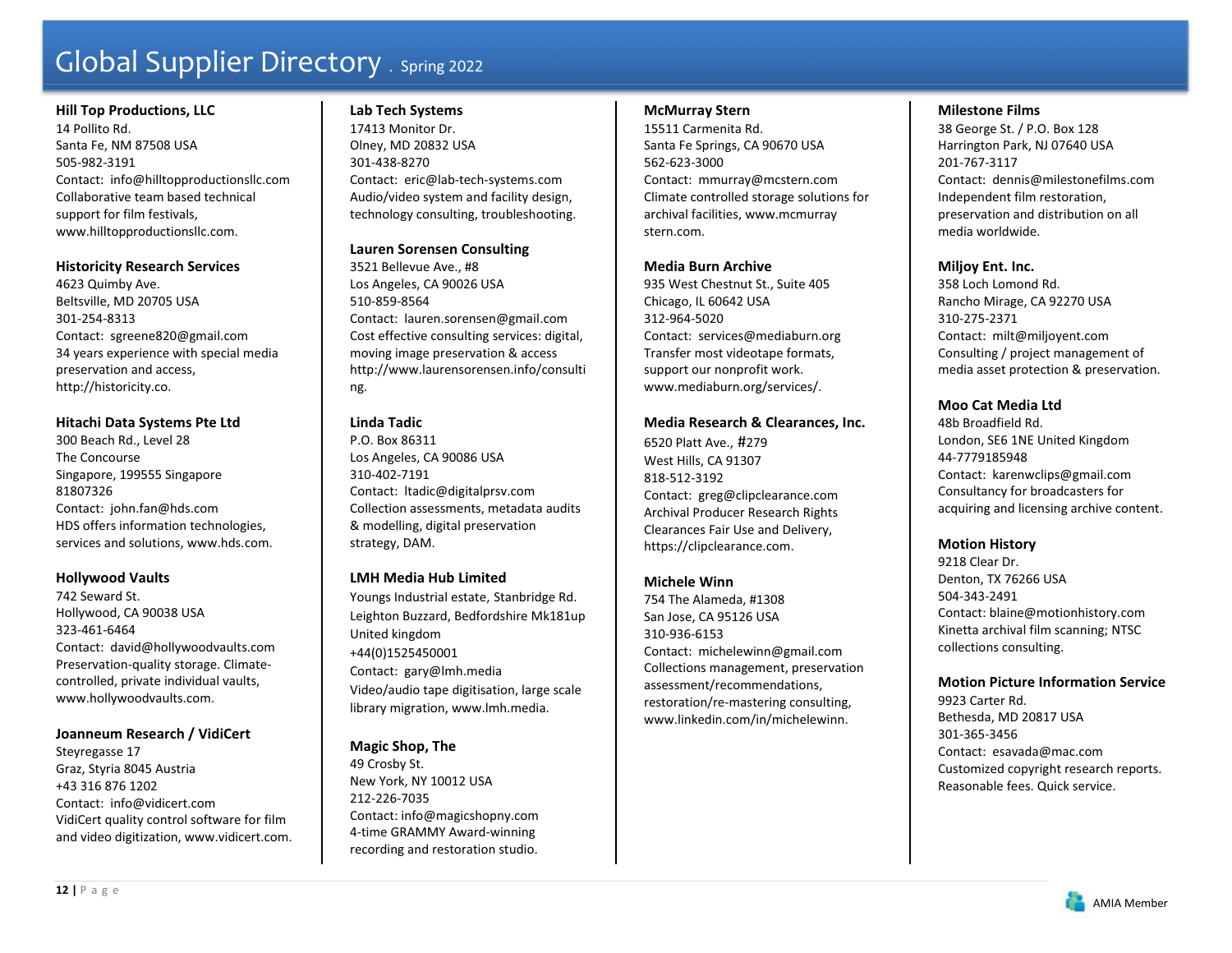#### **Motion Picture Projection Services**

3972 Albright Ave. Los Angeles, CA 90066 USA 310-890-2476 Contact: jessdaily@verizon.net Motion picture film projection, inspection, and archival consulting.

#### **Moving Media**

64 Gardiner St., Lwr. Dublin, D1 Ireland +353-87-6831176 Contact: simon@movingmedia.tv Digitisation service / technical consulting for small & medium AV Collections, www.movingmedia.tv.

### **MPSLabo**

304 East Alameda Ave. Burbank, CA 91502 USA 818-208-3069 Contact: info@mpslabo.com MPS LABO is a new joint venture of Motion Picture Solutions UK/Labo Digital, www.mpslabo.com.

### **Nan Rubin**

Community Media Services 4093 Calle de Estrellas Las Cruces, NM 88012 USA 917-656-0886 Contact: nanrubin@gmail.com Specializing in grantwriting, strategic planning, partnerships, archive sustainability, promotion, nanrubin.net.

# **NextArchive**

Deltastraat 10 Amsterdam, 1078PC Netherlands +31622913030 | https://www.next-

#### archive.com

Contact: jpsens@next-archive.com Find the reproduce equipment and repair service you need to succeed from digitization and unlocking your audiovisual collections.

# **Open Media**

20-22 Berkeley Square London, W1J 6EQ United Kingdom Contact: openmedia[at]openmedia.co.uk Fully digitised network TV archive (talk shows, interviews, personalities), openmedia.co.uk.

# **Oregon Historical Society**

1200 SW Park Ave. Portland, OR 97205 USA Contact: matthew.cowan@ohs.org Not for profit regional film archive and footage facility.

### **Pacifc Media Technologies, Inc.**

11112 Ventura Blvd. Studio City, CA 91604 USA 818-753-4700 Contact: rubeng@pmtmedia.tv PMT asset preservation - video digitization, film, image, archiving and consultation.

# **Phoenix Archival**

9729 Marcus Lane Tujunga CA 91042 USA 818-675-8518 Contact: paul@phoenix-archival.com Effective solutions for film and data archiving and restoration.

#### **Pixcel Media**

3336 Commercial Ave. Northbrook, IL 60062 USA 847-272-8207 Contact: egekhter@pixcel.com Digitization, restoration, digital storage, and CMS solutions, www.pixcel.com.

# **Post Haste Digital**

2700 South La Cienega Blvd. Los Angeles, CA 90034 USA 310-879-0743Contact: accountmanagers@ posthaste.digital Specializations include asset evaluation/metadata generation, digitization/reformatting, audio/picture, www.posthaste.digital.

# **Preservation Guide**

53 Britannia Rd. London, Essex IG1 2EQ United Kingdom +44-7724717981 Contact: preservation.guide@gmail.com Have audiovisual knowledge, will travel. Email for free advice, preservation guide.co.uk.

### **Preserving The Past, LLC**

2290 East Ave. Rochester, NY 14610 USA 585-271-4774 Contact: info@preservethepast.com Archiving, collections management, access and repurposing of audio visual media.

# **PT Jakarta Prima Digital**

5th Fl., Jl. Bintaro Raya No. 5, Kebayoran Lama, Jakarta Selatan Jakarta, DKI 12240 Indonesia +62217241313 Contact: info@jktdigital.com Film archiving, digital restoration and distribution in Indonesia, www.jktdigital. com.

# **Qualitly Matters**

B-701, Arenja Tower, Sector-11, CBD Belapur Navi Mumbai, Maharashtra 400614 India 919920145547 Contact: koushik@qualitymatters.in From 1894 to 1990 we have delivered at  $2K$ .

# **Readily Apparent Media**

3507 North Lamar Blvd., #300501 Austin, TX 78703 USA 817-657-3573 Contact: patrick@readilyapparent.tv Research, acquisition and clearance. Documentary and short-form. License negotiation, readilyapparent.tv.

### **Restaumedia**

Reischstr. 6 Freiburg, Baden-Wuerttemberg 79102 Germany +49-177-7610352 Contact: weisser@restaumedia.de Consultancy on analogue and digital preservation restoration & digitalization, www.restaumedia.de.

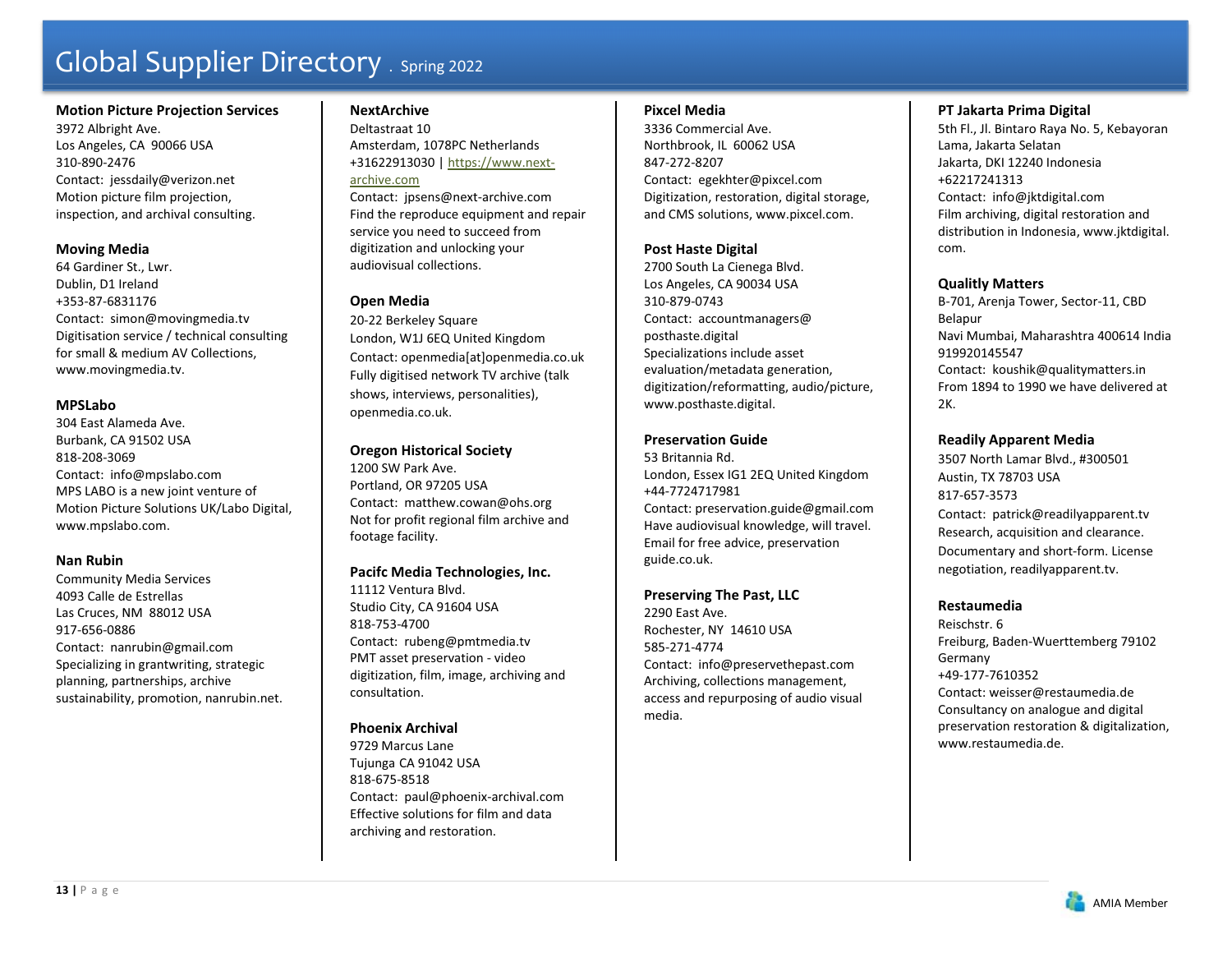### **Rising Fall**

1409 South Lamar St., Suite 1023 Dallas, TX 75215 USA 214-615-8240 x1010 Contact: terry@risingfall.com 5K motion picture film scanning and SD/HD videotape preservation, www.risingfall.com.

# **San Francisco Media Archive**

275 Capp St. San Francisco, CA 94110 USA 415-558-8117 Contact: archive@sfm.org A non-profit organization preserving film and related media, www.sfm.org.

# **Second Run Media Preservation**

Calle 26 B #4-07 (401) La Macarena, Bogotá 110311 Colombia Contact: juana@secondrunpres.com International consulting company specialized in media collections and archives, www.secondrunpres.com.

# **Shanghai Audio Visual Archives**

4-6F, Broadcasting Bldg. No.1376 Hongqiao Rd. Shanghai, 201105 China 8621-62788177-4032 Contact: bluenesshu@gmail.com The professional audio-visual archives of Shanghai.

# **Spectrum Admark**

A/2/72 Greenfields Andheri East Mumbau, Maharashtra 400093 India +919821144299 Contact: rajivcshah@yahoo.com Marketing/sales consulting for audio visual archiving services, systems, restoration. www.in.linkedin.com/in/ rajivmediaconsultant.

# **Standby Program**

325 8th St. Brooklyn, NY 11215 USA 212-206-7858 Contact: preservation@standby.org Collection assessment, preservation transfer services for individuals and organizations, www.standby.org.

# **Technicolor PostWorks NY**

110 Leroy St. New York, NY 10014 USA 212 609-9400Contact: jbeirne@technicolorpwny.com Archival film preparation, scanning & restoration standards-based digital preservation archiving.

# **Tom Fine Audio Services**

158 Overlook Dr. Brewster, NY 10509 USA 914-588-9551 Contact: tom.fine@gmail.com Analog-to-digital transfers of most tape and disk formats.

# **Transfer Lab at Video Park, The**

918 North Pinnon Rd. Grants Pass, OR 97526 USA 818-535-2747 Migration of analog video and audio to digital files, www.videopark.com.

# **Transfer Media, LLC**

5028 Coburn Ave. Indianapolis, IN 46228 USA 317-466-0811 Contact: info@transfermedia.tv AV tape digitizing, conversion, encoding, transfer and related restoration services.

# **Watch Works Ltd**

Wimbledon Studios 1 Deer Park Rd. London, SW19 3TL United Kingdom +44 (0)20 3627 7961 Contact: mark@watchworks.info Film scanning up to 4K. Video capture. Restoration film & video.

# **Whirl-i-Gig**

320 Dean St. Brooklyn, NY 11944 USA 510-962-5640 Contact: info@whirl-i-gig.com Developer of the free, open-source CollectiveAccess collections management/access application.

# **Xanadu Archives Ltd.**

2419 Paseo Del Rey Palm Springs, CA 92260 USA Contact: kjcsilentfilms@aol.com Research library, coming attraction slides specialist.

# **ZFX Inc.**

328 Gap Creek Rd . Fletcher, NC 28732 USA 423-378-0145 Contact: info@zfx.com Maintenance and repair of obsolete equipment www.scanimate.com, www.zfx.com.

# **Copyright/Rights and Clearances**

# **Asian Film Archive**

100 Victoria St., #04-01 National Library Bldg. Singapore, 188064 Singapore 67773243 | www.asianfilmarchive.org Contact: info@asianfilmarchive.org The Asian Film Archive (AFA) aspires to be an Asian film hub, contributing to culture, scholarship and industry through film preservation, organised screenings, educational, and cultural programmes that open and enrich new intellectual, educational, and creative spaces to promote a wider critical appreciation of Asian film. Browse our catalogue via asianfilmarchive.org and visit the reference collection at library@esplanade Singapore.

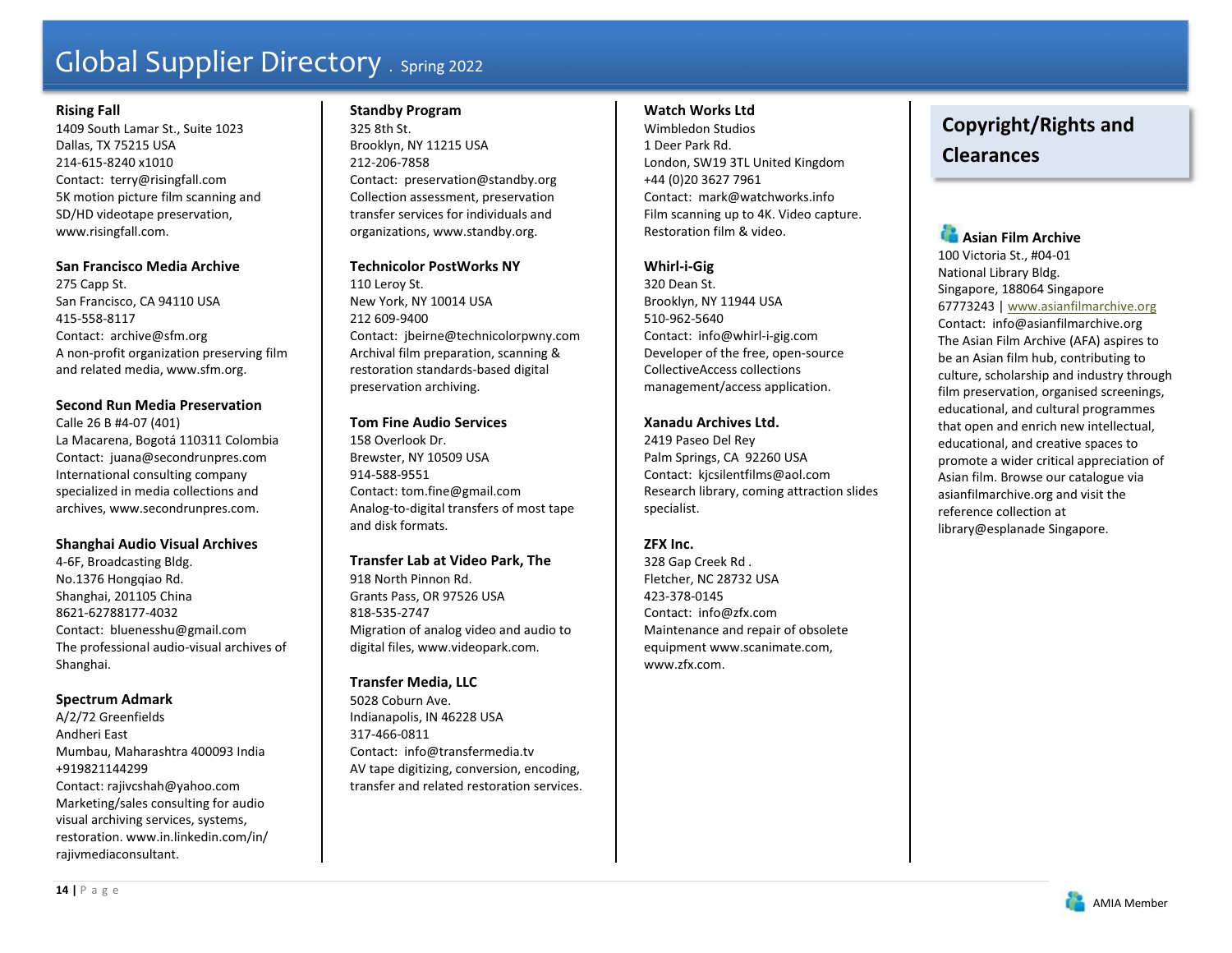# **Bridgeman Images**

274 Madison Ave., #1604 New York, NY 10016 USA 212-828-1238 https://www.bridgemanimages.com Contact: sarah.rice@ bridgemanimages.com The world's leading specialists in the distribution of art, cultural and historical images and footage for reproduction. With 50 years of experience providing images from the most prestigious museums, collections, artists and footage archives. Bridgeman Images has offices in London, Paris, New York, Berlin and Bologna, with its services globally recognized in advertising campaigns, apps, book covers, editorial content, print on demand, TV/Film and more.

# **Classic Images Stock Footage LLC**

469½ South Bedford Dr. Beverly Hills, CA 90212 USA 310-277-0400 Contact: marcie@classicimg.com 30 years supplying footage for TV, feature films and documentaries.

# **Copyright for Cultural Heritage**

POB 83060 Jerusalem, 90805 Israel +972-54-655-8768 Contact: amalyah.keshet@gmail.com 25 years of experience: research/negotiation/permissions/licensi ng internationally.

# **dpresearch**

118-16 91 Ave. Richmond Hill, NY 11418 USA 347-561-6053 Contact: dpresearch@yahoo.com Research, acquisition and clearance; copyright, license and contract negotiation, denisepuchol.com.

# **E Klinck Research**

282 Napier St. Collingwood, ON L9Y 3T3 Canada 705-445-9962 Contact: elizabeth@elizabethklinck.com Over 30 years experience in archive research, copyright clearances, leading workshops.

# **Earbank**

157 Adelaide St. W, Suite 340 Toronto, ON M5H 4E7 Canada 416-357-9600 Contact: service@earbank.com Licensing and distribution of news/spoken word audio clips, https://www.earbank.com.

# **Footage File, LLC**

244 Fifth Ave., #2768 New York, NY 10001 USA 646-883-8490 Contact: contact@footagefile.com Archive research, clearances and stock footage licensing.

# **Historicity Research Services**

4623 Quimby Ave. Beltsville, MD 20705 USA 301-254-8313 Contact: sgreene820@gmail.com 34 years experience with special media preservation and access, http://historicity.co.

# **Linda Tadic**

P.O. Box 86311 Los Angeles, CA 90086 USA 310-402-7191 Contact: ltadic@digitalprsv.com Collection assessments, metadata audits & modelling, digital preservation strategy, DAM.

### **Lizzy McGlynn Archival Producer**

82 Plymouth Ave. Maplewood, NJ 07040 USA 347-693-3334 Contact: lizzy@lizzymcglynn.com Seasoned Archival Producer expert at deep research & rights clearances.

# **Media Research & Clearances, Inc.**

6520 Platt Ave., #279 West Hills, CA 91307 818-512-3192 Contact: greg@clipclearance.com Archival Producer Research Rights Clearances Fair Use and Delivery, https://clipclearance.com.

### **Motion Picture Information Service**

9923 Carter Rd. Bethesda, MD 20817 USA 301-365-3456 Contact: esavada@mac.com Customized copyright research reports. Reasonable fees. Quick service.

### **Nickerson Research, Inc.**

976 South La Cienaga Blvd., #696 Los Angeles, CA 90034 USA 323-965-9990 Contact: info@nickersonresearch.com Visual research, clearance, and licensing for creative media projects, http://www.nickersonresearch.com.

# **Oddball Films**

275 Capp St. San Francisco, CA 94110 USA 415-558-8112 Contact: info@oddballfilms.com A remarkable collection of over 50,000 films searchable at www.oddballfilms. com.

### **Readily Apparent Media**

3507 North Lamar Blvd., #300501 Austin, TX 78703 USA 817-657-3573 Contact: patrick@readilyapparent.tv Research, acquisition and clearance. Documentary and short-form. License negotiation, readilyapparent.tv.

# **Richard Kroll Research**

39 Main St. Nyack, NY 10960 USA 917-697-0371 Contact: krollresearch@yahoo.com Archival researcher for 80 film projects, www.krollresearch.com, vimeo.com, IMDb.com.

#### **San Francisco Media Archive**

275 Capp St. San Francisco, CA 94110 USA 415-558-8117 Contact: archive@sfm.org A non-profit organization preserving film and related media, www.sfm.org.

# **Tiffany Hagger**

78 Bromleigh Rd. Stewart Manor, NY 11530-3820 USA 347-751-5876 Contact: t.hagger@gmail.com Archival research and legal clearances for documentaries and features.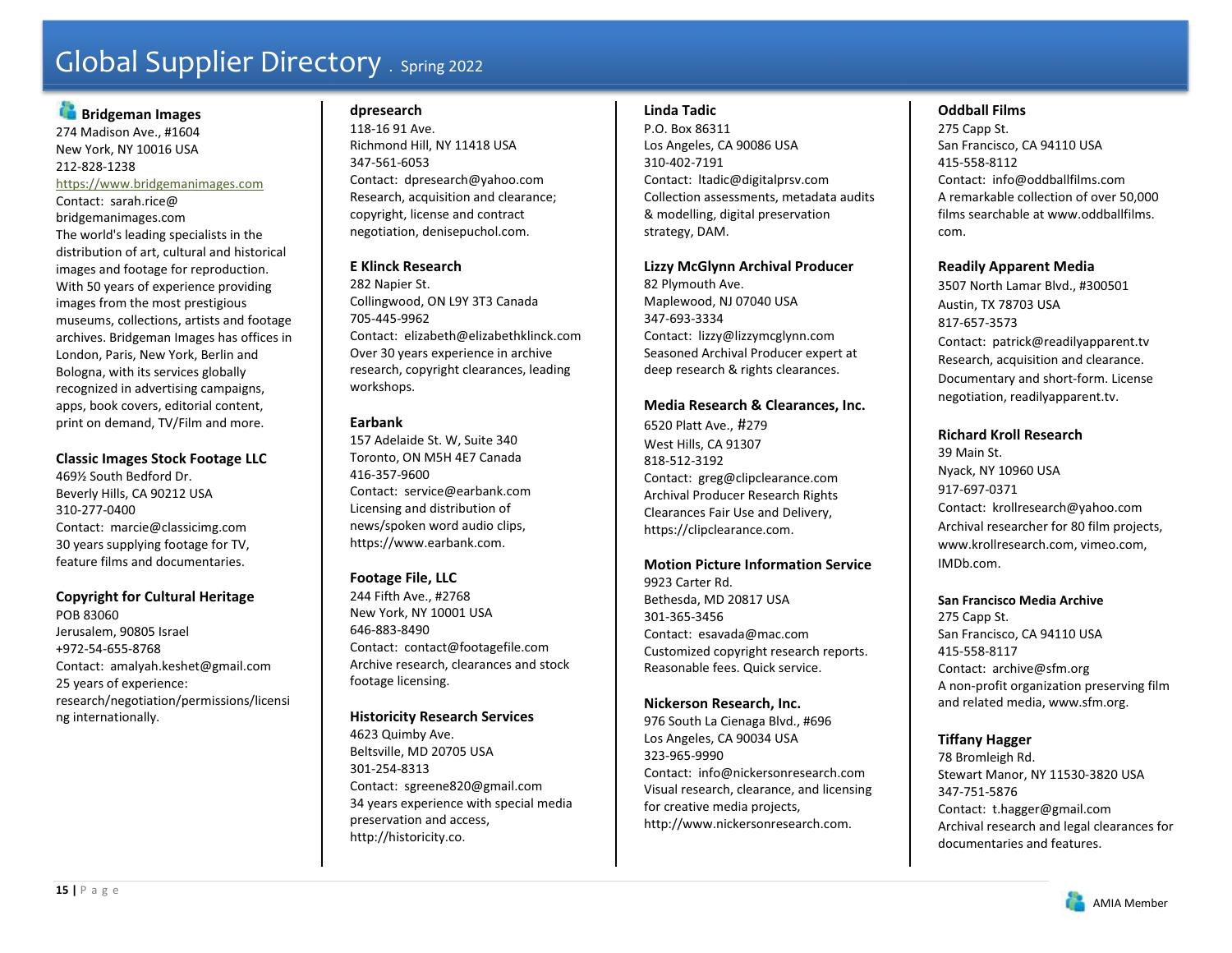# **VRSC/ARAC: Visual Researchers' Society of Canada Association des Recherchistes en Audiovisuel du Canada** 261804 Concession 18

Hanover, ON N4N 3B8 Canada 416-220-8488 Contact: contactus@visualresearch.ca A professional organization of archival researchers and clearance specialists,

http://visualresearch.ca/.

# **Digital Archival Storage and Management Services**

**Blackhawk Films - Film Preservation Associates** 3100 West Burbank Blvd., Suite 205 Burbank, CA 91505 USA 818-299-0433 | www.fpa-blackhawk.com Contact: emile@fpa-blackhawk.com Blackhawk Films offers a large range of services for your archives. We specialize in ambitious high level restoration projects for both image and sound. The expertise of the Lobster Films/Blackhawk

Films group is recognized worldwide. We also offer screen licensing and stock footage sales from our internationally renowned collection.

# **Iron Mountain Entertainment Services**

1025 North Highland Ave. Hollywood, CA 90038 USA 800-899-IRON | www.imes.media Contact: imfscustomerservice.com With Iron Mountain, media obsolescence is no longer an issue. Along with safety and preservation, your archive will be expertly migrated and managed in the ever-evolving digital world – all without you ever needing to research formats, transfer media, or pay for migration again. Once your assets are in our system, you can be sure that your archive will always be available and secure – no matter how media formats change - now and into the future.

### **KEM Studiotechnik GmbH** Hans-Böckler-Ring 43 Norderstedt, 22851 Germany +49-40-567665 www.kem-studiotechnik.de

Contact: info@kem-studiotechnik.de KEM Studiotechnik GmbH has been tightly connected with the film industry since 1968 and has over the last decades developed a number of innovative products like archival scanning, inspection and viewing tables as well as rewinders.

# **MediaPreserve, The**

111 Thomson Park Dr. Cranberry Township, PA 16066 USA 800-416-2665

www.themediapreserve.com Contact: info@themediapreserve.com The MediaPreserve, a division of Preservation Technologies, provides consultaion, reformatting, and digital storage services for audio, video and film collections. Using expertly-modified legacy equipment as well as current technologies, our staff of engineers, librarians, archivists and metadata specialists transfer and document your collection materials according to professional standards and best practices so that your AV assets remain accessible into the future.

# **STiL Casing Solution** 107 Saint Andre, #304 Quebec, QC G1K 3Y3 Canada 418-694-0449 ext. 10 www.stilcasing.com

Contact: sales@stilcasing.com Achievement in design - Leading Edge of Preservation of films works, audio tapes or digital data - A formidable ally... Forging partnerships with prestigious institutions and film archivists worldwide. Trust by major film studios, universities, government agencies, national, international or multinational corporations. Our innovations stand out from the competition by their design and are beyond the position based solely on the physical and functional products. We offer a comprehensive archiving solution for added value, which makes us distinctive and unique.

# **Tuscan Archival by Lewis Plastics Co., Inc. (formerly Tuscan Corp.)**

712 West Winthrop Ave. Addison, IL 60101 331-703-1113 | www.tuscancorp.com Contact: info@tuscancorp.com Proudly made in the USA, Tuscan Archival by Lewis Plastics Co., Inc. is the industry's leading provider of premium film containers for film preservation and archival storage. Whatever you archive, Tuscan has the complete product line to fully preserve your films in 8mm, 16mm, and 35mm sizes. As the largest and only U.S. manufacturer, Tuscan Archival's proprietary "ProVent" design achieves premium film preservation. With rapid turnaround and a great price point, Tuscan Archival is the perfect solution for all your preservation projects.

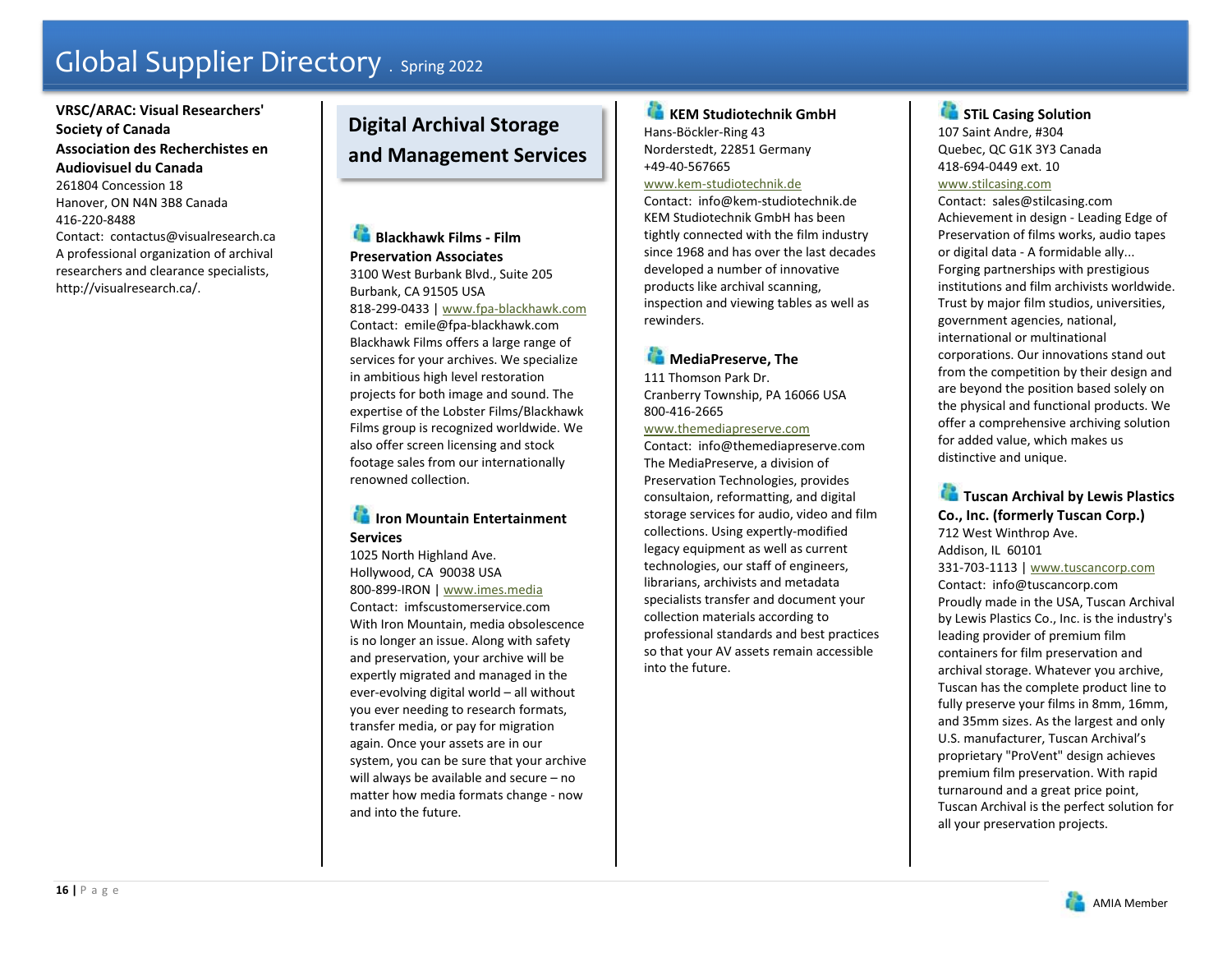# **Underground Vaults &**

**Storage, Inc.**  3500 East Ave. G P.O. Box 1723 Hutchinson, KS 67504-1723 USA 800-873-0906 ext. 4203 www.undergroundvaults.com Contact: storage@underground

#### vaults.com

Founded in 1959, Underground Vaults & Storage, nicknamed "The Saltmine", is a recognized leader in secure storage for the motion picture and entertainment industry. Our unique facility and multiple services, including managed inventory and preservation programs, allow us to provide customizable storage solutions. UV&S operates multiple above and below ground facilities in the United States and United Kingdom, with "The Saltmine" located 650-foot underground in Kansas, serving worldwide clients from nearly every sector of industry.

# **A/V Gear Guy**

24133 Del Monte Dr., Unit 204 Valencia, CA 91355 USA 818-312-5128 Contact: gray@avgearguy.com Audio / video ingest and legacy equipment rental - avgearguy.com.

### **Allied Vaughn**

11923 Brookfield Livonia, MI 48150 USA 734-462-5543 Contact: chris.barkoozis@ alliedvaughn.com Consultation, project management, media migration for DAM adoption, www.alliedvaughn.com.

# **ALPHA-OMEGA digital**

Lerchenauer Str. 230 Munich, Bavaria 80935 Germany +498989053960 Contact: tbakels@alpha-omega.de Hi-res scanning of aged and fragile elements, nitrate, wet gate.

# **ARTPLUS**

353 West 48th St., Suite 454 New York, NY 10036 USA 212- 884-0325 Contact: admin@artplus.com A new model for buying, conserving and valorizing video art, www.artplus.com.

#### **Australian Television Archive, Archival Film & Video Services**

2/2 Allandale Rd . Boronia, 3155 Australia +61390016388 Contact: james@austvarchive.com Preservation grade film/videotape digitization, all formats, PAL-SECAM 1"C, www.austvarchive.com.

# **AVP**

253 36th St., Suite C302 Brooklyn, NY 11232 USA 917-475-9630 Contact: chris@weareavp.com AVP is a consulting firm, www.weareavp.com.

# **Axiell ALM**

Fältspatvägen 4 Lund, Cheshire 224 78 Sweden Contact: sales-alm@axiell.com The only collections management system designed for moving image collections.

#### **BBC Studios and Post Production**

Odyssey Business Park West End Rd. Ruislip, Middlesex HA4 6QQ United Kingdom 0203 327 7401 Contact: hello@bbcstudioworks.com Ingest, restoration, format transfer, film scanning, compliance, storage/hosting, www.bbcstudiosandpostproduction.com.

# **BMS/Chace**

1801 8th Ave. South, Suite 200 Nashville, TN 37203 USA 615-385-1251 Contact: jspencer@bmschace.com www.bmschace.com.

# **California Revealed**

900 N St. Sacramento, CA 95814 USA 916-653-5074 Contact: team@californiarevealed.org Free digitization and digital preservation for California memory institutions, californiarevealed.org.

# **Cambridge Imaging Systems**

The Grange 44 High St. Willingham, Cambridge CB24 5ES United Kingdom 01954 262 000 Contact: info@cambridgeimaging.co.uk Media asset management and publishing system.

#### **Chesapeake Systems**

801 West 33rd St. Baltimore, MD 21211 USA 410-752-7729 Contact: prosales@chesa.com We bring expertise to systems design/execution for archives/collections, www.chesa.com.

# **CineGraph**

7105a West Saanich Rd. Victoria, BC V8M 1P7 Canada 250-652-5363 Contact: hello@cinegraph.ca Digital film restoration; motion picture film scanning; archival friendly; www.cinegraph.ca.

# **Company 3**

3401 Exposition Blvd. Santa Monica, CA 90404 USA 310-255-6612 Contact: angela.rock@company3.com Film and digital restoration and preservation, library and tape migration, www.company3.com.

# **ControlledVocabulary**

701 West Washington St. Champaign, IL 61820 USA 217-689-1376 Contact: keywords@controlled vocabulary.com Building controlled vocabulary or keyword hierarchies for DAM/MAM? Visit www.controlledvocabulary.com.

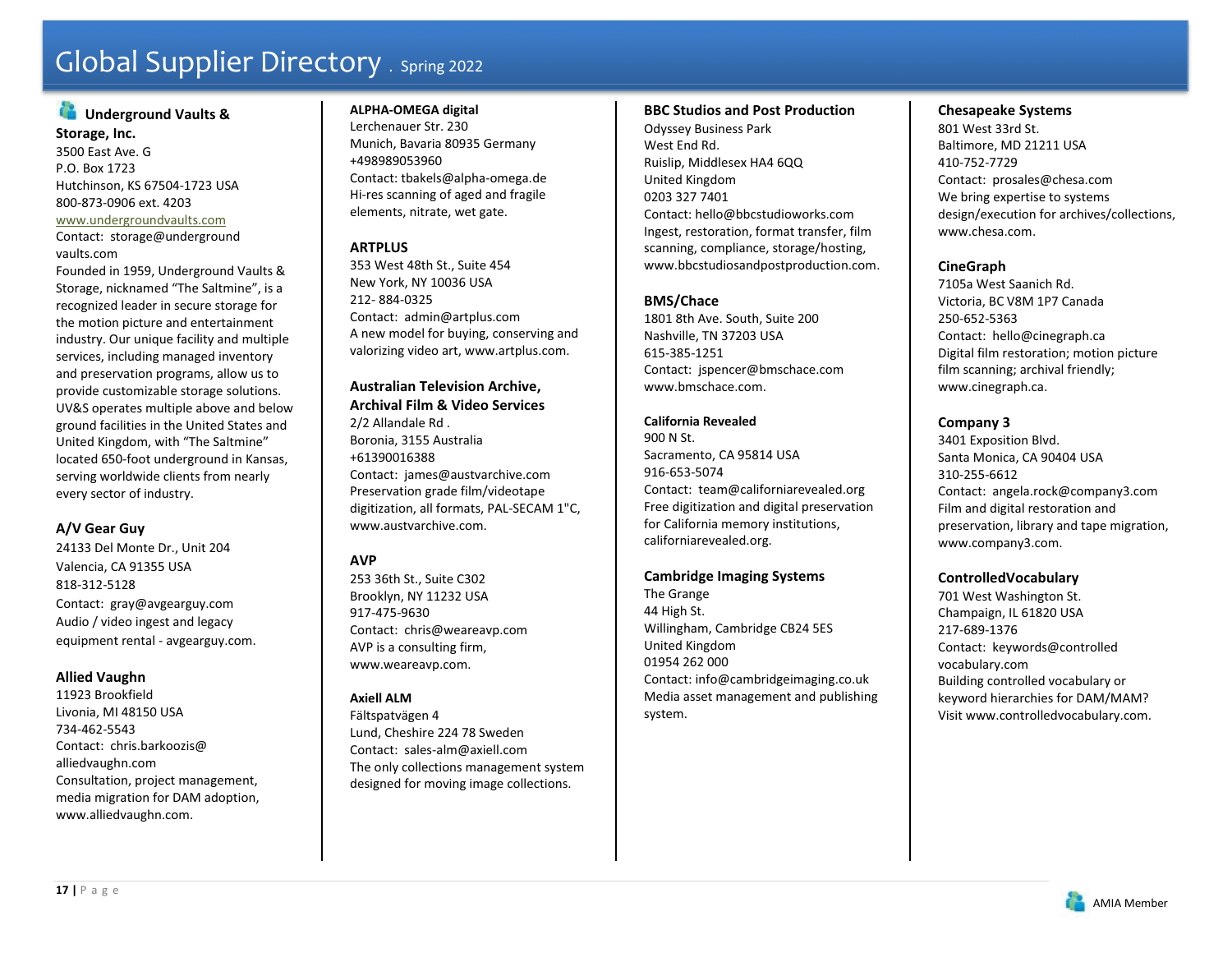#### **Covalent Media Systems**

24307 Magic Mountain Pkwy., #95 Valencia, CA 91355-3402 USA 714-394-2806 Contact: bobbie@covalentmedia systems.com Secure archival asset retrieval and management anywhere in the world.

### **Cube-Tec International GmbH**

Anne-Conway-Str. 1 Bremen, 28359 Germany 49421201440 Contact: office@Cube-Tec.com Cube-Tec supplies quality control systems for large media archives, www.cubetec.com.

### **Data Expedition, Inc.**

P.O. Box 721198 Norman, OK 73070 USA 617-500-0002 Contact: info@dataexpedition.com Accelerated file transfer and synchronization software, point-to-point, cloud.

### **Deluxe Media**

2400 West Empire Ave. Burbank, CA 91504 USA 323-308-3063 Contact: allan.tudzin@bydeluxe.com The world's leading video creation to distribution company, www.bydeluxe.com.

# **Digital Bedrock**

P.O. Box 86311 Los Angeles, CA 90086 USA 888-938-7386 Contact: info@digitalbedrock.com Managed, secure, and affordable offcloud digital preservation services, www.digitalbedrock.com.

# **Digital Media Services**

10 East 39th St. New York, NY 10016 USA 212-951-7000 Contact: keland@digitalmedia services.com Servicing vintage video, audio, film elements. 30 years experience, www.duplicationservices.com.

# **Digital Vision**

11 Wardour Mews London, W1F8AN United Kingdom +44 20 7734 8282 Contact: sales@digitalvision.se Automated restoration - Archive scanner - BiFrost archive bridge, www.digitalvision.tv.

# **DiJiFi**

1166 Manhattan Ave., #201 Brooklyn, NY 11222 USA 646-519-2447 Contact: info@dijifi.com We digitize analog media including film from 8mm to 35mm.

# **DIZI**

A.Gostauto 11 Vilnius, 1108 Lithuania +370 652 85 010 Contact: info@dizi.lt ICT services for memory institutions and cultural organizations.

# **DVD Infinity Pty Ltd**

P.O. Box 86 North Sydney, NSW 2059 Australia +61 2 9906 6383 Contact: info@dvdinfinity.com.au Highest quality 8mm, 9.5mm, 16mm film scanning/restoration. See www.dvdinfinity.com.au.

#### **Earbank**

157 Adelaide St. W, Suite 340 Toronto, ON M5H 4E7 Canada 416-357-9600 Contact: service@earbank.com Licensing and distribution of news/spoken word audio clips, https://www.earbank.com.

# **Empress Media Asset Management LLC**

306 West 38th St., 9th Fl. New York, NY 10018 USA 888-683-6773 Contact: cguli@empressmam.com Digital assets made easy, www.empress mam.com.

# **EVS Broadcast Equipment, Inc.**

9 Law Dr., Suite 200 Fairfield, NJ 07004 USA 818-480-9245 Contact: d.pinkel@evs.com Turnkey ingest to archive. Mastering solutions in multi-codecs and multiwrappers.

# **Front Porch Digital**

2650 Crescent Dr., Suite 201 Lafayette, CO 80026 USA 303-440-7930 Contact: info@fpdigital.com FPD is the global leader in content storage management, www. fpdigital.com.

# **Fujifilm North America Corporation**

6200 Phyllis Dr. Cypress, CA 90630 USA 888-424-3854 Contact: btong@fujifilm.com ETERNA-RDS, for making archival B/W separations from color digital masters.

# **G W Hannaway & Associates Inc.**

839 Pearl St. Boulder, CO 80302 USA 303-440-9631 Contact: info@gwha.com Digitizing from all videotape formats using broadcast quality decks, www.gwha.com.

### **Greatbear Audio & Video Digitising**

26 The Coach House Bristol, BS2 8QN United Kingdom +44 (0)1179850500 Contact: adrian@thegreatbear.net Preservation-quality digitisation specialists for video / audio tape collections, www.thegreatbear.net

# **GT Recording**

9921 Aurora Ave. N Seattle, WA 98103 USA 206-783-6911 Contact: sales@gtrecording.com Lossless approach to tape and film preservation. Experienced problem solvers.

# **Hewlett Packard Enterprise**

3000 Hanover St., 1501 Buildings Palo Alto, CA 94304-1112 USA 562-356-2128 Contact: steve.wong@hpe.com Hewlett Packard Enterprise managed digital archival storage service.

# **Hillcrest Engineering**

5460 Angeles Vista Blvd. Los Angeles, CA 90043 USA 323-547-5476 Contact: gson6046@pacbell.net Machine shop services, repair of all types of film equipment.

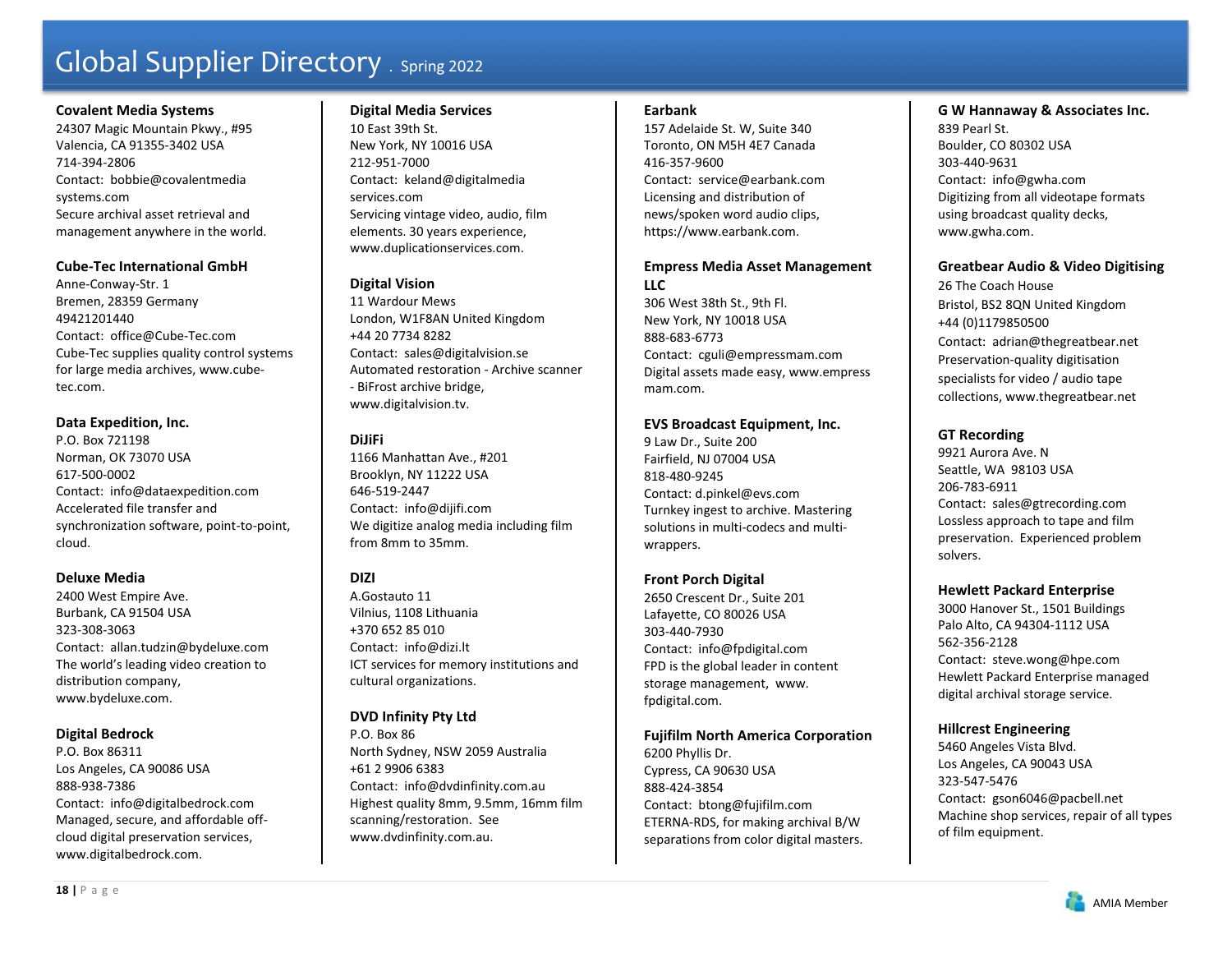#### **Hitachi Data Systems Pte Ltd**

300 Beach Rd., Level 28 The Concourse Singapore, 199555 Singapore 81807326 Contact: john.fan@hds.com HDS offers information technologies, services and solutions, www.hds.com.

#### **Hollywood Vaults**

742 Seward St. Hollywood, CA 90038 USA 323-461-6464 Contact: david@hollywoodvaults.com Preservation-quality storage. Climatecontrolled, private individual vaults, www.hollywoodvaults.com.

#### **I-Line Technology Ltd.**

The Conifers Oldbury Court Bristol, BS16 2JP United Kingdom 44-7900931749 Contact: ken.helps@ilinetechnology.com UK centre of Excellence for digital archive media transformation, www.iline technology. com.

### **Linda Tadic**

P.O. Box 86311 Los Angeles, CA 90086 USA 310-402-7191 Contact: ltadic@digitalprsv.com Collection assessments, metadata audits & modelling, digital preservation strategy, DAM.

# **LMH Media Hub Limited**

Youngs Industrial estate, Stanbridge Rd. Leighton Buzzard, Bedfordshire Mk181up United kingdom +44(0)1525450001 Contact: gary@lmh.media Video/audio tape digitisation, large scale library migration, www.lmh.media.

# **Magic Shop, The**

49 Crosby St. New York, NY 10012 USA 212-226-7035 Contact: info@magicshopny.com 4-time GRAMMY Award-winning recording and restoration studio.

# **MediaGuru**

B-27, Sector 132 Noida, 201014 India +91 120 6627000 Contact: info@mediaguru.com Digitization, restoration, preservation of audio, video, film content document digitization and imaging.

### **Mels Studios and Postproduction**

2901 Rachel Est, 4ième étage Montreal, QC H1W 4A4 Canada 514-879-0020 Contact: philippe.pelletier@melsstudios.com World class photochemical laboratory and image and sound restoration, http://mels-studios.com/.

### **Memnon Archiving Services**

27 rue du Belvédère Brussels, 1050 Belgium 3226434777 Contact: sylve.passaqui@memnon.eu We offer archives a range of digitization services.

### **Memnon Archiving Services Inc. a**

**Sony company**  2719 East 10th St. Bloomington, IN 47408 USA 631-880-8685 Contact: andrew.dapuzzo@ memnon.comWe offer services to digitize/restore/preserve and provide access to classic/current AV recordings, www.memnon.com.

#### **Miljoy Ent. Inc.**

358 Loch Lomond Rd. Rancho Mirage, CA 92270 USA 310-275-2371 Contact: milt@miljoyent.com Consulting / project management of media asset protection & preservation.

# **NotForgotten Digital Preservation Library LLC**

525 Michelle Mews Princeton, NY 08542 USA 361-331-1962 Contact: adrienne@not-forgotten.com We capture and protect stories for centuries, www.not-forgotten.com.

### **Novelco Malaysia Sdn Bhd**

14-3 Jalan SP2/2 Taman Serdang Perdana Seri Kembangan, Selangor 43300 Malaysia 60389425052 Contact: info@novelco.com.my Film scanners for 8,S8,9.5,16,35mm, film recorder, optical sound, www.mwanova.com.

# **Orange Logic**

49 Discovery, Suite 240 Irvine, CA 92618 USA 914-361-9175 karl@orangelogic.com www.orangelogic.com.

### **ORWO North America**

417 Myrtle Ave., Suite 22 Brooklyn, NY 11205 USA Contact: gcampbell@orwona.com Premium B&W industrial & cinematography film, www.orwona.com.

# **Pacific Title Archives**

10717 Vanowen North Hollywood, CA 91605 USA 818-239-1960 Contact: peter@pacifictitlearchives.com Archiving and digitization of media, and preservation storage, www.pacifictitlearchives.com.

### **Phoenix Archival**

9729 Marcus Lane Tujunga CA 91042 USA 818-675-8518 Contact: paul@phoenix-archival.com Effective solutions for film and data archiving and restoration.

### **Picturae Inc.**

888 Newark Ave. Jersey City, NJ 07306 USA 917-993-3924 Contact: r.jacobs@picturae.com World class rapid digitisation of cultural heritage, www.picturae.com.

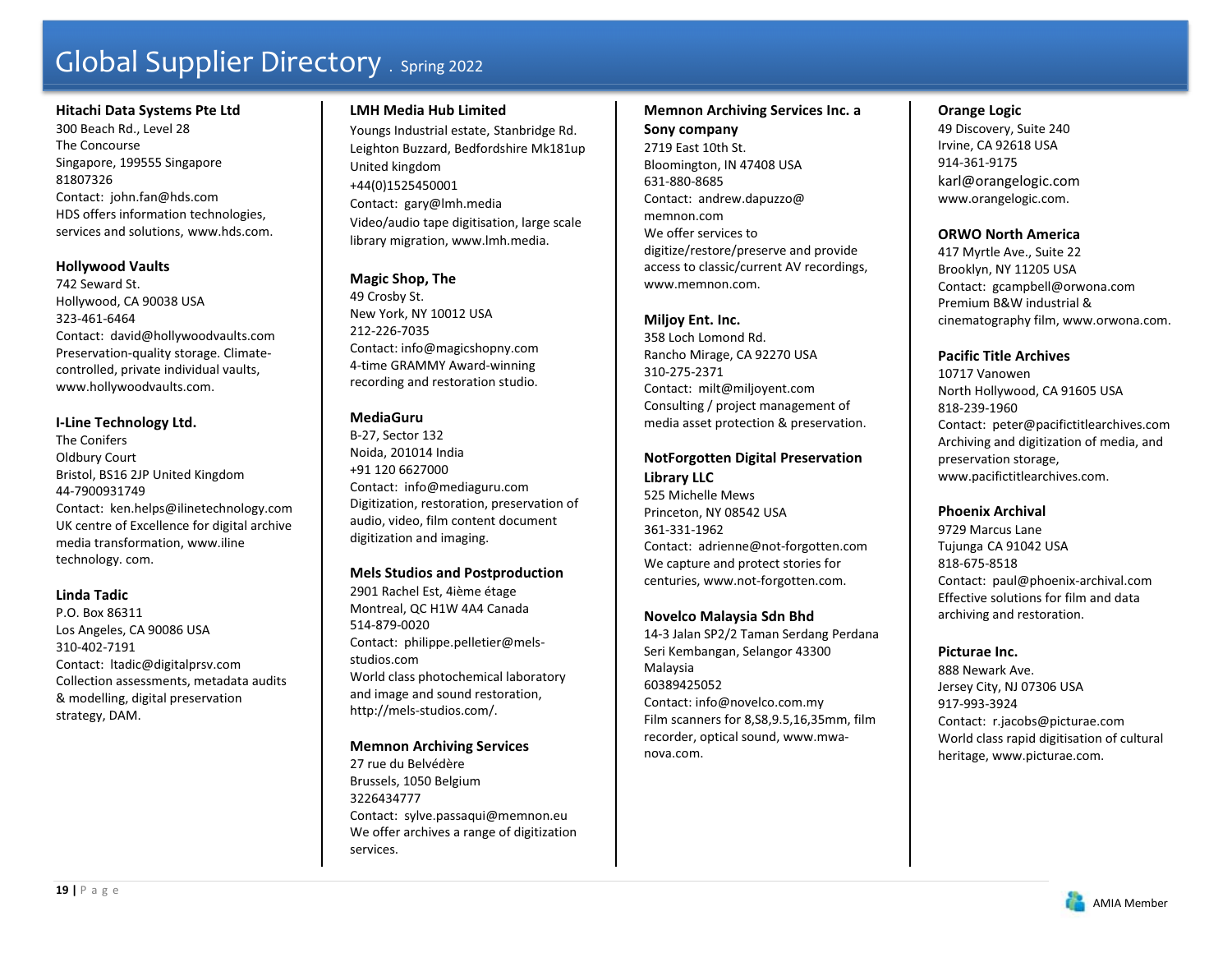#### **Pixcel Media**

3336 Commercial Ave. Northbrook, IL 60062 USA 847-272-8207 Contact: egekhter@pixcel.com Digitization, restoration, digital storage, and CMS solutions. www.pixcel.com.

### **Pop Up Archive**

2355 Broadway, Suite 402 Oakland, CA 94612 USA 708-351-1049 Contact: edison@popuparchive.org Auto-transcripts, metadata, PBCore ingest, archive.org backup for digital audio: popuparchive.org.

### **Preferred Media Pty Ltd**

1 Chaplin Dr. Lane Cove West, NSW 2066 Australia +612-9490-7300 Contact: solutions@preferred media.com.au Digital backup & archive. Climatecontrolled storage. Digitisation & remediation, preferredmedia.com.au.

### **Prime Focus Technologies**

3900 West Alameda Ave., 24th Fl. East Burbank, CA 91505 USA 310-895-9550 Contact: info@primefocus technologies.com Cloud-enabled library content services: digitization, film scanning, tagging, 4K remastering/restoration, archiving.

### **PT Jakarta Prima Digital**

5th Fl., Jl. Bintaro Raya No. 5, Kebayoran Lama, Jakarta Selatan Jakarta, DKI 12240 Indonesia +62217241313 Contact: info@jktdigital.com Film archiving, digital restoration and distribution in Indonesia. www.jktdigital.com.

### **Radio Television of Serbia**

Takovska 10, Aberdareva 1 Belgrade, 11000 Serbia +381116552000 Contact: tvdokum@rts.rs We offer professional experience in archiving and technical support, www.rts.rs.

# **Restaumedia**

Reischstr. 6 Freiburg, Baden-Wuerttemberg 79102 Germany +49-177-7610352 Contact: weisser@restaumedia.de Consultancy on analogue and digital preservation restoration & digitalisation www.restaumedia.de.

# **Rising Fall**

1409 South Lamar St., Suite 1023 Dallas, TX 75215 USA 214-615-8240 x1010 Contact: terry@risingfall.com 5K motion picture film scanning and SD/HD videotape preservation, www.risingfall.com.

### **Roundabout Entertainment Inc.**

217 South Lake St. Burbank, CA 91502 USA 818-842-9300 Contact: postanswers@roundabout.com State-of the-art post services in an oldschool environment www.roundabout.com.

#### **Scene Savers**

424 Scott St. Covington, KY 41011 USA 859-292-5100 Contact: pcalardo@scenesavers.com Film, video, audio digitization, storage, and management, www.scenesavers.com.

# **Scott Zone Legacy Archiving**

5444 Parkmor Rd. Calabasas, CA 91302 USA 818-730-0969 Contact: scott@scottzonemedia.com Media restoration and archiving, www.scottzonemedia.com.

### **Seagate Powered by Tape Ark**

7725 West Reno Oaklahoma City, OK 73127 USA 855-234-1624 Contact: sales@tapeark.com Tape Ark with its partner Seagate Technology is the world's leading specialist in tape-to-cloud migration, www.tapeark.com.

### **Shanghai Audio Visual Archives**

4-6F, Broadcasting Bldg. No.1376 Hongqiao Rd. Shanghai, 201105 China 8621-62788177-4032 Contact: bluenesshu@gmail.com The professional audio-visual archives of Shanghai.

#### **Spectrum Admark**

A/2/72 Greenfields Andheri East Mumbau, Maharashtra 400093 India +919821144299 Contact: rajivcshah@yahoo.com Marketing/sales consulting for audio visual archiving services, systems, restoration, www.in.linkedin.com/in/ rajivmediaconsultant.

### **Standby Program**

325 8th St. Brooklyn, NY 11215 USA 212-206-7858 Contact: preservation@standby.org Collection assessment, preservation transfer services for individuals and organizations, www.standby.org.

### **Technicolor Creative Services**

6040 Sunset Blvd. Hollywood, CA 90028 USA 323-817-6000 Post production services, preservation, restoration, digital distribution, and marketing services.

#### **Technicolor PostWorks NY**

110 Leroy St. New York, NY 10014 USA 212 609-9400Contact: jbeirne@technicolorpwny.com Archival film preparation, scanning & restoration standards-based digital preservation archiving.

# **TK ONE LTD.**

Abbot House, 14-22 Vale Royal London, N7 9AU United Kingdom 44-2076099632

Contact: alf.penn@tkone.co.uk Archive film & tape digitisation & restoration, www.tkone.co.uk.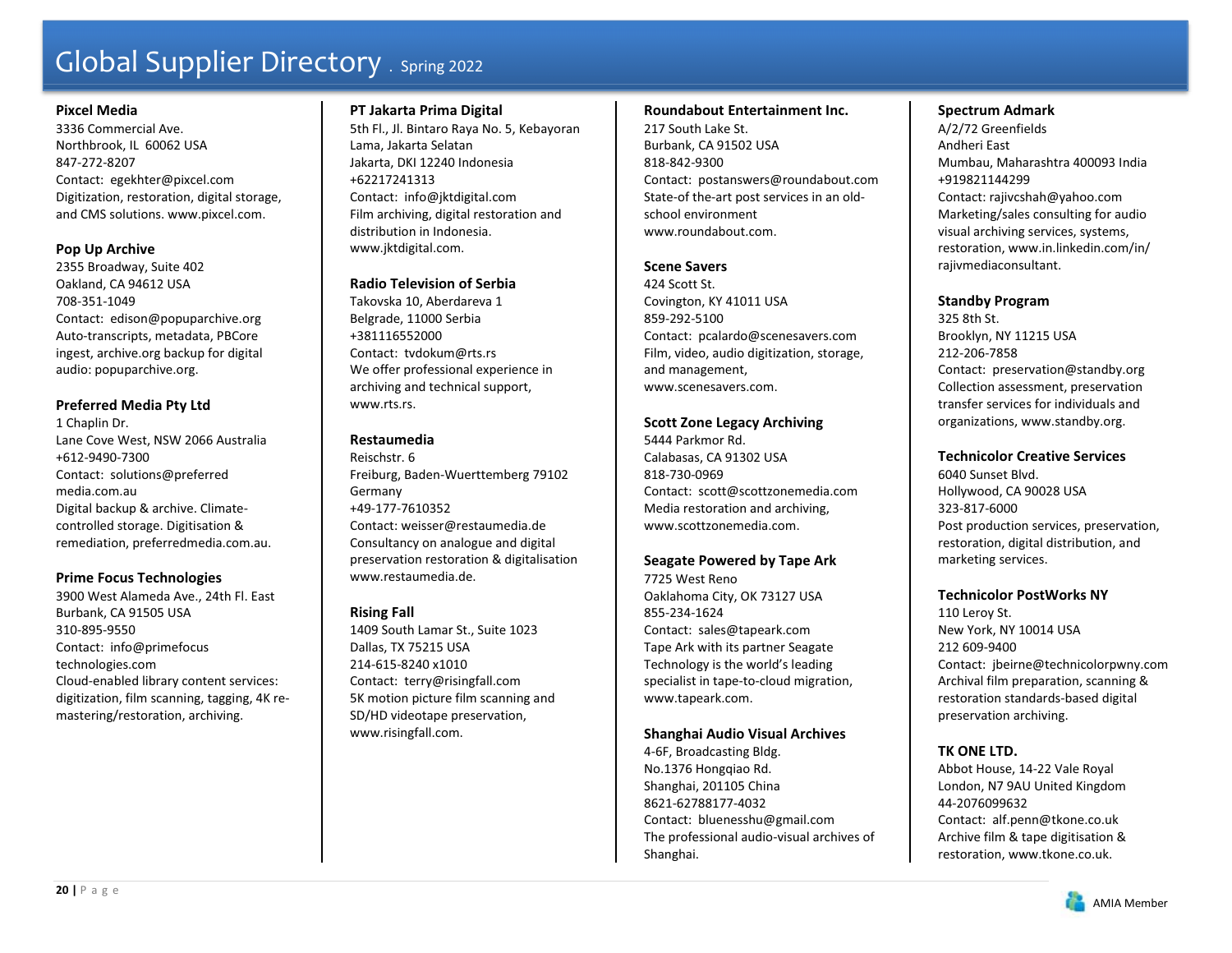### **TMTV.NET Film & Video Lab**

5662A Longbeach Rd. Nelson, BC V1L6N9 Canada 1-800-824-8688 Contact: info@tmtv.net Film recovery restoration warped shrunk brittle water damaged since 1980.

# **Tom Fine Audio Services**

158 Overlook Dr. Brewster, NY 10509 USA 914-588-9551 Contact: tom.fine@gmail.com Analog-to-digital transfers of most tape and disk formats.

### **Transmedia Dynamics Inc.**

7719 Wood Hollow Dr., Suite 240 Austin, TX 78731 USA 512-600-3133 Contact: tony.taylor@tmd.tv Providing comprehensive MAM/DAM solutions globally, www.tmd.tv.

# **Underground Archives, A Division of Business Records Management**

Headquarters: 923 Bidwell St. Pittsburgh, PA 15233 USA 412-321-0600 Contact: jgross@businessrecords.com Comprehensive information management solutions, www.uarchives.com, www.business records.com.

# **University Products, Inc.**  517 Main St. Holyoke, MA 1040 USA 8006281912 Contact: jadunphy@university products.com Leading supplier of archival storage products for audio/video, https://www.universityproducts.com.

# **USA Studios**

253 West 35th St. New York, NY 10001 USA 646-616-9889 Contact: james.pagliaro@usastudios.tv Video archival services, HD, SD , post production, www.usastudios.tv.

# **V9 Digital**

3566 Olive St. St. Louis, MO 63108 314-312-8264 Contact: whess@ketc.org Our services include digitization, restoration, media asset management and retrieval services for enhancing content accessibility.

# **Vectracom**

9420 Lurline Ave. Chatsworth, CA 91311 USA 818-998-9100 Contact: lou@vectracom.fr We offer services to digitize any audiovisual heritage, www.vectracom.fr/en.

### **Visual Data Media Services**

610 North Hollywood Way Burbank, CA 91505 USA 310-558-3363

#### www.visualdatamedia.com

Contact: rsmith@visualdatamedia.com An award-winning multimedia company with offices in Burbank, London and Bangalore, Visual Data Media Services offers a full range of post-production, and media transformation services: encoding, editing, quality control, content management, asset storage, sound services, and localization. Custom built for creating, re-purposing and distributing content, our state-of-the-art, 30,000 square-foot facility in Burbank features advancements in 2K/4K archival and high-speed film scanning, restoration, HDR and image-detection that can make what was old seem like new again.

### **VSolutions Pte Ltd**

28 Sin Ming Lane, 5/1/0145 Singapore, 573972 Singapore 65-66590010 Contact: sales@vsolutions.tv Provision of media hardware & software solutions, www.vsolutions.tv.

# **ZFX Inc.**

328 Gap Creek Rd . Fletcher, NC 28732 USA 423-378-0145 Contact: info@zfx.com Maintenance and repair of obsolete equipment, www.scanimate.com www.zfx.com.

# **Disaster Recovery**

# **SPECS BROS., LLC** P.O. Box 195 93 South Main St. Lodi, NJ 07644 USA 973-777-5055 | www.specsbros.com Contact: admin@specsbros.com A pioneer in audio and video restoration and digitization services since 1983, SPECS BROS. is considered by many to be the premiere magnetic tape restoration and re-mastering facility in the United States. From a handful of tapes to an archive of thousands, we give each tape the individual, expert attention it needs. In addition to our digitization services, SPECS BROS. also offers consulting and is world renowned in the field of magnetic tape disaster recovery.

# **Cinelab Massachusetts**

630 Belleville Ave. New Bedford, MA 02745 USA 401-499-6411 Contact: info@cinelab.com 401-499-6411 Contact: info@cinelab.com Open since 1948. Lab process, www.cinelab.com.

# **Seagate Powered by Tape Ark**

7725 West Reno Oaklahoma City, OK 73127 USA 855-234-1624 Contact: sales@tapeark.com Tape Ark with its partner Seagate Technology is the world's leading specialist in tape-to-cloud migration, www.tapeark.com.

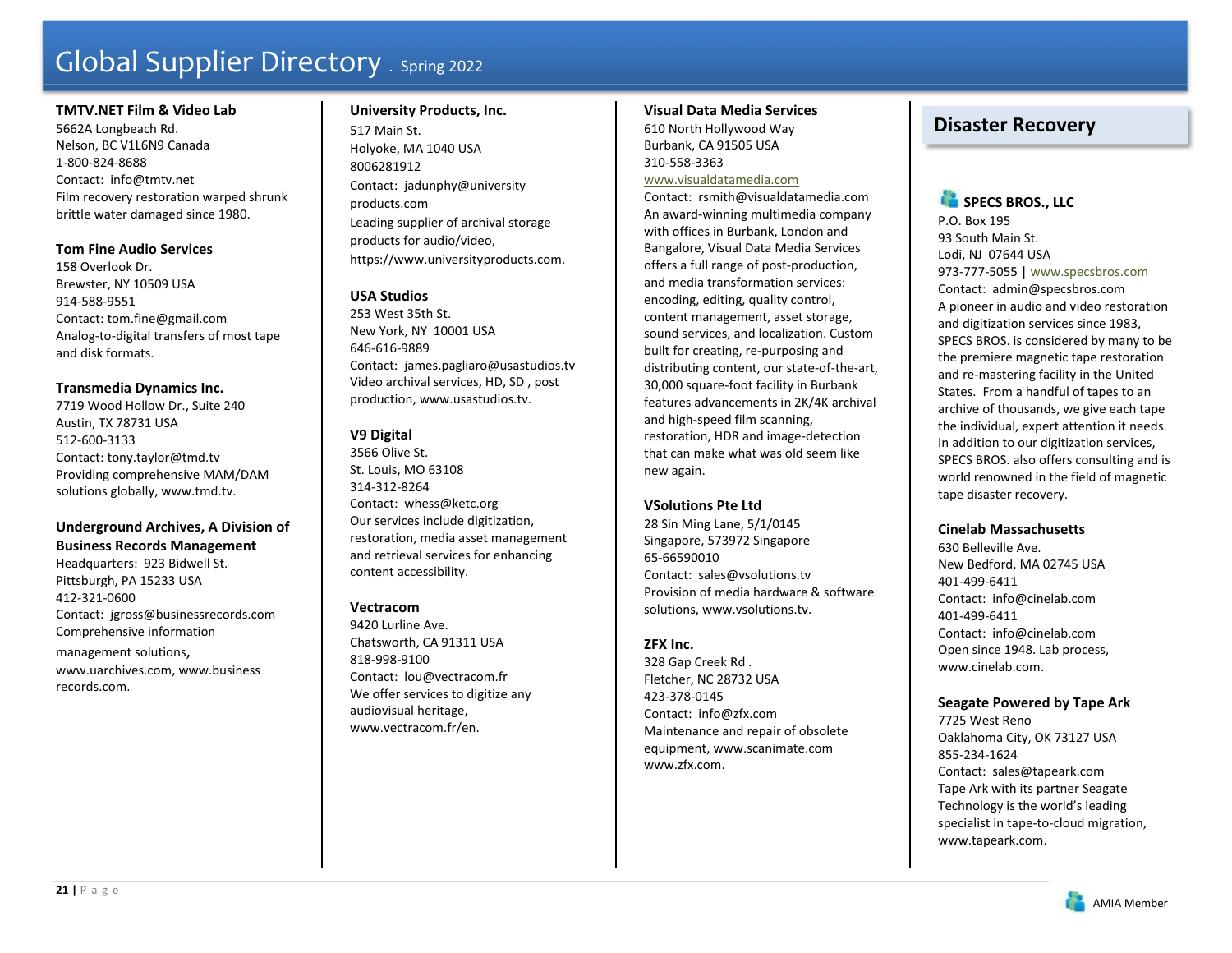#### **TMTV.NET Film & Video Lab**

5662A Longbeach Rd. Nelson, BC V1L6N9 Canada 1-800-824-8688 Contact: info@tmtv.net Film recovery restoration warped shrunk brittle water damaged since 1980.

# **University Products, Inc.**

517 Main St. Holyoke, MA 1040 USA 8006281912 Contact: jadunphy@university products.com Leading supplier of archival storage products for audio/video, https://www.universityproducts.com.

# **Educational Programs**

**Asian Film Archive** 100 Victoria St., #04-01 National Library Bldg. Singapore, 188064 Singapore 67773243 | www.asianfilmarchive.org Contact: info@asianfilmarchive.org The Asian Film Archive (AFA) aspires to be an Asian film hub, contributing to culture, scholarship and industry through film preservation, organised screenings, educational, and cultural programmes that open and enrich new intellectual, educational, and creative spaces to promote a wider critical appreciation of Asian film. Browse our catalogue via asianfilmarchive.org and visit the reference collection at library@esplanade Singapore.

æ  **Bay Area Video Coalition**  2727 Mariposa St., 2nd Fl. San Francisco, CA 94110 USA 415-558-2158

# www.bavc.org/programs/preservation

Contact: preservation@bavc.org As one of the nation's longest-standing non-profit video and audio preservation organizations, BAVC remains a leader in the field, developing the highest quality preservation standards and practices while working with individuals and cultural, academic, and media organizations to meet a range of needs for preserving historically and artistically important video and audio materials. BAVC provides collection assessment services and preservation transfer services to non-profit and cultural arts organizations and independent artists and producers.

# **Moving Image Archiving and Preservation (MIAP) Program**

Department of Cinema Studies, NYU Tisch School of the Arts 721 Broadway, 6th Fl. New York, NY 10003 USA 212-998-1618 www.nyu.edu/tisch/preservation

Contact: tisch.preservation@nyu.edu Master of Arts degree in film/video/digital preservation.

# **National Film and Sound Archive of Australia (NFSA)**

McCoy Circuit Acton Canberra, ACT 2601 Australia +61-2-6248-2000 | www.nfsa.gov.au Contact: enquiries@nfsa.gov.au The National Film and Sound Archive (NFSA) is Australia's 'living' archive. We are the national agency concerned with the visibility, usability and sustainability of Australia's audiovisual heritage. Our mission is to collect, preserve and share our national audiovisual collection – past, present and future – in order for others to learn, experience and create with it. The NFSA collection includes over 2.8 million items, encompassing moving image and sound production from Australia's earliest days to the present.

**National Film Archive of India** Law College Road Pune, 422004 India +912025652259 | www.nfaipune.gov.in Contact: admn@nfaipune.gov.in Acquisition, preservation, conservation, digitisation and restoration of celluloid films.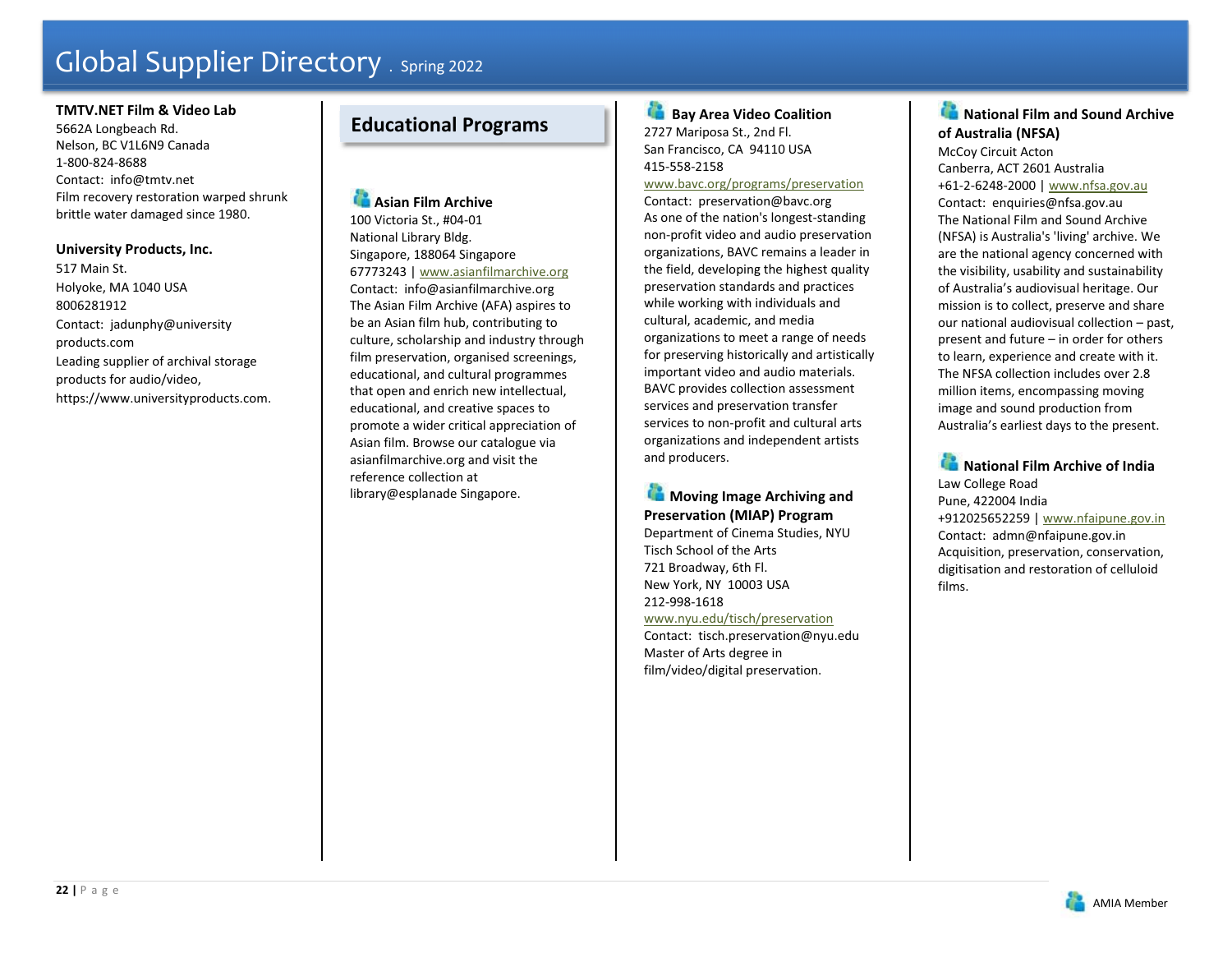# **Netherlands Institute for Sound and Vision**

Paramariboplein 42-I Amsterdam, 1058AT Netherlands +31356774999

#### www.beeldengeluid.nl/en

Contact: secretariaat@beeldengeluid.nl Sound and Vision is the Netherlands' institute for media culture. We interpret current developments concerning people, media and society from a mediahistorical perspective by using our collection, as a media museum, a knowledge institute and educational partner. We show people how media have evolved in (recent) history, follow current developments and respond to new media phenomena. In this way, we contribute to an open media culture as part of a free society.

# **Northeast Document Conservation Center**

100 Brickstone Square Andover, MA 01810 USA 978-470-1010 | www.nedcc.org Contact: broe@nedcc.org NEDCC provides digital reformatting of audio carriers using traditional as well as optical-scanning technologies. NEDCC performs traditional, fully-attended transfers of magnetic media, with 100% quality-control (i.e., not parallel transfers with spot-checking). The touchless IRENE technology images the grooves on fragile carriers such as wax cylinders and lacquer discs, and translates the TIFF files into BWF files. NEDCC also provides training on care and preservation of AV collections. NEDCC serves clients nationwide. Contact: Bryce Roe, broe@nedcc.org.

# **Texas Archive of the Moving Image**

501 North IH 35, Suite 204 Austin, TX 78702 USA 512-485-3073 I www.texasarchive.org Contact: info@texasarchive.org

Since 2002, TAMI has served as a hub for expertise about the preservation of and access to Texas media heritage. TAMI provides digitization services at competitive rates; consults with institutional collection holders about specialized storage, digitization and file management strategies; creates traveling film screenings and education programs; provides free unique, high quality K-12 lesson plans; and licenses select footage for use in independent films and broadcasts. All fees from these projects support TAMI's educational mission.

# **A/V Geeks LLC**

714 Tyler Rd. Raleigh, NC 27604 USA 919-247-7752 Contact: skip@avgeeks.com Have film/video reformatting equipment and expertise. Will travel, avgeeks.com.

# **ACA LTFA**

42, rue Durantinxx Paris, 75018 France 33 1 45 56 92 01 Contact: sherman.rina@gmail.com Films, footage, stills, Ovahimba, Namibia-Angola-South Africa, USA, France, www.rinasherman.com.

#### **Agrasanchez Film Archive**

Not open to the public. Harlingen, TX 78550 USA Contact: agrasfilms@aol.com Consultants, research, archival resources on Mexican film history, www.mex filmarchive.com.

# **Alan Duckworth**

1573 Mountain Ave. Kelowna, BC V1Y 7H7 Canada 250-763-8274 Contact: duckworth\_alan@yahoo.com Consulting and distance education courses in darkroom and traditional Imaging.

# **AV Group**

152 Scranton Ave. Lynbrook, NY 11563 USA 516-823-9494 Contact: rlind@avgroupny.com Audio visual staging and rental services, www.avgroupny.com.

# **AV Preservation by reto.ch**

Z.I. Le Trési 3 Préverenges, 1028 Switzerland +41 21 691 6511 Contact: info@reto.ch Small, highly skilled moving image conservation and restoration facility, https://reto.ch.

### **Barbara Sillery**

36 Edmar Rd. East Falmouth, MA 2536 USA 774-255-1115 Contact: barbarasillery@gmail.com Documentaries *Faded Ladies*; *Plantation Portraits*; *The Prize* on dvd/PBS. www.barbarasillery.com.

# **CINAIN-Cinemateca Y Archivo de la Imagen Nacional**

Moreno 1199 Buenos Aires, C1091AAW Argentina +5411 4383 6432 Contact: info@cinain.gob.ar A public institution under the Ministry of Culture of Argentina, www.cinain.gob.ar.

### **Dance Heritage Coalition, Inc.**

1111 16th St. NW, Suite 300 Washington, DC 20036 USA 202-223-8392 Contact: dhc@danceheritage.org Assessments, advice, digitization for dance-related AV assets, www.dance heritage.org.

### **DiPRA - Diplomatura en Preservación y Restauración Audiovisual**

Av Estado de Israel 4551 Buenos Aires, 1185 Argentina 0111565027483 Contact: dipra@patrimonio audiovisual.org Carrera en preservación y restauración audiovisual abierta para Latinoamérica, dipra.patrimonioaudiovisual.org.

### **DIZI**

A.Gostauto 11 Vilnius, 1108 Lithuania +370 652 85 010 Contact: info@dizi.lt ICT services for memory institutions and cultural organizations.

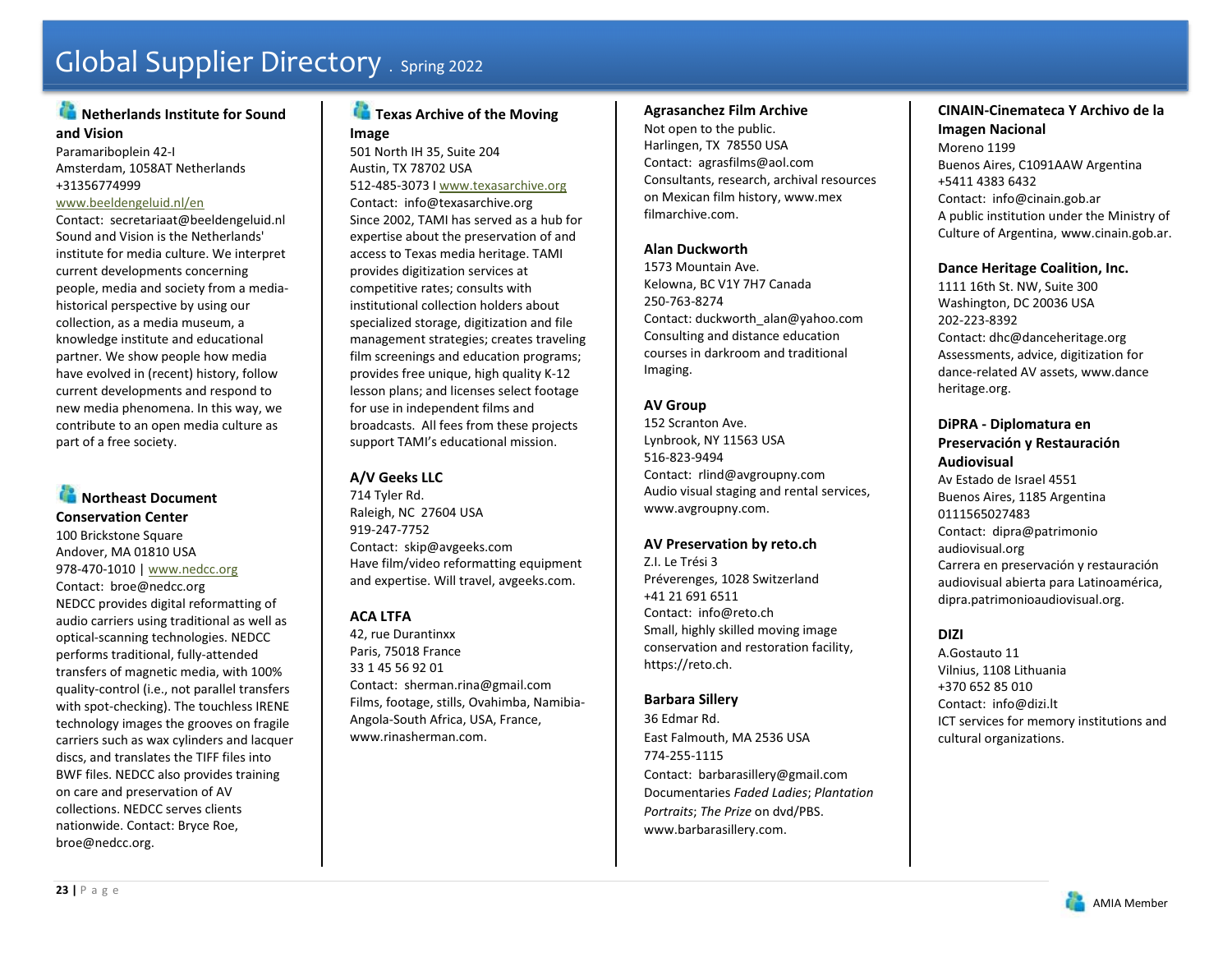# **Documentary Educational Resources**

101 Morse St. Watertown, MA 02472 USA 617-926-0491 Contact: docued@der.org Collection of 1000+ classic and contemporary anthropological documentary films, www.der.org.

# **E Klinck Research**

282 Napier St. Collingwood, ON L9Y 3T3 Canada 705-445-9962 Contact: elizabeth@elizabethklinck.com Over 30 years experience in archive research, copyright clearances, leading workshops.

# **Elías Querejeta Zine Eskola**

Tabakalera Cultural Center, Andre zigarrogileak plaza, 1 San Sebastián, Gipuzkoa 20012 Spain +34943545005 Contact: info@zine-eskola.eus Film preservation studies, film curating studies and filmmaking studies, http://www.zine-eskola.eus/en.

# **GOTIKA - Imaging Science and Technology**

Sarmiento 663, 5th Fl. Buenos Aires, C1041AAM Argentina +5411-4899-0990 Contact: gabriela.plazas@gotika.com Film preservation technology, digital restoration services and education courses worldwide.

# **L. Jeffrey Selznick School of Film Preservation, The**  George Eastman House 900 East Ave. Rochester, NY 14607 USA 585-271-3361 ext.333 Contact: selznickschool@geh.org Film preservation program offering both

MA and certificate options www.selznickschool.eastmanhouse.org.

# **NextArchive**

Deltastraat 10 Amsterdam, 1078PC Netherlands +31622913030 | https://www.nextarchive.com Contact: jpsens@next-archive.com Find the reproduce equipment and repair service you need to succeed from digitization and unlocking your audiovisual collections.

# **Open Media**

20-22 Berkeley Square London, W1J 6EQ United Kingdom Contact: openmedia[at]openmedia.co.uk Fully digitised network TV archive (talk shows, interviews, personalities), openmedia.co.uk.

# **Oregon Historical Society**

1200 SW Park Ave. Portland, OR 97205 USA Contact: matthew.cowan@ohs.org Not for profit regional film archive and footage facility.

### **Premiere Pictures International, Inc.**  584 Castro St., #635 San Francisco, CA 94114 USA 415-829-8859 Contact: ron@indieplex.org

Company licenses extensive historic and contemporary library of stock footage.

# **San Francisco Silent Film Festival/EYE Film Instiute**

**Netherlands** 145 Ninth St., Suite 230 San Francisco, CA 94103-1828 USA 415-777-4908 Contact: info@silentfilm.org www.silentfilm.org.

# **School of Image Arts**

350 Victoria St. Toronto, ON M5B 2K3 Canada 416-979-5000 ext. 5167 MA Program in film and photographic preservation and collections management.

# **Second Run Media Preservation**

Calle 26 B #4-07 (401) La Macarena, Bogotá 110311 Colombia Contact: juana@secondrunpres.com International consulting company specialized in media collections and archives, www.secondrunpres.com.

# **Skyworks**

T30, Tideway Yard 125 Mortlake High St. London, SW14 8SN United Kingdom 0044 (0) 20 8878 1177 Contact: archive@skyworks.co.uk Largest HD aerial stock footage archive & filming specialist, www.skyworks.co.uk.

# **TVO**

2180 Yonge St. Toronto, ON M4S 2B9 Canada 416-484-2600 Contact: asktvo@tvo.org TVO's vision is to create a better world through the power of learning.

# **University of Amsterdam**

Turfdraagsterpad 9 Amsterdam, 1012 XT Netherlands +31 20 525 6581 Contact: e.l.masson@uva.nl MA in Preservation/Presentation of the Moving Image (University of Amsterdam).

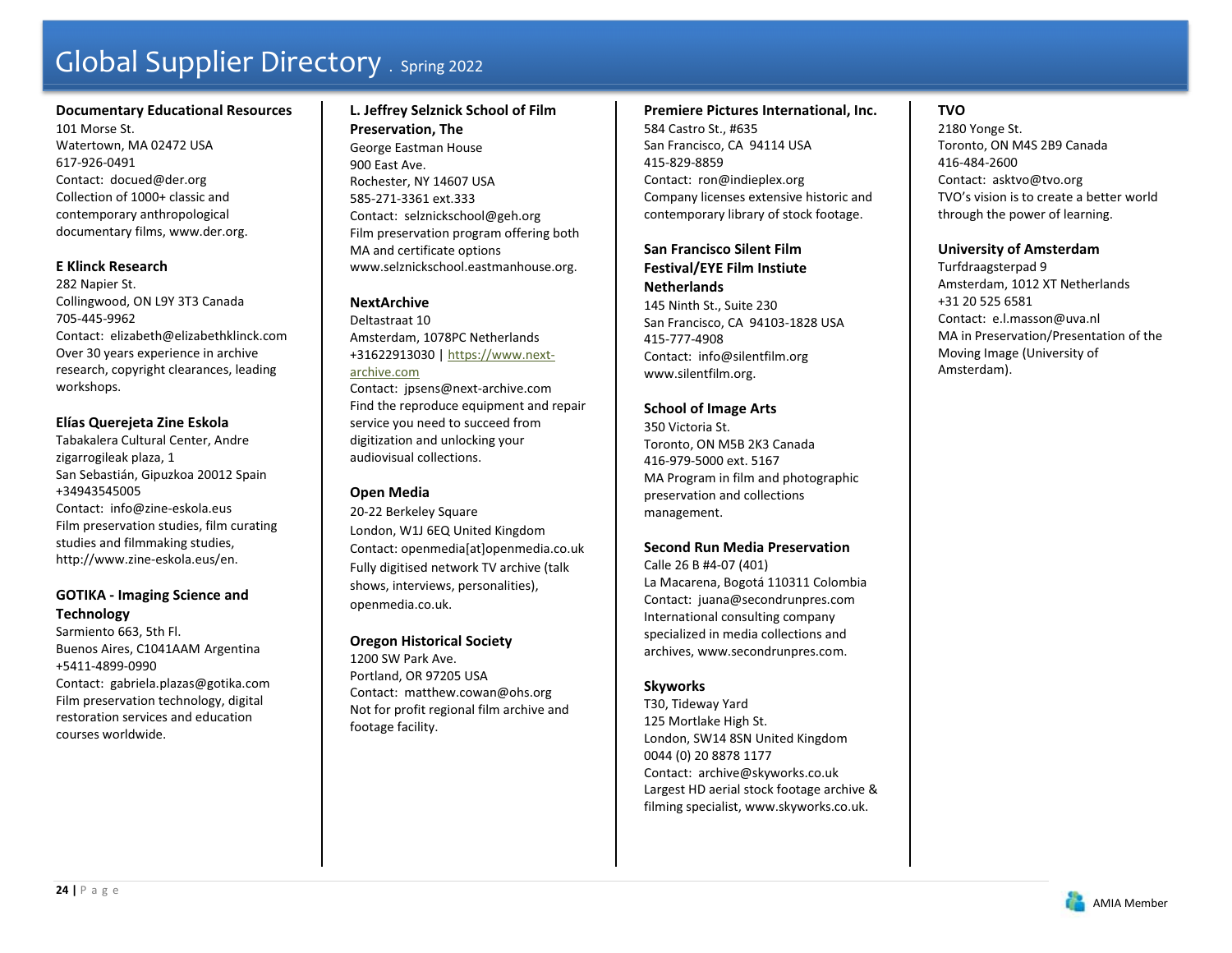# **Hardware Sales and Services**

# **KEM Studiotechnik GmbH**

Hans-Böckler-Ring 43 Norderstedt, 22851 Germany +49-40-567665

### www.kem-studiotechnik.de

Contact: info@kem-studiotechnik.de KEM Studiotechnik GmbH has been tightly connected with the film industry since 1968 and has over the last decades developed a number of innovative products like archival scanning, inspection and viewing tables as well as rewinders.

# **MagStor**

# 7100 Huntley Rd. Columbus, OH 43229 USA 1-844-MAGSTOR (624-7867) www.magstor.com

Contact: info@magstor.com MagStor is a hardware manufacturer specializing in LTO tape drive archival systems with a wide variety of interface options and sizes. From Thunderbolt 3 single or dual desktop tape drives up to large tape libraries, we have any archivist covered regardless of the job size. MagStor offers complete systems, repairs of any LTO hardware, trade-ins, repurposing of existing equipment with new software solutions, data recovery, and consulting for LTFS workflows or migrations.

# **Prasad Corporation**

711 South Main St. Burbank, CA 91506 USA 818-861-7417 | www.prasadcorp.com Contact: paul.stambaugh@prasadcorp.com Prasad Corp offers SD, HD, 2K, and 4K scanning for digitizing your 16mm and 35mm motion picture film and sound. Utilizing the high-performance DFT-Scanity film scanner, with the latest High Dynamic Range technology, we offer superior results at competitive prices. Digital restoration and still photography digitization is also available. Ask us how we can help you in developing a personalized plan that fulfills your collection's needs. Special pricing for AMIA Members.

**Tuscan Archival by Lewis Plastics Co., Inc. (formerly Tuscan Corp.)**  712 West Winthrop Ave. Addison, IL 60101 331-703-1113 | www.tuscancorp.com Contact: info@tuscancorp.com Proudly made in the USA, Tuscan Archival by Lewis Plastics Co., Inc. is the industry's leading provider of premium film containers for film preservation and archival storage. Whatever you archive, Tuscan has the complete product line to fully preserve your films in 8mm, 16mm, and 35mm sizes. As the largest and only U.S. manufacturer, Tuscan Archival's proprietary "ProVent" design achieves premium film preservation. With rapid turnaround and a great price point, Tuscan Archival is the perfect solution for

all your preservation projects.

#### æ  **Underground Vaults & Storage, Inc.**

3500 East Ave. G P.O. Box 1723 Hutchinson, KS 67504-1723 USA 800-873-0906 ext. 4203 www.undergroundvaults.com

Contact: storage@underground vaults.com

Founded in 1959, Underground Vaults & Storage, nicknamed "The Saltmine", is a recognized leader in secure storage for the motion picture and entertainment industry. Our unique facility and multiple services, including managed inventory and preservation programs, allow us to provide customizable storage solutions. UV&S operates multiple above and below ground facilities in the United States and United Kingdom, with "The Saltmine" located 650-foot underground in Kansas, serving worldwide clients from nearly every sector of industry.

# **AheadTeK**

6410 Via del Oro San Jose, CA 95119 USA 408-226-9991 Contact: patj@aheadtek.com We manufacture video heads & other specialty heads, www.aheadtek.com.

# **Audio Visual Repair Westcoast**

752 West Virginia St. Rialto, CA 92376 USA 626-488-7653 Contact: av repair71@yahoo.com Refurbish: 8mm, 16mm & 35mm slide projector.

# **Boston Connection Inc., The**

7 High St., P.O. Box 1835 Cotuit, MA 02635 USA 617-908-6258 Contact: bconnect@cutfilm.com Nationwide sales of refurbished Steenbeck, Moviola & KEM flatbeds.

# **Boston Light & Sound, Inc.**

290 North Beacon St. Boston, MA 2135 USA 617-787-3131 Contact: info@blsi.com Digital cinema/audio equipment design consultation and installation, blsi.com.

# **Cardinal Sound and MotionPicture Systems**

6330 Howard Lane Elkridge, MD 21075 USA 410-796-5300 Contact: info@cardinalsound.com Film projection, digital projection and sound services, www.cardinalsound.com.

# **Christy's Editorial / Atomic Film**

3625 West Pacific Ave. Burbank, CA 91505 USA 818-845-1755 Contact: scott.midtown@gmail.com Film splicers, splicing tape, reels, cans, KEM flatbeds, repair, maintenance.

# **DAMsmart Media Migration**

32 Essington St. Mitchell, ACT 2911 Australia 61-2-6242-6456 Contact: andrew@damsmart.com.au Digitisation and DAM for film, video and audio, www.damsmart.com.au.

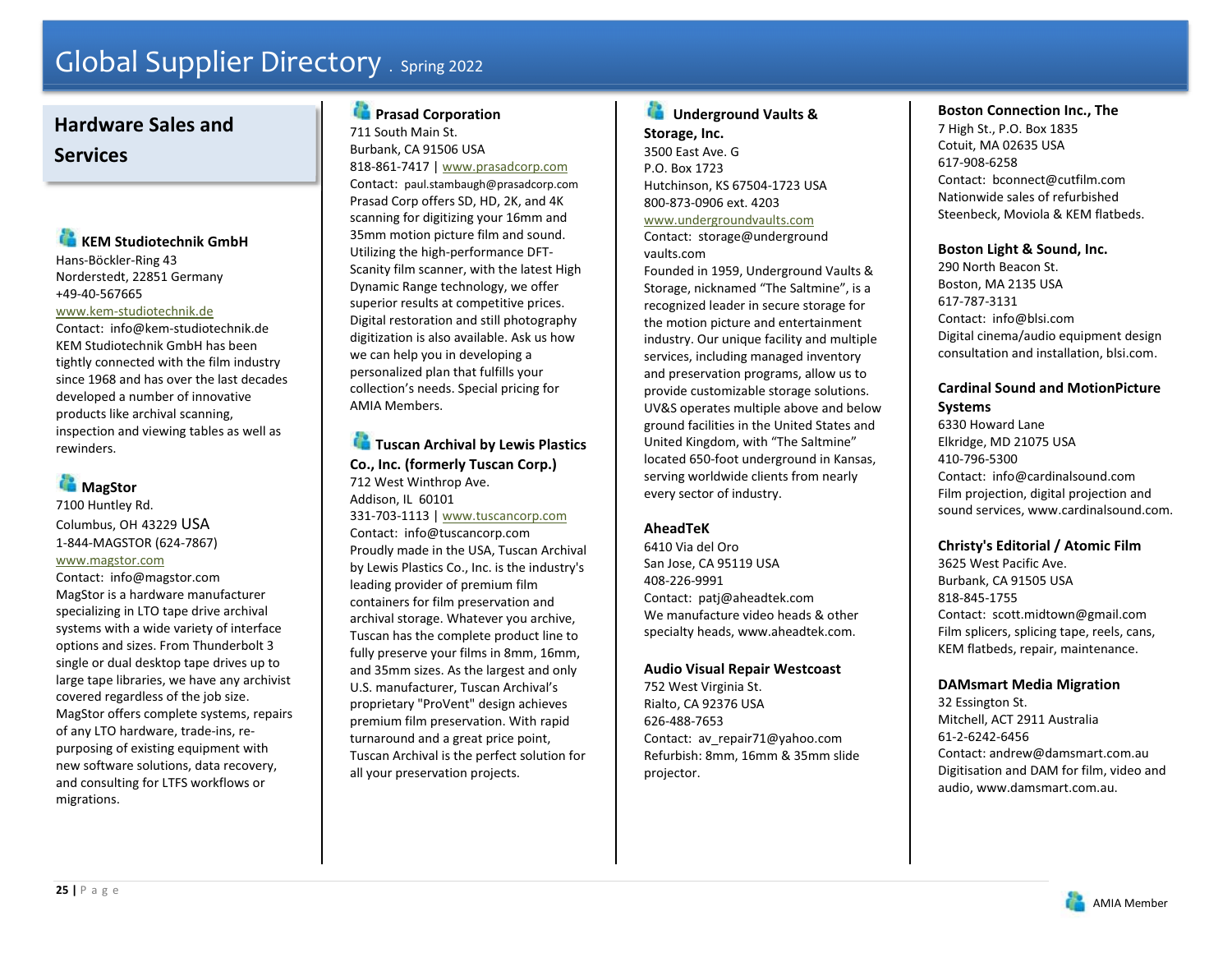#### **Digital Vision**

11 Wardour Mews London, W1F8AN United Kingdom +44 20 7734 8282 Contact: sales@digitalvision.se Automated restoration - Archive scanner - BiFrost archive bridge, www.digitalvision.tv.

### **EVS Broadcast Equipment, Inc.**

9 Law Dr., Suite 200 Fairfield, NJ 07004 USA 818-480-9245 Contact: d.pinkel@evs.com Turnkey Ingest to Archive. Mastering solutions in multi-codecs and multiwrappers.

# **Film-Mechanik**

Hofgasse 8 Äsch, BL 4147 Switzerland +41(0)77 406 65 65 Contact: simon-wyss@gmx.net Precision contact duplicating, tinting, toning, sound synching, any format.

# **Filmic Technologies**

9800 Airline Hwy., Suite 271 Baton Rouge, LA 70816 USA 347-442-7939

#### www.filmictech.com Contact: info@filmictech.com Semi-automated 8mm-16mm film scanner, inspector, and winder for high productivity and digitization. For sale or rent. Self installation. Remote training and support.

#### **flashscan8.us**

209 East 12th St. Marysville, CA 95901 USA 530-301-2931 Contact: ted@flashscan8.us MWA film scanners, Zinfurbished VTRs, more MI Tools at www.flashscan8.us.

#### **Fujifilm Motion Picture Division**

6200 Phyllis Dr. Cypress, CA 90630 USA 888-424-3854 Contact: wlamanna@fujifilm.com Motion picture archival film Fujifilm 4791, www.fujifilm.com.

# **Gencom Technology Ltd**

7 Airborne Rd. Rosedale, 0632 New Zealand +64 9 913 7500 Contact: info@gencom.com Professional services in media technology solutions, design & full integration, www.gencom.com.

# **GT Recording**

9921 Aurora Ave. N Seattle, WA 98103 USA 206-783-6911 Contact: sales@gtrecording.com Lossless approach to tape and film preservation. Experienced problem solvers.

### **Hitachi Data Systems Pte Ltd**

300 Beach Rd., Level 28 The Concourse Singapore, 199555 Singapore 81807326 Contact: john.fan@hds.com HDS offers information technologies, services and solutions, www.hds.com.

#### **Kinoton GmbH**

Industriestrasse 20a Germering, Bavaria 82110 Germany 4989894446 Contact: sales@kinoton.de Manufacturer of film equipment and FVT600HD archive viewing table, www. kinoton.com.

### **Lab Tech Systems**

17413 Monitor Dr. Olney, MD 20832 USA 301-438-8270 Contact: eric@lab-tech-systems.com Audio/video system and facility design, technology consulting, troubleshooting.

# **Legend**

P.O. Box 926 Atwood, CA 92811 USA 888-704-0404 Contact: sales@legendcps.com CD/DVD duplication and printing equipment. Rimage/Epson consumables. Blank media, www.legendcps.com.

### **Nauck's Vintage Records**

22004 Sherrod Ln. Spring, TX 77389 USA 281-288-7826 Contact: nauck@78rpm.com Turntables, archeophones, phonographs, styli, sleeves, vintage recordings, archival resources, www.78rpm.com.

# **NextArchive**

Deltastraat 10 Amsterdam, 1078PC Netherlands +31622913030 | https://www.nextarchive.com

### Contact: jpsens@next-archive.com Find the reproduce equipment and repair service you need to succeed from digitization and unlocking your audiovisual collections.

# **Novelco Malaysia Sdn Bhd**

14-3 Jalan SP2/2 Taman Serdang Perdana Seri Kembangan, Selangor 43300 Malaysia 60389425052 Contact: info@novelco.com.my Film scanners for 8,S8,9.5,16,35mm, film recorder, optical sound, www.mwanova.com.

# **ORWO North America**

417 Myrtle Ave., Suite 22 Brooklyn, NY 11205 USA Contact: gcampbell@orwona.com Premium B&W industrial & cinematography film, www.orwona.com.

# **RAM Electronics**

1704 Taylors Lane 401 Cooperlanding Rd. Cinnaminson, NJ 8077 USA 856-864-0999 Contact: sales@ramelectronics.net Audio video cables, adapters, conversion, distribution and interfaces, www.ram electronics.net.

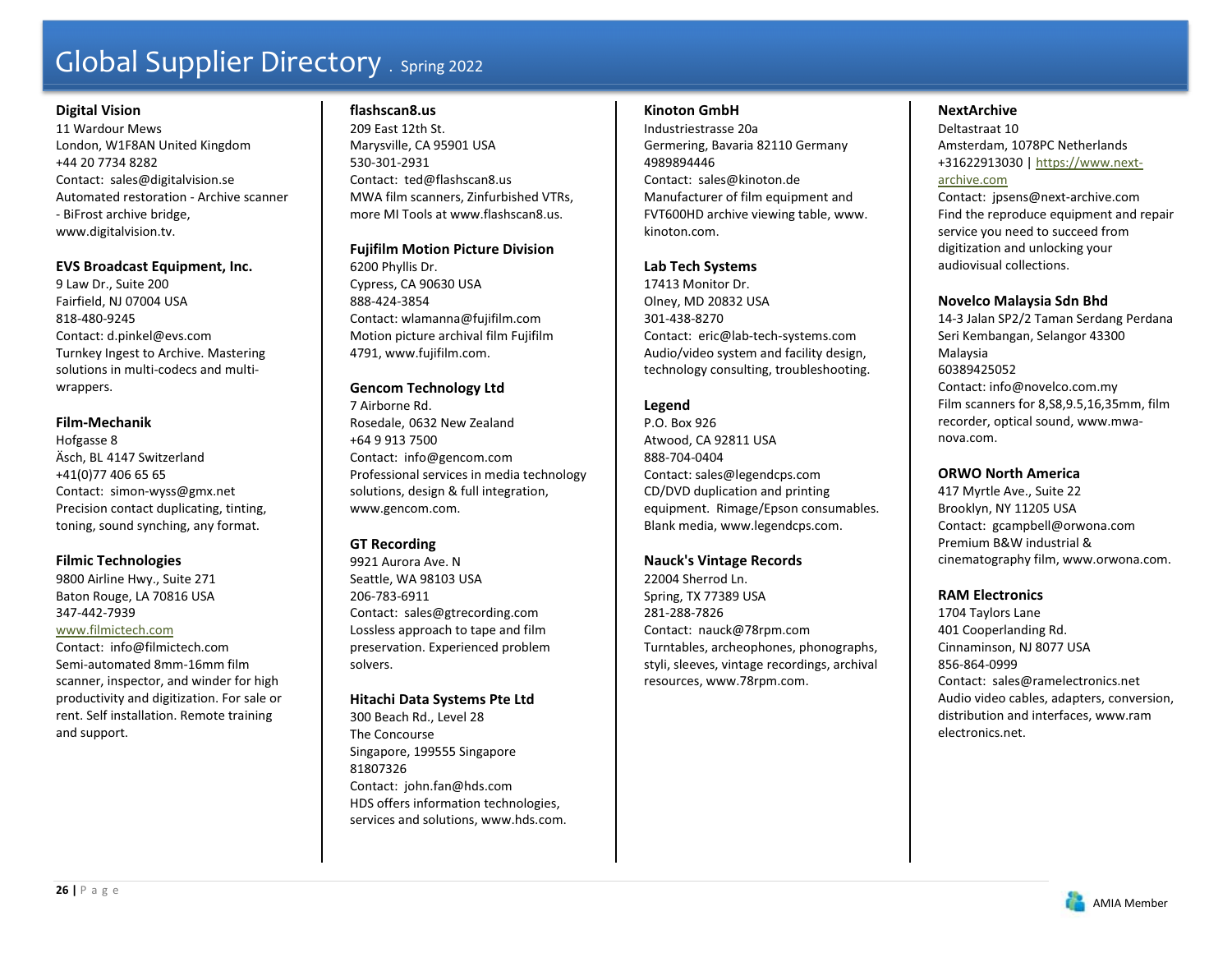#### **sondor Willy Hungerbühler AG**

Dachslerenstr. 10 Zollikon, ZH Switzerland +41 443971900 Contact: info@sondor.ch Swiss film transfer products. Real-time image and sound scan, www.sondor.ch.

### **VSolutions Pte Ltd**

28 Sin Ming Lane 5/1/0145 Singapore, 573972 Singapore 65-66590010 Contact: sales@vsolutions.tv Provision of media hardware & software solutions, www.vsolutions.tv

# **Media Asset Management Sales and Services**

**Bay Area Video Coalition** 2727 Mariposa St., 2nd Fl. San Francisco, CA 94110 USA 415-558-2158 www.bavc.org/programs/preservation

Contact: preservation@bavc.org As one of the nation's longest-standing non-profit video and audio preservation organizations, BAVC remains a leader in the field, developing the highest quality preservation standards and practices while working with i

ndividuals and cultural, academic, and media organizations to meet a range of needs for preserving historically and artistically important video and audio materials. BAVC provides collection assessment services and preservation transfer services to non-profit and cultural arts organizations and independent artists and producers.

# **Iron Mountain Entertainment Services**

1025 North Highland Ave. Hollywood, CA 90038 USA 800-899-IRON | www.imes.media Contact: imfscustomerservice.com With Iron Mountain, media obsolescence is no longer an issue. Along with safety and preservation, your archive will be expertly migrated and managed in the ever-evolving digital world – all without you ever needing to research formats, transfer media, or pay for migration again. Once your assets are in our system, you can be sure that your archive will always be available and secure – no matter how media formats change - now and into the future.

# **MagStor**

7100 Huntley Rd. Columbus, OH 43229 USA 1-844-MAGSTOR (624-7867)

# www.magstor.com

Contact: info@magstor.com MagStor is a hardware manufacturer specializing in LTO tape drive archival systems with a wide variety of interface options and sizes. From Thunderbolt 3 single or dual desktop tape drives up to large tape libraries, we have any archivist covered regardless of the job size. MagStor offers complete systems, repairs of any LTO hardware, trade-ins, repurposing of existing equipment with new software solutions, data recovery, and consulting for LTFS workflows or migrations.

# **MediaPreserve, The** 111 Thomson Park Dr.

Cranberry Township, PA 16066 USA 800-416-2665

#### www.themediapreserve.com

Contact: info@themediapreserve.com The MediaPreserve, a division of Preservation Technologies, provides consultaion, reformatting, and digital storage services for audio, video and film collections. Using expertly-modified legacy equipment as well as current technologies, our staff of engineers, librarians, archivists and metadata specialists transfer and document your collection materials according to professional standards and best practices so that your AV assets remain accessible into the future.

**PRO-TEK Vaults, LLC** 

3110 North San Fernando Blvd. Burbank, CA 91504 USA 323-468-4469 | https://protekvaults.com Contact: tim.knapp@protekvaults.com For long-term safeguarding of film and other media assets, we set the standard of excellence. Our precise, criticallycontrolled environment and processes meet strict archival requirements. The experience and technical skills of our people are backed by their extensive knowledge of still photography and motion picture history. We answer questions of provenance, tackle preservation challenges and offer curation guidance to film studios, archives, private collections and other content owners.

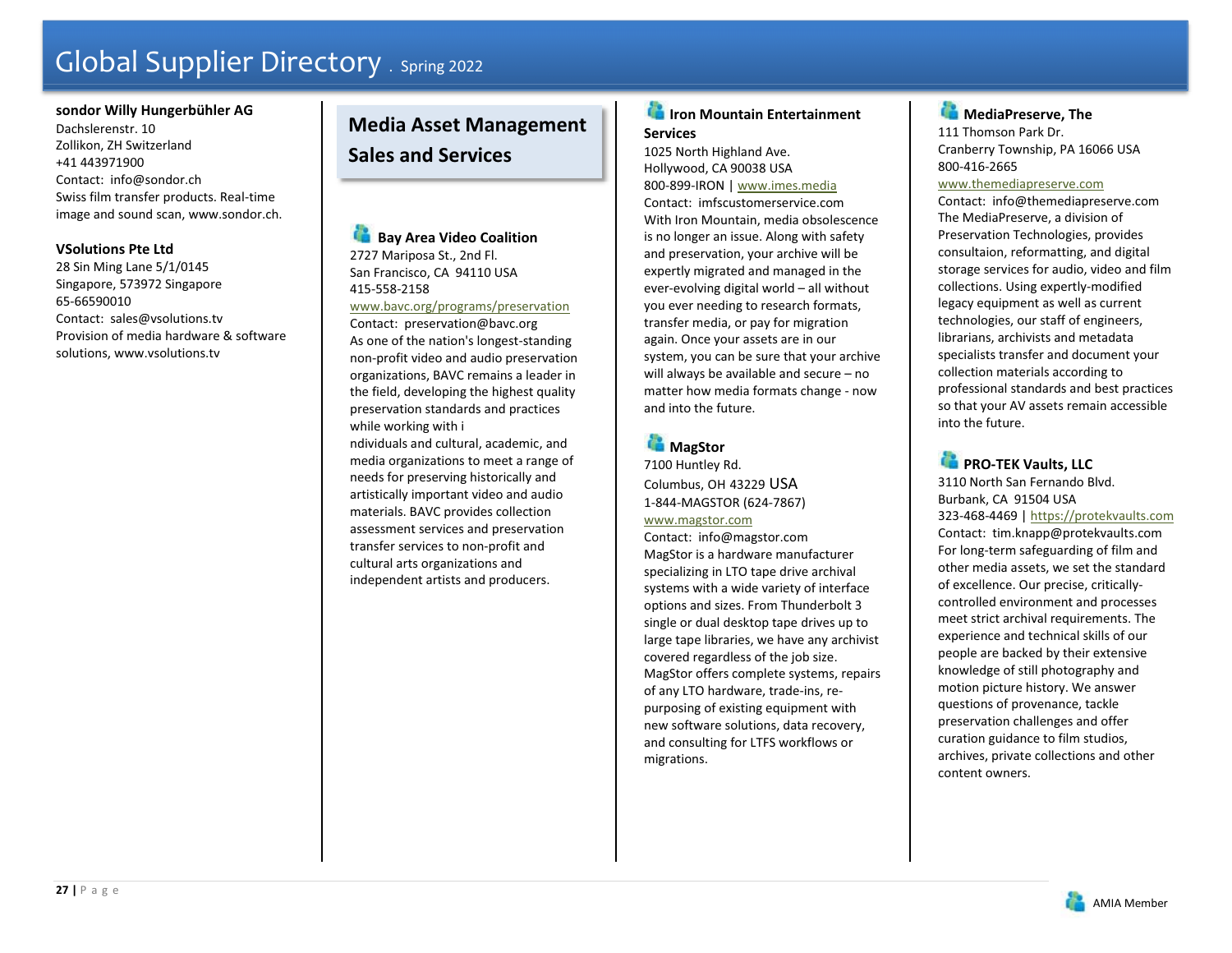# **Underground Vaults & Storage,**

**Inc.** 3500 East Ave. G P.O. Box 1723 Hutchinson, KS 67504-1723 USA 800-873-0906 ext. 4203 www.undergroundvaults.com Contact: storage@underground

#### vaults.com

Founded in 1959, Underground Vaults & Storage, nicknamed "The Saltmine", is a recognized leader in secure storage for the motion picture and entertainment industry. Our unique facility and multiple services, including managed inventory and preservation programs, allow us to provide customizable storage solutions. UV&S operates multiple above and below ground facilities in the United States and United Kingdom, with "The Saltmine" located 650-foot underground in Kansas, serving worldwide clients from nearly every sector of industry.

### **Archiware**

Sonnenstr.27 Muenchen, Bavaria 80331 Germany +49-89-31908498 Contact: mmb@archiware.de MAM-like archive software (disk, LTO, Cloud), www.archiware.com.

#### **ARTPLUS**

353 West 48th St., Suite 454 New York, NY 10036 USA 212-884-0325 Contact: admin@artplus.com A new model for buying, conserving and valorizing video art, www.artplus.com.

#### **AssetPoint - Maintenance Scheduling Software**

770 Pelham Rd. Greenville, SC 29615 USA 864-679-3500 Contact: jamesmcdermott64@ yahoo.com EAM & CMMS.

# **AV Group**

152 Scranton Ave. Lynbrook, NY 11563 USA 516-823-9494 Contact: rlind@avgroupny.com Audio visual staging and rental services, www.avgroupny.com.

# **AVP**

253 36th St., Suite C302 Brooklyn, NY 11232 USA 917-475-9630 Contact: chris@weareavp.com AVP is a consulting firm, www.weareavp.com.

# **BMS/Chace**

1801 8th Ave. South, Suite 200 Nashville, TN 37203 USA 615-385-1251 Contact: jspencer@bmschace.com www.bmschace.com.

#### **California Revealed**

900 N St. Sacramento, CA 95814 USA 916-653-5074 Contact: team@californiarevealed.org Free digitization and digital preservation for California memory institutions, californiarevealed.org.

### **Cambridge Imaging Systems**

The Grange 44 High St. Willingham, Cambridge CB24 5ES United Kingdom 01954 262 000 Contact: info@cambridgeimaging.co.uk Media asset management and publishing system.

# **Chesa (Chesapeake Systems)**

801 West 33rd St. Baltimore, MD 21211 USA 410-752-7729 Contact: prosales@chesa.com Industry-leading workflow solutions architects/providers of advanced media technology systems, www.chesa.com.

# **ControlledVocabulary**

701 West Washington St. Champaign, IL 61820 USA 217-689-1376 Contact: keywords@controlled vocabulary.com Building controlled vocabulary or keyword hierarchies for DAM/MAM? Visit www.controlledvocabulary.com.

# **Covalent Media Systems**

24307 Magic Mountain Pkwy., #95 Valencia, CA 91355-3402 USA 714-394-2806 Contact: bobbie@covalentmedia systems.com Secure archival asset retrieval and management anywhere in the world.

# **DAMsmart**

32 Essington St. Mitchell, ACT 2911 Australia 61-2-6242-6453 Contact: adam@damsmart.com.au Providing dedicated video, film and audiotape digitisation services; www.damsmart.tv.

# **Data Expedition, Inc.**

P.O. Box 721198 Norman, OK 73070 USA 617-500-0002 Contact: info@dataexpedition.com Accelerated file transfer and synchronization software, point-to-point, cloud

### **Deluxe Media**

2400 West Empire Ave. Burbank, CA 91504 USA 323-308-3063 Contact: allan.tudzin@bydeluxe.com Deluxe helps filmmakers/archivists preserve/restore the world's sound/still/ moving images, www.bydeluxe.com.

# **Digital Bedrock**

P.O. Box 86311 Los Angeles, CA 90086 USA 888-938-7386 Contact: info@digitalbedrock.com Managed, secure, and affordable offcloud digital preservation services, www.digitalbedrock.com.

# **Digital Preservation Laboratories**

1918 West Magnolia Blvd., Ste. 102 Burbank, CA 91506 USA 818-688-1526Contact: sales@digipreslabs.com Provide digital image comparison, verification, inspection, data migration and remediation, www.digipreslabs.com.

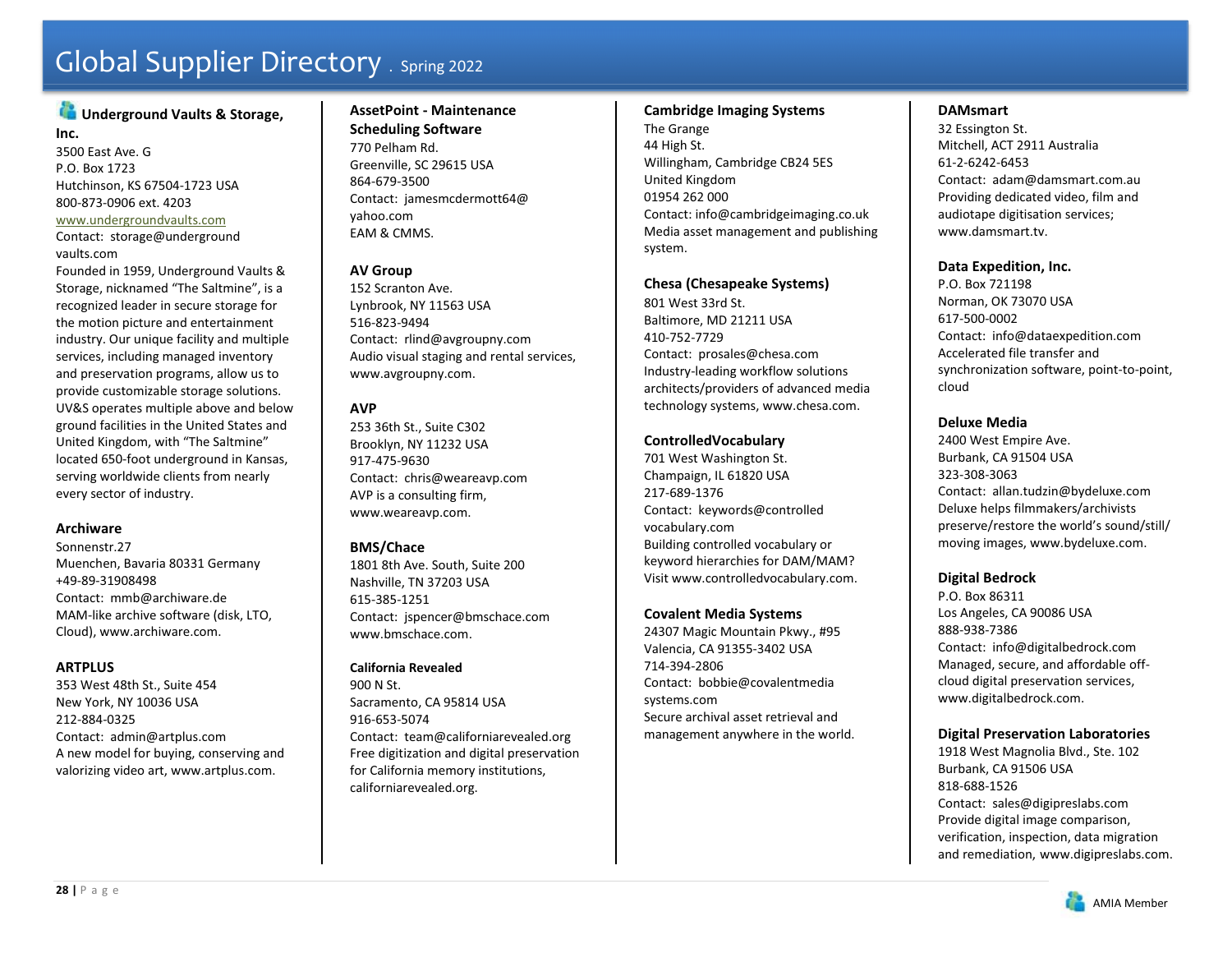#### **Digital Vision**

11 Wardour Mews London, W1F8AN United Kingdom +44 20 7734 8282 Contact: sales@digitalvision.se Automated restoration - Archive scanner - BiFrost archive bridge, www.digitalvision.tv.

#### **Duplitech**

20000 Mariner Ave., #300 Torrance, CA 90503 310-781-1101 ext. 102 Contact: tonyc@duplitech.com 2K/4K film scanning, color grading and restoration, www.duplitech.com.

# **Empress Media Asset Management LLC**

306 West 38th St., 9th Fl. New York, NY 10018 USA 888-683-6773 Contact: cguli@empressmam.com Digital assets made easy, www.empress mam.com.

### **EVS Broadcast Equipment, Inc.**

9 Law Dr., Suite 200 Fairfield, NJ 07004 USA 818-480-9245 Contact: d.pinkel@evs.com Turnkey ingest to archive. Mastering solutions in multi-codecs and multiwrappers.

### **flashscan8.us**

209 East 12th St. Marysville, CA 95901 USA 530-301-2931 Contact: ted@flashscan8.us MWA film scanners, Zinfurbished VTRs, more MI Tools at www.flashscan8.us.

# **Front Porch Digital**

2650 Crescent Dr., Suite 201 Lafayette, CO 80026 USA 303-440-7930 Contact: info@fpdigital.com FPD is the global leader in content storage management, www. fpdigital.com.

**Fujifilm North America Corporation**  6200 Phyllis Dr. Cypress, CA 90630 USA 888-424-3854 Contact: btong@fujifilm.com ETERNA-RDS, for making archival B/W separations from color digital masters.

**G W Hannaway & Associates Inc.**  839 Pearl St. Boulder, CO 80302 USA 303-440-9631 Contact: info@gwha.com Digitizing from all videotape formats using broadcast quality decks, www.gwha.com.

### **Gencom Technology Ltd**

7 Airborne Rd. Rosedale, 0632 New Zealand +64 9 913 7500 Contact: info@gencom.com Professional services in media technology solutions, design & full integration, www.gencom.com.

### **Greatbear Audio & Video Digitising**

26 The Coach House Bristol, BS2 8QN United Kingdom +44 (0)1179850500 Contact: adrian@thegreatbear.net Preservation-quality digitisation specialists for video / audio tape collections, www.thegreatbear.net



# **ONE-STOP SHOP FILM INSPECTION & SCANNING**

It has always been our standard policy to inspect film prior to scanning. As a full-service provider of film restoration and archiving services, PRO-TEK Vaults offers meticulous cleaning, inspection, repair, and high resolution motion picture film scanning with the Lasergraphics Director  $10K -$  all under one roof.

With the combination of the most skilled film technicians, digital technology, and best practices, you gain the highest quality results and greatest satisfaction.



protekvaults.com

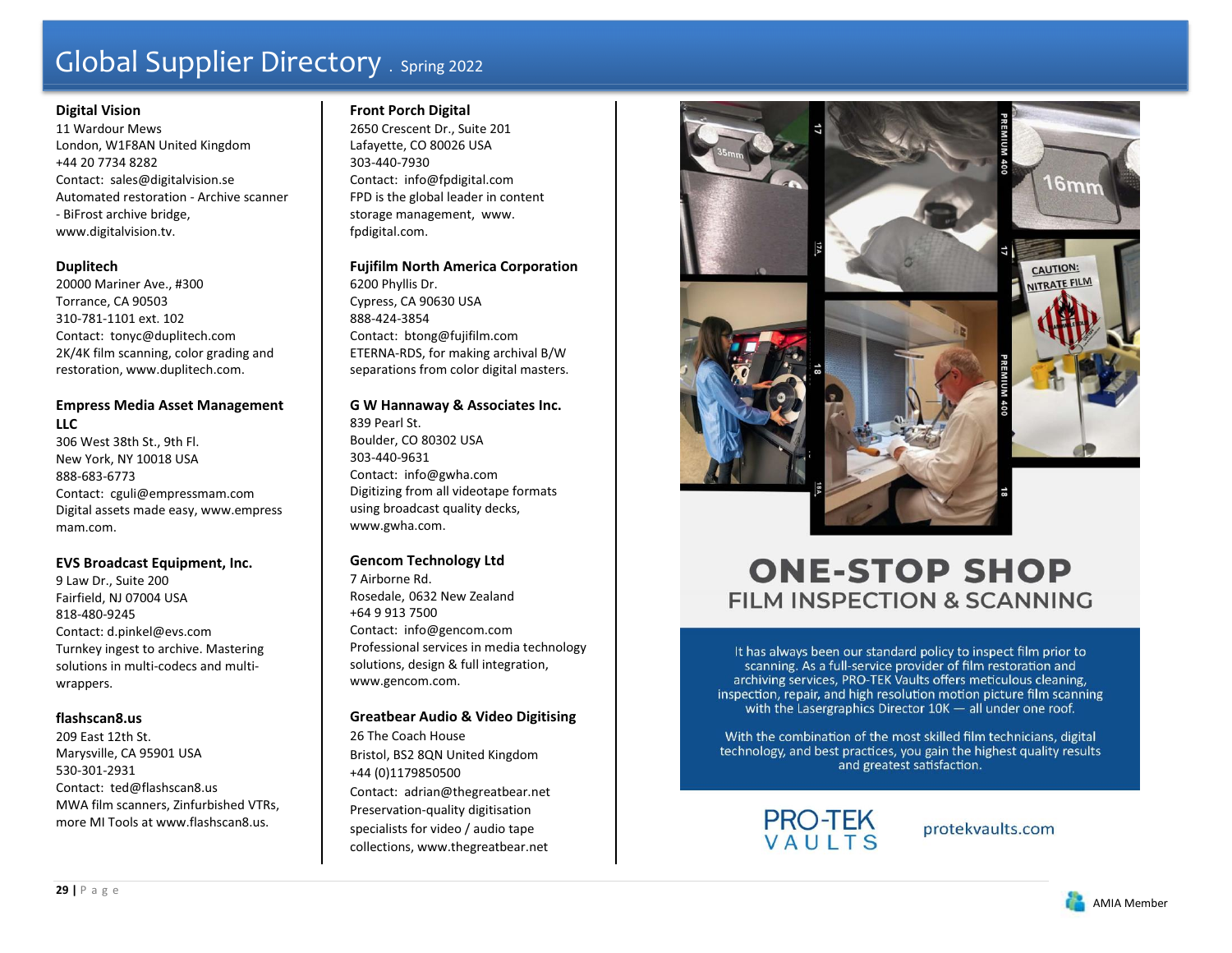#### **Hewlett Packard Enterprise**

3000 Hanover St., 1501 Buildings Palo Alto, CA 94304-1112 USA 562-356-2128 Contact: steve.wong@hpe.com Hewlett Packard Enterprise managed digital archival storage service.

### **I-Line Technology Ltd.**

The Conifers Oldbury Court Bristol, BS16 2JP United Kingdom 44-7900931749 Contact: ken.helps@ilinetechnology.com UK centre of Excellence for Digital Archive Media transformation, www.ilinetechnology.com.

### **iSize Technologies**

3 Falconet Court, 123 Wapping High St. London, E1W 3NX United Kingdom +44 7881932090 Contact: sergio@isize.co Deep learning for video delivery www.isize.co.

### **LMH Media Hub Limited**

Youngs Industrial estate, Stanbridge Rd. Leighton Buzzard, Bedfordshire Mk181up United kingdom +44(0)1525450001 Contact: gary@lmh.media Video/audio tape digitisation, large scale library migration, www.lmh.media.

# **Mels Studios and Postproduction**

2901 Rachel Est, 4ième étage Montreal, QC H1W 4A4 Canada 514-879-0020 Contact: philippe.pelletier@melsstudios.com World class photochemical laboratory and image and sound restoration, http://mels-studios.com/.

# **Music Hunter Distributing Co.**

6780 Moonlit Dr. Delray Beach, FL 33446 USA 561-450-7152 Contact: musichunternyc@gmail.com CDs, DVDs, Superior Service, absolutely lowest prices available.

# **NBCUniversal StudioPost**

100 Universal Plaza Universal City, CA 91608 USA 818-777-3631 www.universalstudioslot.com

Contact: peter.grives@nbcuni.com StudioPost's highly skilled staff employs the latest technology to preserve and restore recorded media from the NBCUniversal vaults and third party collections. Our wide range of postproduction services include: full audio restoration and evaluations; inspection and repair; cleaning; 4K, 2K, HD, scanning; color correction; editing; digital restoration; video duplication & conversion; video encoding & transcoding; sound editorial & mixing; large scale migration; YCM separations; sound transfer & quality control services.

### **Orange Logic**

49 Discovery, Suite 240 Irvine, CA 92618 USA 914-361-9175 karl@orangelogic.com www.orangelogic.com.

#### **Pacific Title Archives**

10717 Vanowen North Hollywood, CA 91605 USA 818-239-1960 Contact: peter@pacifictitlearchives.com Archiving and digitization of media, and preservation storage, www.pacific titlearchives.com.

# **Pop Up Archive**

2355 Broadway, Suite 402 Oakland, CA 94612 USA 708-351-1049 Contact: edison@popuparchive.org Auto-transcripts, metadata, PBCore ingest, archive.org backup for digital audio, popuparchive.org.

### **Prime Focus Technologies**

3900 West Alameda Ave., 24th Fl. East Burbank, CA 91505 USA 310-895-9550 Contact: info@primefocus technologies.com Cloud-enabled library content services: digitization, film scanning, tagging, 4K remastering/restoration, archiving.

### **Radio Television of Serbia**

Takovska 10, Aberdareva 1 Belgrade, 11000 Serbia +381116552000 Contact: tvdokum@rts.rs We offer professional experience in archiving and technical support, www.rts.rs.

#### **Roundabout Entertainment Inc.**

217 South Lake St. Burbank, CA 91502 USA 818-842-9300 Contact: postanswers@roundabout.com State-of the-art post services in an oldschool environment www.roundabout.com.

### **ScanLab Graphics**

7105a West Saanich Rd. Victoria, BC V8M 1P7 Canada 250-652-5363 Contact: doug@thescanlab.com Moving image archival film transfers / High-end drum scanning, www.thescanlab.com.

# **Scene Savers**

424 Scott St. Covington, KY 41011 USA 859-292-5100 Contact: pcalardo@scenesavers.com Film, video, audio digitization, storage, and management, ww.scenesavers.com.

### **Shanghai Audio Visual Archives**

4-6F, Broadcasting Bldg. No.1376 Hongqiao Rd. Shanghai, 201105 China 8621-62788177-4032 Contact: bluenesshu@gmail.com The professional audio-visual archives of Shanghai.

### **Spectrum Admark**

A/2/72 Greenfields Andheri East Mumbau, Maharashtra 400093 India +919821144299 Contact: rajivcshah@yahoo.com Marketing/sales consulting for audio visual archiving services, systems, restoration, www.in.linkedin.com/ in/rajivmediaconsultant.

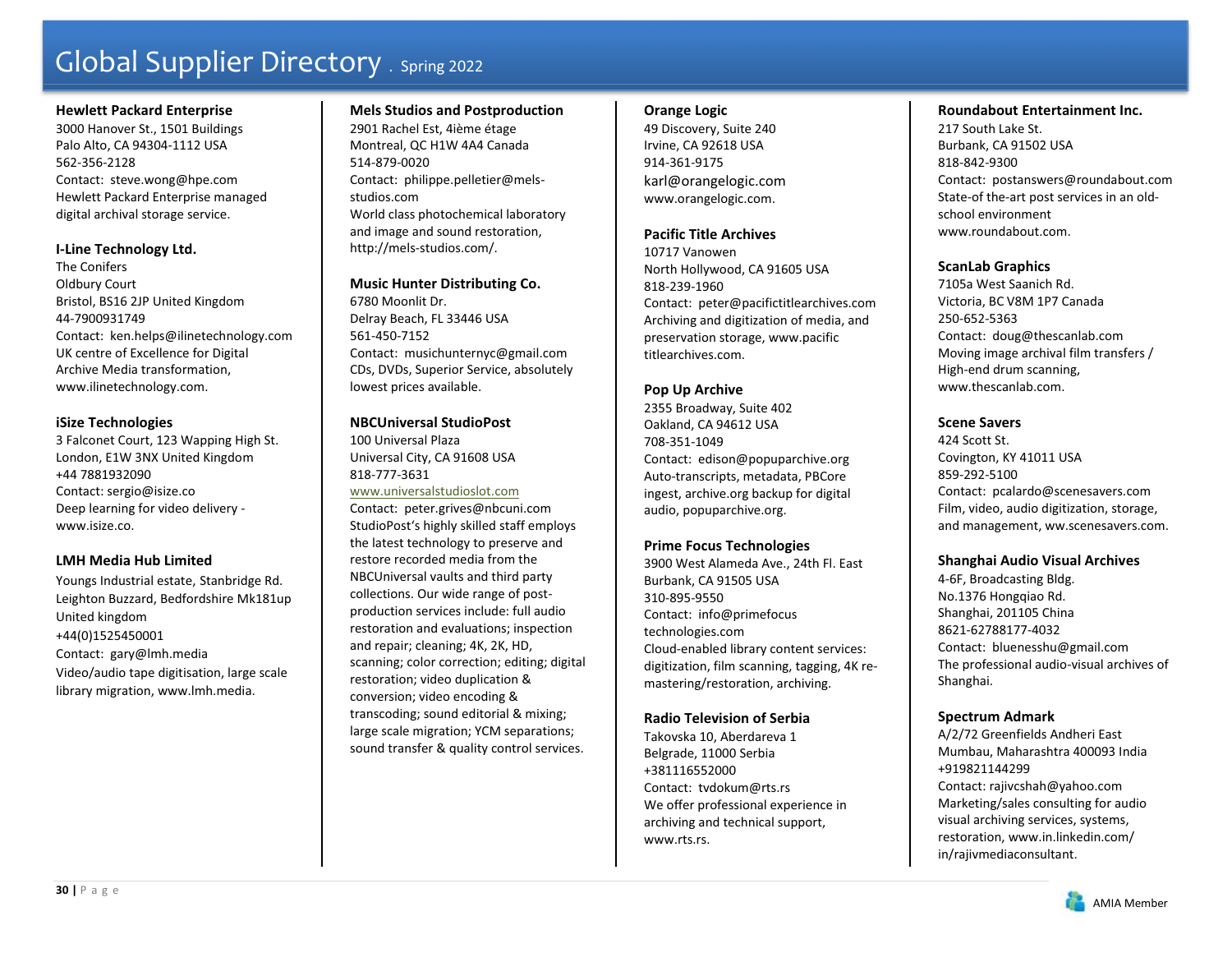#### **Transmedia Dynamics Inc.**

7719 Wood Hollow Dr., Suite 240 Austin, TX 78731 USA 512-600-3133 Contact: tony.taylor@tmd.tv Providing comprehensive MAM/DAM solutions globally, www.tmd.tv.

### **USA Studios**

253 West 35th St. New York, NY 10001 USA 646-616-9889 Contact: james.pagliaro@usastudios.tv Video archival services, HD, SD, post production, www.usastudios.tv.

### **V9 Digital**

3566 Olive St. St. Louis, MO 63108 314-312-8264 Contact: whess@ketc.org Our services include digitization, restoration, media asset management and retrieval services for enhancing content accessibility.

### **Vectracom**

9420 Lurline Ave. Chatsworth, CA 91311 USA 818-998-9100 Contact: lou@vectracom.fr We offer services to digitize any audiovisual heritage, www.vectracom.fr/en.

#### **Visual Data Media Services** 610 North Hollywood Way Burbank, CA 91505 USA 310-558-3363

# www.visualdatamedia.com

Contact: rsmith@visualdatamedia.com An award-winning multimedia company with offices in Burbank, London and Bangalore, Visual Data Media Services offers a full range of post-production, and media transformation services: encoding, editing, quality control, content management, asset storage, sound services, and localization. Custom built for creating, re-purposing and distributing content, our state-of-the-art, 30,000 square-foot facility in Burbank features advancements in 2K/4K archival and high-speed film scanning, restoration, HDR and image-detection that can make what was old seem like new again.

### **VSolutions Pte Ltd**

28 Sin Ming Lane 5/1/0145 Singapore, 573972 Singapore 65-66590010 Contact: sales@vsolutions.tv Provision of media hardware & software solutions. www.vsolutions.tv

# **Physical Archival Storage and Management Services**

# **Asian Film Archive**

100 Victoria St., #04-01 National Library Bldg. Singapore, 188064 Singapore 67773243 | www.asianfilmarchive.org Contact: info@asianfilmarchive.org The Asian Film Archive (AFA) aspires to be an Asian film hub, contributing to culture, scholarship and industry through film preservation, organised screenings, educational, and cultural programmes that open and enrich new intellectual, educational, and creative spaces to promote a wider critical appreciation of Asian film. Browse our catalogue via asianfilmarchive.org and visit the reference collection at library@esplanade Singapore.

# **IF** Iron Mountain **Entertainment Services**

1025 North Highland Ave. Hollywood, CA 90038 USA 800-899-IRON | www.imes.media Contact: imfscustomerservice.com With Iron Mountain, media obsolescence is no longer an issue. Along with safety and preservation, your archive will be expertly migrated and managed in the ever-evolving digital world – all without you ever needing to research formats, transfer media, or pay for migration again. Once your assets are in our system, you can be sure that your archive will always be available and secure – no matter how media formats change - now and into the future.

# **PRO-TEK Vaults, LLC**

3110 North San Fernando Blvd. Burbank, CA 91504 USA 323-468-4469 | https://protekvaults.com Contact: tim.knapp@protekvaults.com For long-term safeguarding of film and other media assets, we set the standard of excellence. Our precise, criticallycontrolled environment and processes meet strict archival requirements. The experience and technical skills of our people are backed by their extensive knowledge of still photography and motion picture history. We answer questions of provenance, tackle preservation challenges and offer curation guidance to film studios, archives, private collections and other content owners.

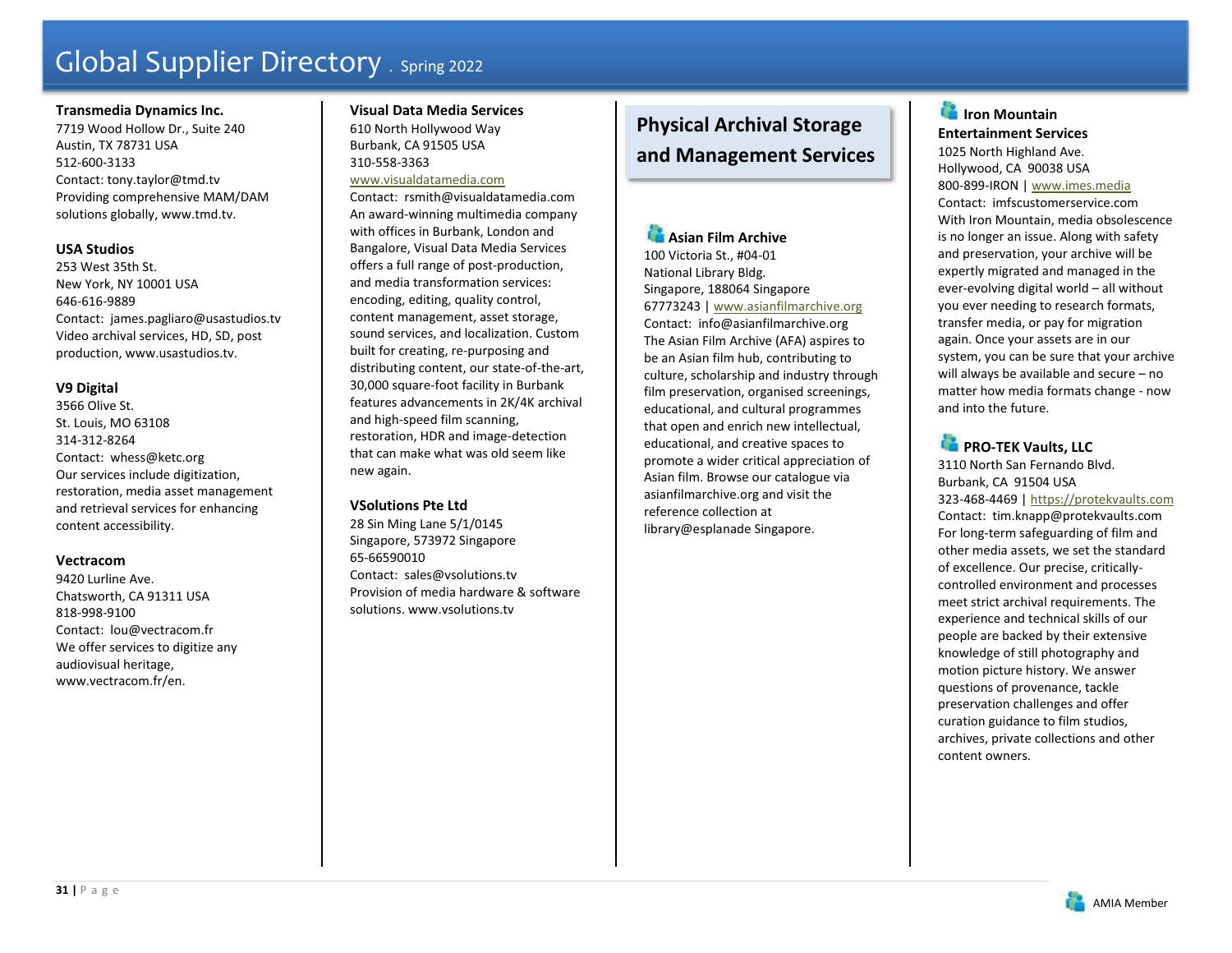# **STIL Casing Solution**

107 Saint Andre, #304 Quebec, QC G1K 3Y3 Canada 418-694-0449 ext. 10 www.stilcasing.com

Contact: sales@stilcasing.com Achievement in design - Leading Edge of Preservation of films works, audio tapes or digital data - A formidable ally... Forging partnerships with prestigious institutions and film archivists worldwide. Trust by major film studios, universities, government agencies, national, international or multinational corporations. Our innovations stand out from the competition by their design and are beyond the position based solely on the physical and functional products. We offer a comprehensive archiving solution for added value, which makes us distinctive and unique.

# **Tuscan Archival by Lewis Plastics Co., Inc. (formerly Tuscan Corp.)**

712 West Winthrop Ave. Addison, IL 60101 331-703-1113 | www.tuscancorp.com Contact: info@tuscancorp.com Proudly made in the USA, Tuscan Archival by Lewis Plastics Co., Inc. is the industry's leading provider of premium film containers for film preservation and archival storage. Whatever you archive, Tuscan has the complete product line to fully preserve your films in 8mm, 16mm, and 35mm sizes. As the largest and only U.S. manufacturer, Tuscan Archival's proprietary "ProVent" design achieves premium film preservation. With rapid turnaround and a great price point, Tuscan Archival is the perfect solution for all your preservation projects.

# **Underground Vaults & Storage,**

**Inc.** 3500 East Ave. G P.O. Box 1723 Hutchinson, KS 67504-1723 USA 800-873-0906 ext. 4203 www.undergroundvaults.com Contact: storage@underground vaults.com

Founded in 1959, Underground Vaults & Storage, nicknamed "The Saltmine", is a recognized leader in secure storage for the motion picture and entertainment industry. Our unique facility and multiple services, including managed inventory and preservation programs, allow us to provide customizable storage solutions. UV&S operates multiple above and below ground facilities in the United States and United Kingdom, with "The Saltmine" located 650-foot underground in Kansas, serving worldwide clients from nearly every sector of industry.

# **Allied Vaughn**

11923 Brookfield Livonia, MI 48150 USA 734-462-5543 Contact: chris.barkoozis@ alliedvaughn.com Consultation, project management, media migration for DAM adoption, www.alliedvaughn.com.

# **BBC Studios and Post Production**

Odyssey Business Park West End Rd. Ruislip, Middlesex HA4 6QQ United Kingdom 0203 327 7401 Contact: hello@bbcstudioworks.com Ingest, restoration, format transfer, film scanning, compliance, storage/hosting, www.bbcstudiosandpostproduction.com.

# **Cinelab London**

714-715 Banbury Ave. Slough Industrial Estate Slough, Berks SL1 4LR United Kingdom 4.417535015e+011 Contact: enquiries@cinelab.co.uk UK 16/35mm film restoration specialists, www.cinelab.co.uk.

# **Covalent Media Systems**

24307 Magic Mountain Pkwy., #95 Valencia, CA 91355-3402 USA 714-394-2806 Contact: bobbie@covalentmedia systems.com Secure archival asset retrieval and management anywhere in the world.

# **Digital Media Services**

10 East 39th St. New York, NY 10016 USA 212-951-7000 Contact: keland@digitalmedia services.com Servicing vintage video, audio, film elements. 30 years experience, www.duplicationservices.com.

### **Empress Media Asset Management**   $L<sub>1</sub>$

306 West 38th St., 9th Fl. New York, NY 10018 USA 888-683-6773 Contact: cguli@empressmam.com Digital assets made easy, www.empress mam.com.

# **Fujifilm North America Corporation**

6200 Phyllis Dr. Cypress, CA 90630 USA 888-424-3854 Contact: btong@fujifilm.com ETERNA-RDS, for making archival B/W separations from color digital masters.

# **George Blood Audio/Video/Film/Data**

502 West Office Center Dr. Fort Washington, PA 19034 USA 215-248-2100 Contact: george.blood@george blood.com Preservation reformatting and migrating audiovisual media and obsolete data formats, www.georgeblood.com.

# **GOTIKA - Imaging Science and Technology**

Sarmiento 663, 5th Fl. Buenos Aires, C1041AAM Argentina +5411-4899-0990 Contact: gabriela.plazas@gotika.com Film preservation technology, digital restoration services and education courses worldwide.

# **Hitachi Data Systems Pte Ltd**

300 Beach Rd., Level 28 The Concourse Singapore, 199555 Singapore 81807326 Contact: john.fan@hds.com HDS offers information technologies, services and solutions, www.hds.com.

# **Hollywood Vaults**

742 Seward St. Hollywood, CA 90038 USA 323-461-6464 Contact: david@hollywoodvaults.com Preservation-quality storage. Climatecontrolled, private individual vaults, www.hollywoodvaults.com.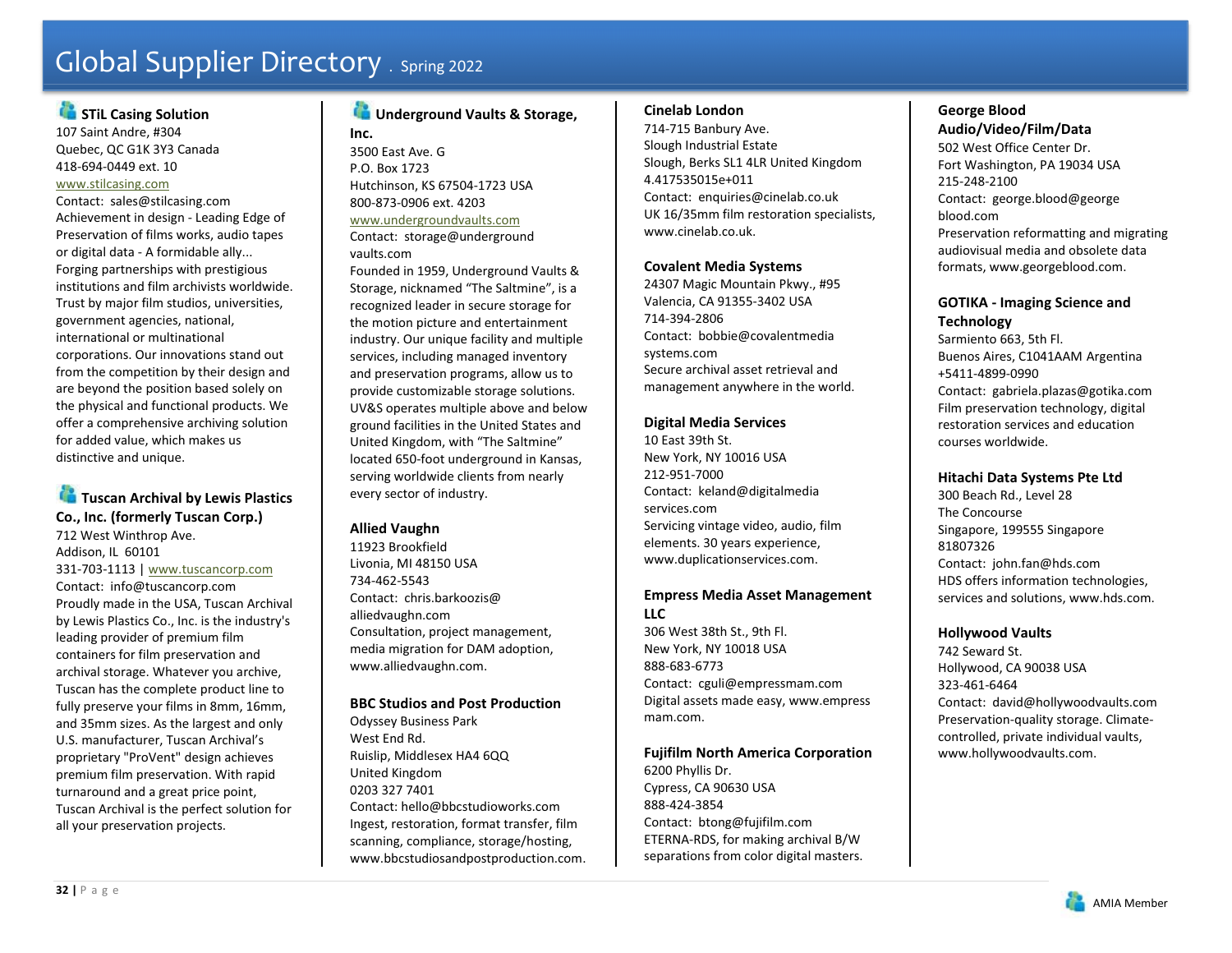### **LMH Media Hub Limited**

Youngs Industrial estate, Stanbridge Rd. Leighton Buzzard, Bedfordshire Mk181up United kingdom +44(0)1525450001 Contact: gary@lmh.media Video/audio tape digitisation, large scale library migration, www.lmh.media.

#### **MAM-A Inc.**

4250 Buckingham Dr. Colorado Springs, CO 80907 USA 719-262-2430 Contact: lora.swenson@mam-a.com Manufacturer of archival CD-R, DVD-R, BD-R recordable discs, www.mam-a.com.

#### **McMurray Stern**

15511 Carmenita Rd. Santa Fe Springs, CA 90670 USA 562-623-3000 Contact: mmurray@mcstern.com Climate controlled storage solutions for archival facilities, www.mcmurray stern.com.

### **MediaGuru**

B-27, Sector 132 Noida, 201014 India +91 120 6627000 Contact: info@mediaguru.com Digitization, restoration, preservation of audio, video, film content document digitization and imaging.

### **Mels Studios and Postproduction**

2901 Rachel Est, 4ième étage Montreal, QC H1W 4A4 Canada 514-879-0020 Contact: philippe.pelletier@melsstudios.com World class photochemical laboratory and image and sound restoration, http://mels-studios.com/.

# **Memnon Archiving Services Inc. a Sony company**

2719 East 10th St. Bloomington, IN 47408 USA 631-880-8685 Contact: andrew.dapuzzo@memnon.com We offer services to digitize/restore/preserve and provide access to classic/current AV recordings, www.memnon.com.

### **Miljoy Ent. Inc.**

358 Loch Lomond Rd. Rancho Mirage, CA 92270 USA 310-275-2371 Contact: milt@miljoyent.com Consulting / project management of media asset protection & preservation.

### **Northeast Historic Film**

P.O. Box 900 85 Main St. Bucksport, ME 04416 USA 207-469-0924 Contact: nhf@oldfilm.org Offering cold media storage vaults, vinegar isolation, digitizing to 2K.

### **NotForgotten Digital Preservation Library LLC**

525 Michelle Mews Princeton, NY 08542 USA 361-331-1962 Contact: adrienne@not-forgotten.com We capture and protect stories for centuries, www.not-forgotten.com.

#### **Pacifc Media Technologies, Inc.**

11112 Ventura Blvd. Studio City, CA 91604 USA 818-753-4700 Contact: rubeng@pmtmedia.tv PMT asset preservation - video digitization, film, image, archiving and consultation.

# **Pacific Title Archives**

10717 Vanowen North Hollywood, CA 91605 USA 818-239-1960 Contact: peter@pacifictitlearchives.com Archiving and digitization of media, and preservation storage, www.pacifictitle archives.com.

# **Preferred Media Pty Ltd**

1 Chaplin Dr. Lane Cove West, NSW 2066 Australia +612-9490-7300 Contact: solutions@preferred media.com.au Digital backup & archive. Climatecontrolled storage. Digitisation & remediation, preferredmedia.com.au.

### **Preserving The Past, LLC**

2290 East Ave. Rochester, NY 14610 USA 585-271-4774 Contact: info@preservethepast.com Archiving, collections management, access and repurposing of audio visual media.

#### **Seagate Powered by Tape Ark**

7725 West Reno Oaklahoma City, OK 73127 USA 855-234-1624 Contact: sales@tapeark.com Tape Ark with its partner Seagate Technology is the world's leading specialist in tape-to-cloud migration, www.tapeark.com.

#### **Technicolor PostWorks NY**

110 Leroy St. New York, NY 10014 USA 212 609-9400Contact: jbeirne@technicolorpwny.com Archival film preparation, scanning & restoration standards-based digital preservation archiving.

# **TK ONE LTD.**

Abbot House, 14-22 Vale Royal London, N7 9AU United Kingdom 44-2076099632 Contact: alf.penn@tkone.co.uk Archive film & tape digitisation & restoration, www.tkone.co.uk.

#### **Transmedia Dynamics Inc.**

7719 Wood Hollow Dr., Suite 240 Austin, TX 78731 USA 512-600-3133 Contact: tony.taylor@tmd.tv Providing comprehensive MAM/DAM solutions globally, www.tmd.tv.

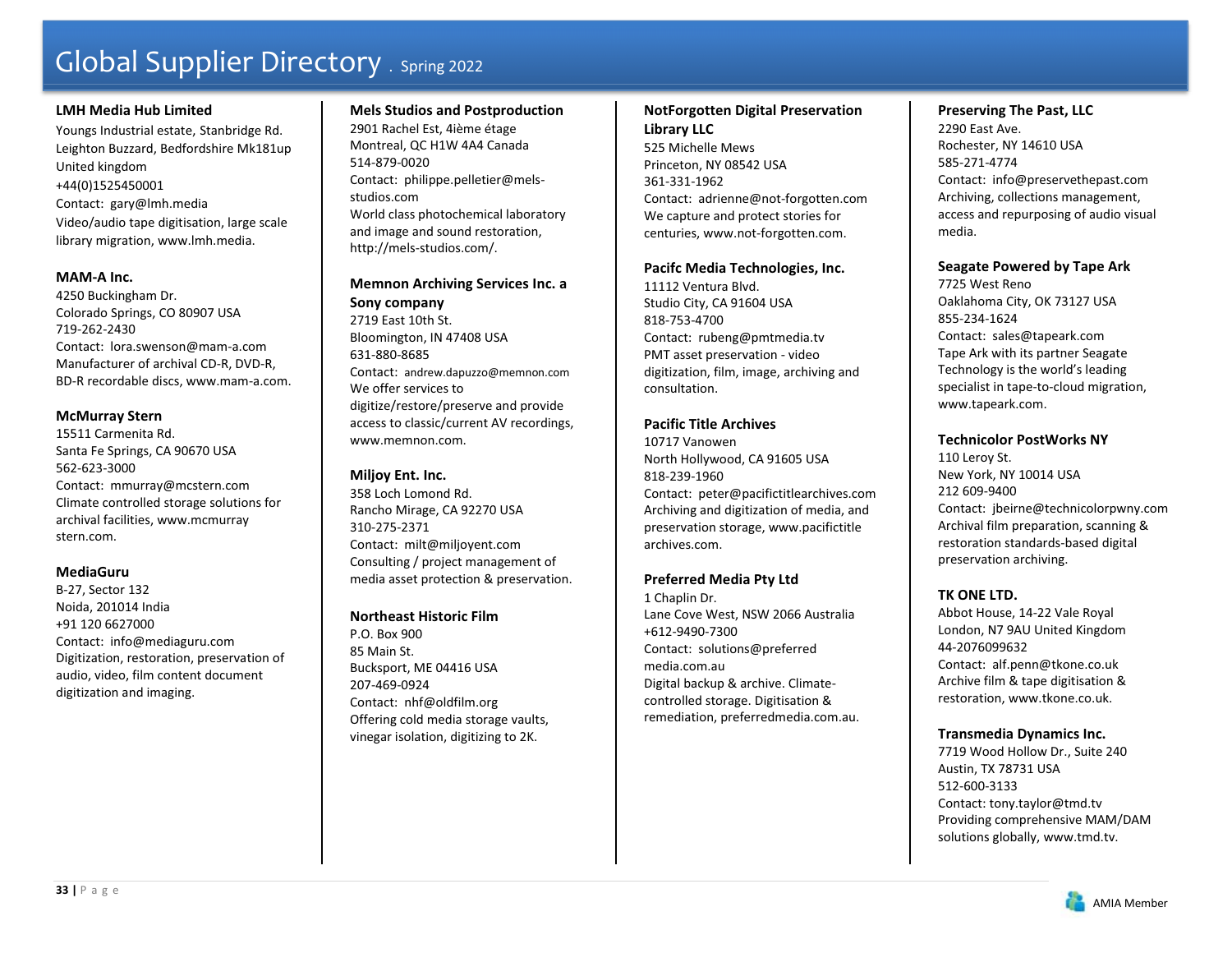### **Underground Archives, A Division of Business Records Management**

Headquarters: 923 Bidwell St. Pittsburgh, PA 15233 USA 412-321-0600 Contact: jgross@businessrecords.com Comprehensive information management solutions, www.uarchives.com, www.business records.com.

#### **University Products, Inc.**

517 Main St. Holyoke, MA 1040 USA 8006281912 Contact: jadunphy@university products.com Leading supplier of archival storage products for audio/video, https://www.universityproducts.com.

### **USA Studios**

253 West 35th St. New York, NY 10001 USA 646-616-9889 Contact: james.pagliaro@usastudios.tv Video archival services, HD, SD, post production, www.usastudios.tv.

### **Vectracom**

9420 Lurline Ave. Chatsworth, CA 91311 USA 818-998-9100 Contact: lou@vectracom.fr We offer services to digitize any audiovisual heritage, www.vectracom.fr/en.

#### **Visual Data Media Services** 610 North Hollywood Way Burbank, CA 91505 USA 310-558-3363

#### www.visualdatamedia.com

Contact: rsmith@visualdatamedia.com An award-winning multimedia company with offices in Burbank, London and Bangalore, Visual Data Media Services offers a full range of post-production, and media transformation services: encoding, editing, quality control, content management, asset storage, sound services, and localization. Custom built for creating, re-purposing and distributing content, our state-of-the-art, 30,000 square-foot facility in Burbank features advancements in 2K/4K archival and high-speed film scanning, restoration, HDR and image-detection that can make what was old seem like new again.

# **Western Digital**

5601 Great Oaks Pkwy. San Jose, CA 95119 USA 408-717-6000 Contact: anna.ruiz@wdc.com Western Digital creates environments for data to thrive.

# **Reformatting and Restoration Services**

**Audio Mechanics** 1200 West Magnolia Burbank, CA 91506 USA 818-846-5525

 www.audiomechanics.com Contact: john.polito@audiomechanics.com Audio Mechanics offers high quality sound services focused on archival preservation assessment, evaluation, and restoration of film soundtracks, audiotapes, and discs. Since 1991 we have been providing technical expertise in managing synchronous audio elements, including proprietary analog sound transfer of deteriorating mag film (vinegar syndrome). Audio Mechanics' experienced staff is expert in assessing and efficiently addressing a multitude of audio issues including WOW minimization, noise removal, remastering, re-formatting for DCP, HD and theatrical exhibition.

œ.  **Bay Area Video Coalition**  2727 Mariposa St., 2nd Fl. San Francisco, CA 94110 USA 415-558-2158

www.bavc.org/programs/preservation

Contact: preservation@bavc.org As one of the nation's longest-standing non-profit video and audio preservation organizations, BAVC remains a leader in the field, developing the highest quality preservation standards and practices while working with individuals and cultural, academic, and media organizations to meet a range of needs for preserving historically and artistically important video and audio materials. BAVC provides collection assessment services and preservation transfer services to non-profit and cultural arts organizations and independent artists and producers.

**Blackhawk Films - Film Preservation Associates** 3100 West Burbank Blvd., Suite 205 Burbank, CA 91505 USA 818-299-0433 | www.fpa-blackhawk.com Contact: emile@fpa-blackhawk.com Blackhawk Films offers a large range of services for your archives. We specialize in ambitious high level restoration projects for both image and sound. The expertise of the Lobster Films/Blackhawk Films group is recognized worldwide. We also offer screen licensing and stock footage sales from our internationally renowned collection.

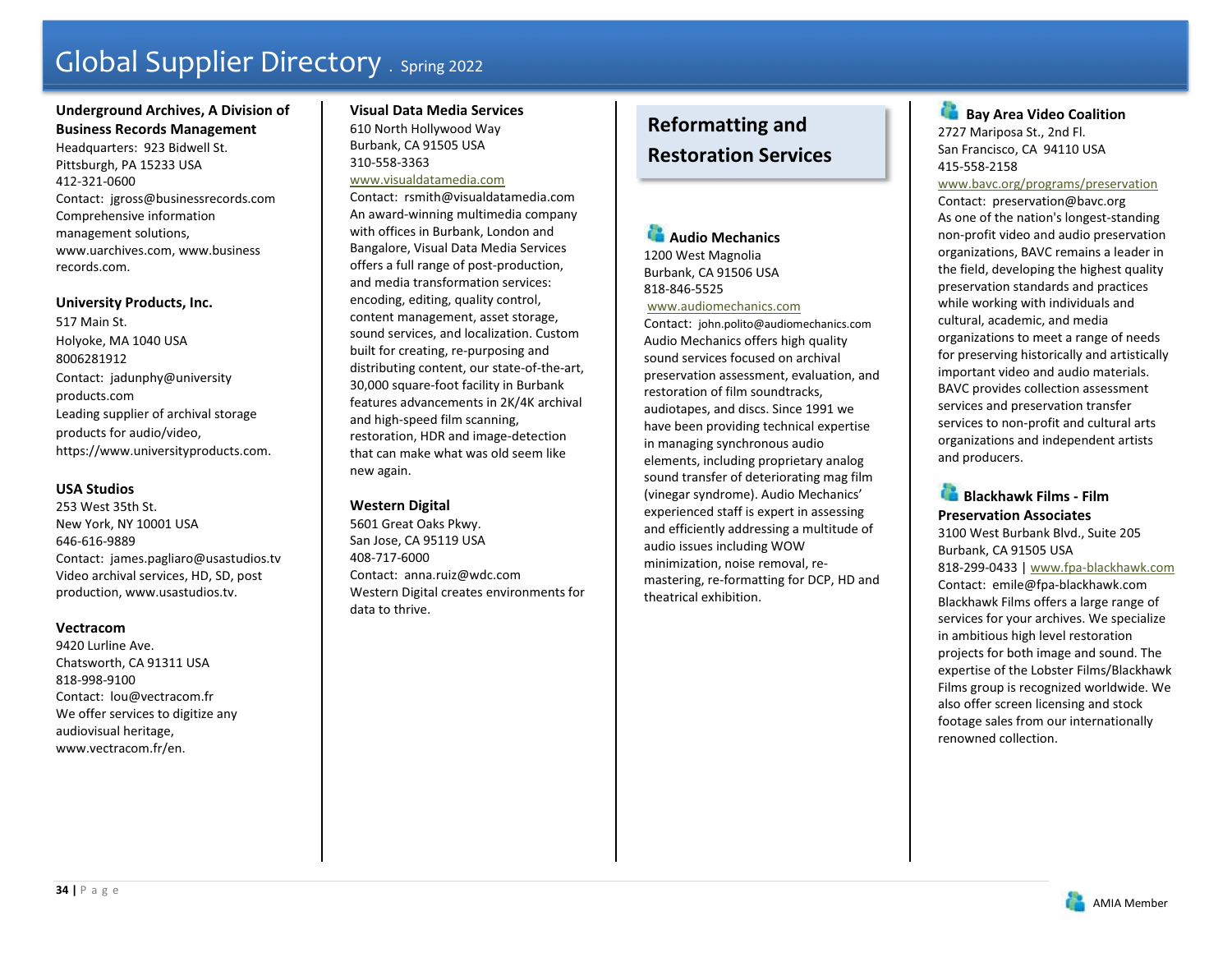# **FotoKem**

2801 Alameda Ave. Burbank, CA 91505 USA 818-846-3101 | www.fotokem.com Contact: sales@fotokem.com FotoKem is an independently-owned, full-service post production facility that has become a respected resource for the worldwide creative community. Since 1963 the company has provided expertise, high-end solutions and innovative technologies to filmmakers and institutions at every level, from largescale studio pictures and film archives to independent producers, educators and artists. FotoKem offers a broad spectrum of services, including digital intermediates, mobile dailies, film preservation, digital and audio restoration and mastering.

# **Media Transfer Service, LLC**

317 Main St., Eyer Building East Rochester, NY 14445 USA 585-248-4908

#### www.mediatransferservice.com

Contact: mtsinfo@rochester.rr.com Specializing in high quality digitization of audiovisual media for businesses, educational institutions, and private collections. Our dedicated facility is staffed with professionals, focused on digital preservation of your media, with a no-frills approach. Our goal - offering you the highest quality media transfer available, with the best service possible, at reasonable rates. We digitize a broad range of video, audio, motion picture film and still image media formats. Visit our website to learn more.

# **MediaPreserve, The**

111 Thomson Park Dr. Cranberry Township, PA 16066 USA 800-416-2665

### www.themediapreserve.com

Contact: info@themediapreserve.com The MediaPreserve, a division of Preservation Technologies, provides consultaion, reformatting, and digital storage services for audio, video and film collections. Using expertly-modified legacy equipment as well as current technologies, our staff of engineers, librarians, archivists and metadata specialists transfer and document your collection materials according to professional standards and best practices so that your AV assets remain accessible into the future.

# **Northeast Document Conservation Center**

100 Brickstone Square Andover, MA 01810 USA 978-470-1010 | www.nedcc.org Contact: broe@nedcc.org NEDCC provides digital reformatting of audio carriers using traditional as well as optical-scanning technologies. NEDCC performs traditional, fully-attended transfers of magnetic media, with 100% quality-control (i.e., not parallel transfers with spot-checking). The touchless IRENE technology images the grooves on fragile carriers such as wax cylinders and lacquer discs, and translates the TIFF files into BWF files. NEDCC also provides training on care and preservation of AV collections. NEDCC serves clients nationwide. Contact: Bryce Roe, broe@nedcc.org.

### **Prasad Corporation** 711 South Main St.

Burbank, CA 91506 USA 818-861-7417 | www.prasadcorp.com Contact: paul.stambaugh@prasadcorp.com

Prasad Corp offers SD, HD, 2K, and 4K scanning for digitizing your 16mm and 35mm motion picture film and sound. Utilizing the high-performance DFT-Scanity film scanner, with the latest High Dynamic Range technology, we offer superior results at competitive prices. Digital restoration and still photography digitization is also available. Ask us how we can help you in developing a personalized plan that fulfills your collection's needs. Special pricing for AMIA Members.

# **PRO-TEK Vaults, LLC** 3110 North San Fernando Blvd. Burbank, CA 91504 USA 323-468-4469 | https://protekvaults.com Contact: tim.knapp@protekvaults.com For long-term safeguarding of film and other media assets, we set the standard of excellence. Our precise, criticallycontrolled environment and processes meet strict archival requirements. The experience and technical skills of our people are backed by their extensive knowledge of still photography and motion picture history. We answer questions of provenance, tackle preservation challenges and offer curation guidance to film studios, archives, private collections and other

content owners.

# **Provincial Archives of Alberta** 8555 Roper Rd. Edmonton, AB T6E 5W1 Canada 780-427-1750 www.provincialarchives.alberta.ca/ Contact*:* paa@gov.ab.ca The Provincial Archives of Alberta (PAA) preserves the collective memory of Alberta. The PAA acquires preserves and makes available for research the private and government records of provincial significance. Our collection includes documents, parchments, manuscripts, records, books, maps, plans, photographs, and magnetic tapes. We offer research, restoration, and conservation services, archival preservation assistance and archival supplies.

**SPECS BROS., LLC** P.O. Box 195 93 South Main St. Lodi, NJ 07644 USA 973-777-5055 | www.specsbros.com Contact: admin@specsbros.com A pioneer in audio and video restoration and digitization services since 1983, SPECS BROS. is considered by many to be the premiere magnetic tape restoration and re-mastering facility in the United States. From a handful of tapes to an archive of thousands, we give each tape the individual, expert attention it needs. In addition to our digitization services, SPECS BROS. also offers consulting and is world renowned in the field of magnetic tape disaster recovery.

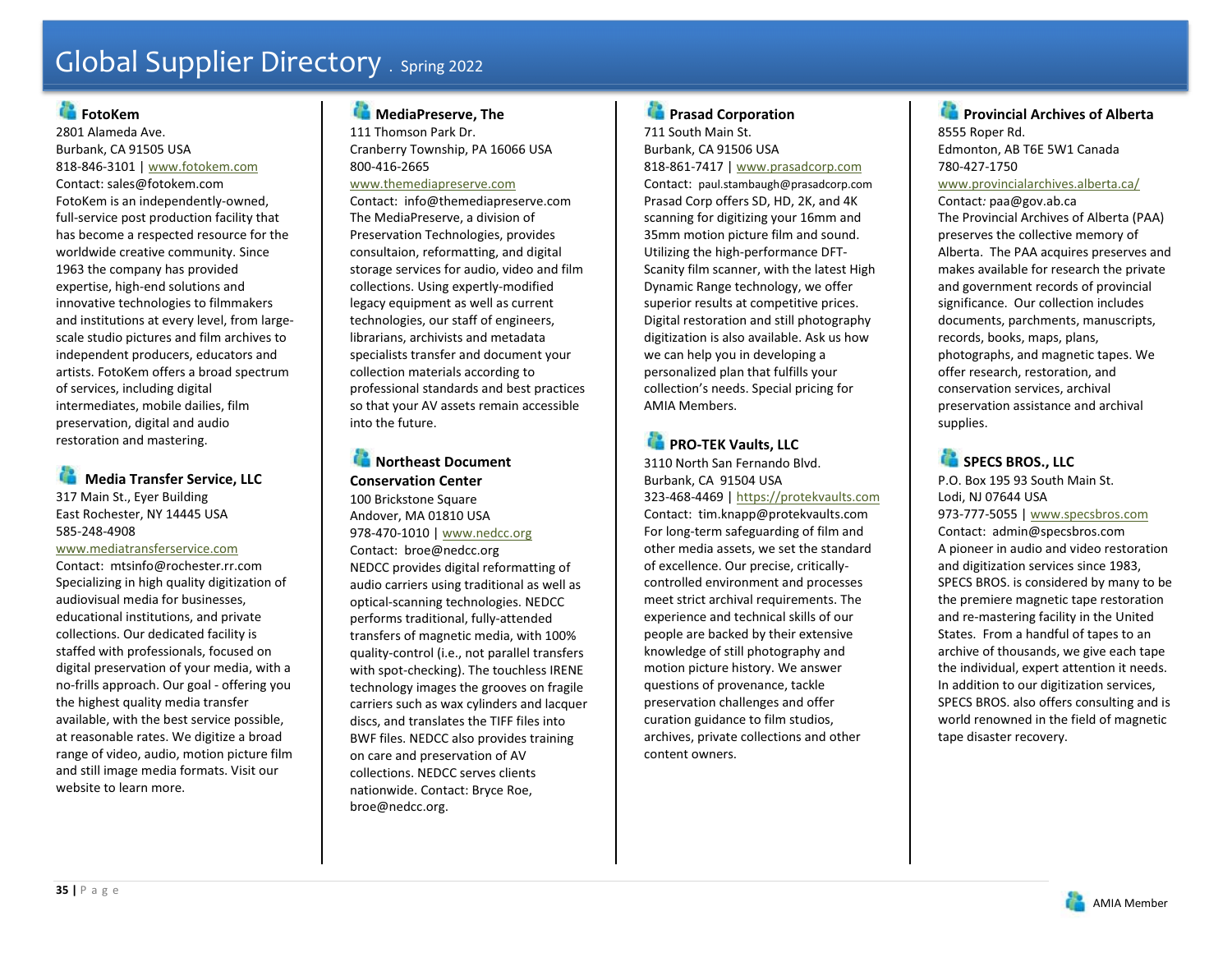### **A/V Geeks LLC**

714 Tyler Rd. Raleigh, NC 27604 USA 919-247-7752 Contact: skip@avgeeks.com Have film/video reformatting equipment and expertise. Will travel, avgeeks.com.

### **Advanced Media Migration**

49 Heritage Dr., Unit C New City, NY 10956 USA 914-262-2161 Contact: sam.verga@protonmail.com Digitization of all legacy film, audio and video formats.

### **AheadTeK**

6410 Via del Oro San Jose, CA 95119 USA 408-226-9991 Contact: patj@aheadtek.com We manufacture video heads & other specialty heads, www.aheadtek.com.

### **Airdate Traffic Services Ltd.**

629 Adelaide St. West Toronto, ON M6J 1A8 Canada 416-703-5451 Contact: mike.lata@airdate.ca Xfers of 2", 1" video and 1/4" audio formats, www.airdate.ca.

#### **Allied Vaughn**

11923 Brookfield Livonia, MI 48150 USA 734-462-5543 Contact: chris.barkoozis@ alliedvaughn.com Consultation, project management, media migration for DAM adoption, www.alliedvaughn.com.

#### **ALPHA-OMEGA digital**

Lerchenauer Str. 230 Munich, Bavaria 80935 Germany +498989053960 Contact: tbakels@alpha-omega.de Hi-res scanning of aged and fragile elements, nitrate, wet gate.

# **ARTPLUS**

353 West 48th St., Suite 454 New York, NY 10036 USA 212- 884-0325 Contact: admin@artplus.com A new model for buying, conserving and valorizing video art, www.artplus.com.

#### **Australian Television Archive, Archival Film & Video Services**

2/2 Allandale Rd . Boronia, 3155 Australia +61390016388 Contact: james@austvarchive.com Preservation grade film/videotape digitization, all formats, PAL-SECAM 1"C, www.austvarchive.com.

# **AV Preservation by reto.ch**

Z.I. Le Trési 3 Préverenges, 1028 Switzerland +41 21 691 6511 Contact: info@reto.ch Small, highly skilled moving image conservation and restoration facility, https://reto.ch.

#### **BBC Studios and Post Production**

Odyssey Business Park West End Rd. Ruislip, Middlesex HA4 6QQ United Kingdom 0203 327 7401 Contact: hello@bbcstudioworks.com Ingest, restoration, format transfer, film scanning, compliance, storage/hosting. www.bbcstudiosandpostproduction.com.

# **BMS/Chace**

1801 8th Ave. South, Suite 200 Nashville, TN 37203 USA 615-385-1251 Contact: jspencer@bmschace.com www.bmschace.com.

# **Bret Hampton Editor/Restorer**

23629 Del Monte Dr., Unit 277 Valencia, CA 91355 USA 661-678-0543 Contact: bret@brethampton.com Experienced digital film/audio restorer with numerous credits, www.bret hampton.com.

#### **California Revealed**

900 N St. Sacramento, CA 95814 USA 916-653-5074 Contact: team@californiarevealed.org Free digitization and digital preservation for California memory institutions, californiarevealed.org.

# **CBS Digital**

7800 Beverly Blvd. Los Angeles, CA 90036 USA 323-575-2310 Contact: info@cbsdvfx.com Great rates on scanning, mastering and Blu-ray design/authoring services, www. cbsdvfx.com.

### **CineGraph**

7105a West Saanich Rd. Victoria, BC V8M 1P7 Canada 250-652-5363 Contact: hello@cinegraph.ca Digital film restoration; motion picture film scanning; archival friendly; www.cinegraph.ca.

### **Cinelab London**

714-715 Banbury Ave. Slough Industrial Estate Slough, Berks SL1 4LR United Kingdom 4.417535015e+011 Contact: enquiries@cinelab.co.uk UK 16/35mm film restoration specialists, www.cinelab.co.uk.

# **Cinelab (Massachusetts)**

630 Belleville Ave. New Bedford, MA 02745 USA 401-499-6411 Contact: info@cinelab.com Open since 1948. Lab process, www.cinelab.com.

# **Cinelicious**

5735 Melrose Ave. Los Angeles, CA 90038 USA 323-464-3700 Contact: info@cinelicious.tv www.cinelicious.tv.

### **Cinema Arts Inc.**

.

207 Lincoln Green Lane P.O. Box 452 Newfoundland, PA 18445 USA 570-676-4145 Contact: cinemaarts@gmail.com Full service motion picture film preservation laboratory, shrunken/damaged specialists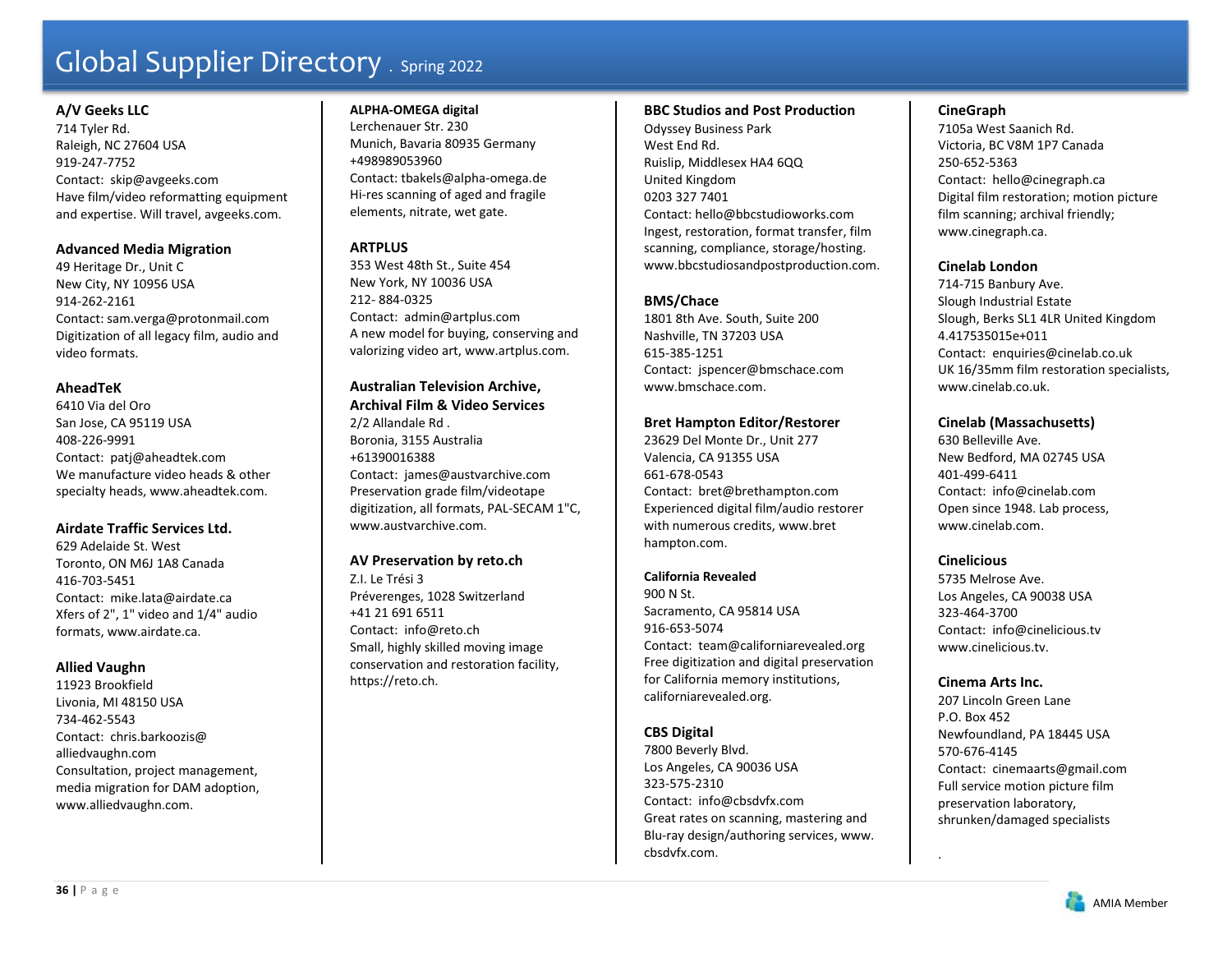### **Cinemac Restoration, Inc.**

350 Douglas St., #903 Victoria, BC V8V 2P5 Canada 250-947-5657 Contact: cinemac.inc@gmail.com Small, experienced digital film restoration company. Up to 4k, http://www.cinemac.ca.

# **Company 3**

3401 Exposition Blvd. Santa Monica, CA 90404 USA 310-255-6612 Contact: angela.rock@company3.com Film and digital restoration and preservation, library and tape migration, www.company3.com.

# **Corey Bailey Audio Engineering**

P.O. Box 802263 Santa Clarita, CA 91380-2263 USA Contact: cbaudio@baileyzone.net Transfer & restoration of: all 1/4" Audio Tape and discs.

# **Cube-Tec International GmbH**

Anne-Conway-Str. 1 Bremen, 28359 Germany 49421201440 Contact: office@cube-tec.com Cube-Tec supplies quality control systems for large media archives, www.cubetec.com.

# **Cubic Restoration**

Donado 1651 0A Buenos Aires 1430 Argentina +5491165027483 Contact: restoration@cubic.com.ar Film cleaning, repair, scanning, digital restoration, color correction/mastering, www.cubic.com.ar.

# **Cutting Corporation, The**

7520 Standish Place, Suite 100 Rockville, MD 20855 USA 301-654-2887 Contact: info@cuttingcorp.com Digitization services for obsolete analog audio carriers, https://cuttingcorporation.com.

# **DAMsmart Media Migration**

32 Essington St. Mitchell, ACT 2911 Australia 61-2-6242-6456 Contact: andrew@damsmart.com.au Digitisation and DAM for film, video and audio, www.damsmart.com.au.

# **Dance Heritage Coalition, Inc.**

1111 16th St. NW, Suite 300 Washington, DC 20036 USA 202-223-8392 Contact: dhc@danceheritage.org Assessments, advice, digitization for dance-related AV assets, www.dance heritage.org.

# **Dansk Film Digitization**

110 Leroy St. New York, NY 10014 USA 212-886-5230 Contact: kenneth@danskfilm digitization.com Comprehensive solutions to 16/35mm film digitization and preservation, www.danskfilmdigitization.com.

# **DB Digital**

6 Ha'amal St,. 2nd Fl. Tel Aviv, 66558 Israel 972 3 5181451 Contact: info@dbdigital.co.il Expert film, video, audio restoration and transfer all gauges, www.dbdigital.co.il.

# **Deluxe Media**

2400 West Empire Ave. Burbank, CA 91504 USA 323-308-3063 Contact: allan.tudzin@bydeluxe.com Deluxe helps filmmakers/archivists preserve/restore the world's sound/still/ moving images, www.bydeluxe.com.

# **Digital Film Technology, LLC**

3211 Cahuenga Blvd. West Hollywood, CA 91608 USA 877-363-8367 Contact: paul.stambaugh@prasadcorp.com At the forefront of film scanning technology, www.dft-film.com.

# **Digital Media Services**

10 East 39th St. New York, NY 10016 USA 212-951-7000 Contact: keland@digitalmedia services.com Servicing vintage video, audio, film elements. 30 years experience, www. duplicationservices.com.

# **Digital Preservation Laboratories**

1918 West Magnolia Blvd., Ste. 102 Burbank, CA 91506 USA 818-688-1526Contact: sales@digipreslabs.com Provide digital image comparison, verification, inspection, data migration and remediation, www.digipreslabs.com.

# **DiJiFi**

1166 Manhattan Ave., #201 Brooklyn, NY 11222 USA 646-519-2447 Contact: info@dijifi.com We digitize analog media including film from 8mm to 35mm.

# **DJ Audio**

2615 West Magnolia Blvd., #104 Burbank, CA 91505 USA 818-861-7327 Contact: djaudioinc@aol.com 35/16mm optical sound tracks, magnetic, analog tape formats, www.djaudio la.com.

# **Duplitech**

20000 Mariner Ave., #300 Torrance, CA 90503 310-781-1101 ext. 102 Contact: tonyc@duplitech.com 2K/4K film scanning, color grading and restoration, www.duplitech.com.

# **DVD Infinity Pty Ltd**

P.O. Box 86 North Sydney, NSW 2059 Australia +61 2 9906 6383 Contact: info@dvdinfinity.com.au Highest quality 8mm, 9.5mm, 16mm film scanning/restoration, www.dvd infinity.com.au.

# **Electric Pictures Telecine**

24081 Landisview Ave. Lake Forest, CA 92630 USA 949-838-0001 Contact: gracemckay@electricpictures.tv Telecine film transfer, Spirit/Shadow, Lipsner, Teranex image restore, Cinnafilm, www.electricpictures.tv.

# **Engine Studio**

1410 North Main St. Rockford, IL 61103 USA 815-967-0296 Contact: doug@enginestudio.com EngineStudio.com reformats and restores audio.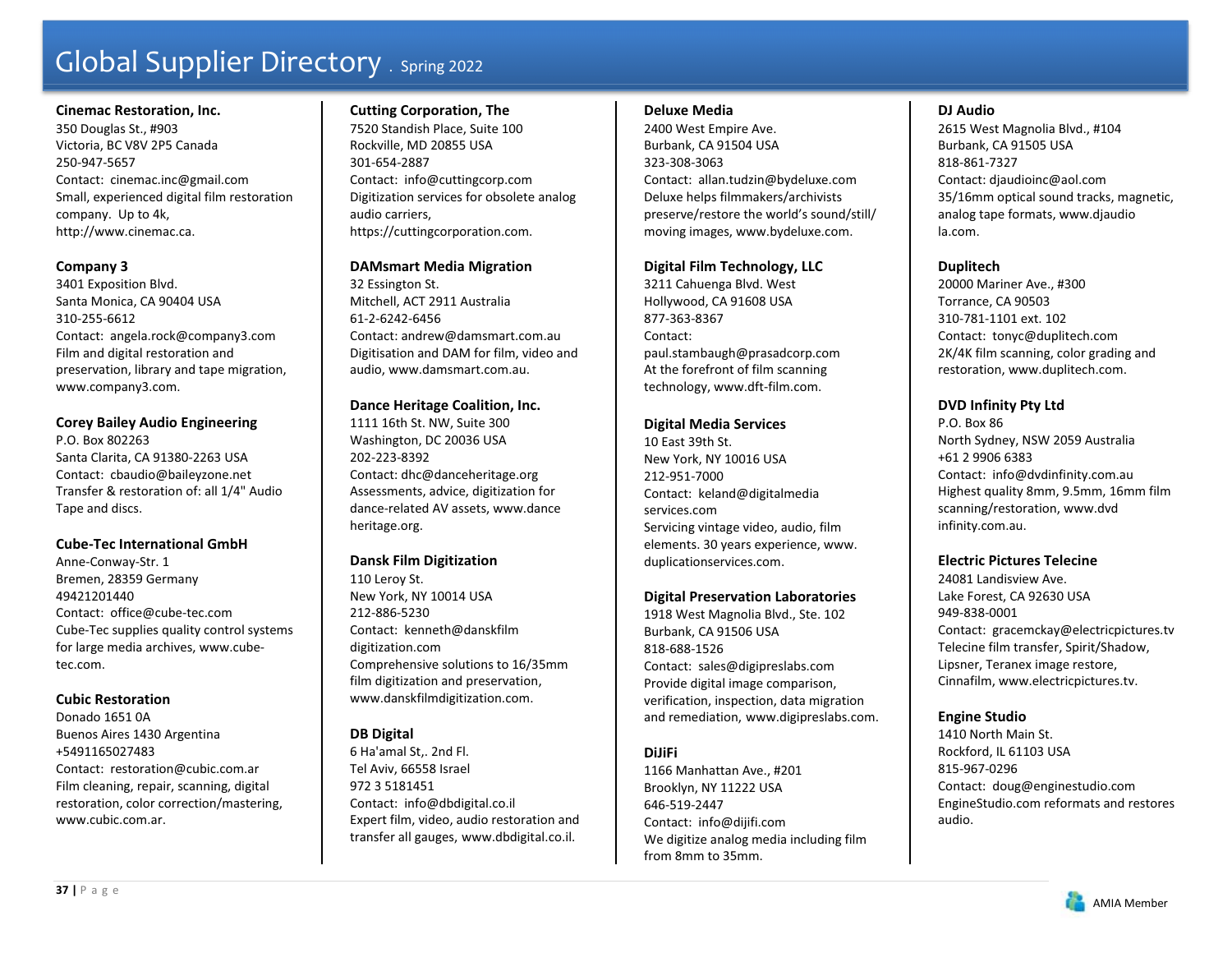# **Essex Record Office**

Wharf Rd. Chelmsford, Essex CM2 6YT United Kingdom +44-33301-32467 Contact: ero.enquiry@essex.gov.uk Digitisation and consultancy services offered by archive professionals, Visit http://www.essexrecordoffice.co.uk/serv ices/.

### **Film-Mechanik**

Hofgasse 8 Äsch, BL 4147 Switzerland +41(0)77 406 65 65 Contact: simon-wyss@gmx.net Precision contact duplicating, tinting, toning, sound synching, any format.

# **Flume Media Archiving**

21 Deanewood Cres. Toronto, ON M9B 3A9 Canada 416-621-4826 Contact: info@flumearchiving.com Flume Media specializes in professional audiovisual digitization and consulting, www.flumearchiving.com.

# **Gamma Ray Digital, Inc**

119 Braintree St., #404 Allston, MA 02134 USA 617-379-0381 Contact: contact@gammaraydigital.com 6k archival film scanning/digital restoration: 8mm/16mm/35mm, www.gammaraydigital.com.

# **Gary Barclay's Tape Preservation Transfer Service**

101 - 1001 West Broadway, 735 Vancouver, BC V6H 4E4 Canada 604-682-5983 Contact: jazzverbatim@gmail.com Audio tape preservation transfer service to CD-R.

# **George Blood**

#### **Audio/Video/Film/Data**

502 West Office Center Dr. Fort Washington, PA 19034 USA 215-248-2100 Contact: george.blood@george blood.com Preservation reformatting and migrating audiovisual media and obsolete data formats, www.georgeblood.com.

# **GOTIKA - Imaging Science and Technology**

Sarmiento 663, 5th Fl. Buenos Aires, C1041AAM Argentina +5411-4899-0990 Contact: gabriela.plazas@gotika.com Film preservation technology, digital restoration services and education courses worldwide.

# **Greatbear Audio & Video Digitising**

26 The Coach House Bristol, BS2 8QN United Kingdom +44 (0)1179850500 Contact: adrian@thegreatbear.net Preservation-quality digitisation specialists for video / audio tape collections, www.thegreatbear.net

# **GT Recording**

9921 Aurora Ave. N Seattle, WA 98103 USA 206-783-6911 Contact: sales@gtrecording.com Lossless approach to tape and film preservation. Experienced problem solvers.

# **Harbor Digitizing**

P.O. Box 2026 Friday Harbor, WA 98250 USA 360-913-2748 Contact: wordy@microship.com Home movie digitizing, stills, editing, publication, related services, harbordigitizing.com.

# **I-Line Technology Ltd.**

The Conifers Oldbury Court Bristol, BS16 2JP United Kingdom 44-7900931749 Contact: ken.helps@ilinetechnology.com UK centre of Excellence for digital archive media transformation, www.iline technology.com.

# **Image Protection Services**

1123 South Flower St., Suite 101 Burbank, CA 91502 USA 818-434-7628 Contact: sean.coughlin@image protections.com We restore and digitize, www.imageprotections.com

# **Imagica Entertainment Media Services, Inc.**

2-14-1 Higashigotanda, Shinagawa-ku Tokyo 141-0022 Japan 81-3-3280-7560 Contact: fujiwara.riko@imagicaems.co.jp We are a leading provider of postproduction/media services based in Japan, www.imagica-ems.co.jp/en/.

### **Imagica South East Asia**

Level 2, Technical Block, Pinewood Iskandar Malaysia Studios, 1 Persiaran Layar Perak Iskandar Puteri, Johor 79250 Malaysia 7-5601749 Contact: info\_sea@imagicasea.com Archiving and restoration service, www.imagicasea.com.

### **International Historic Films, Inc.**

3533 South Archer Ave. Chicago, IL 60609 USA 773-927-9091 Contact: info@IHFfilm.com Military, political, social history stock footage of 20th century, www.historicfootage.com.

### **Joanneum Research / VidiCert**

Steyregasse 17 Graz, Styria 8045 Austria +43 316 876 1202 Contact: info@vidicert.com VidiCert quality control software for film and video digitization, www.vidicert.com.

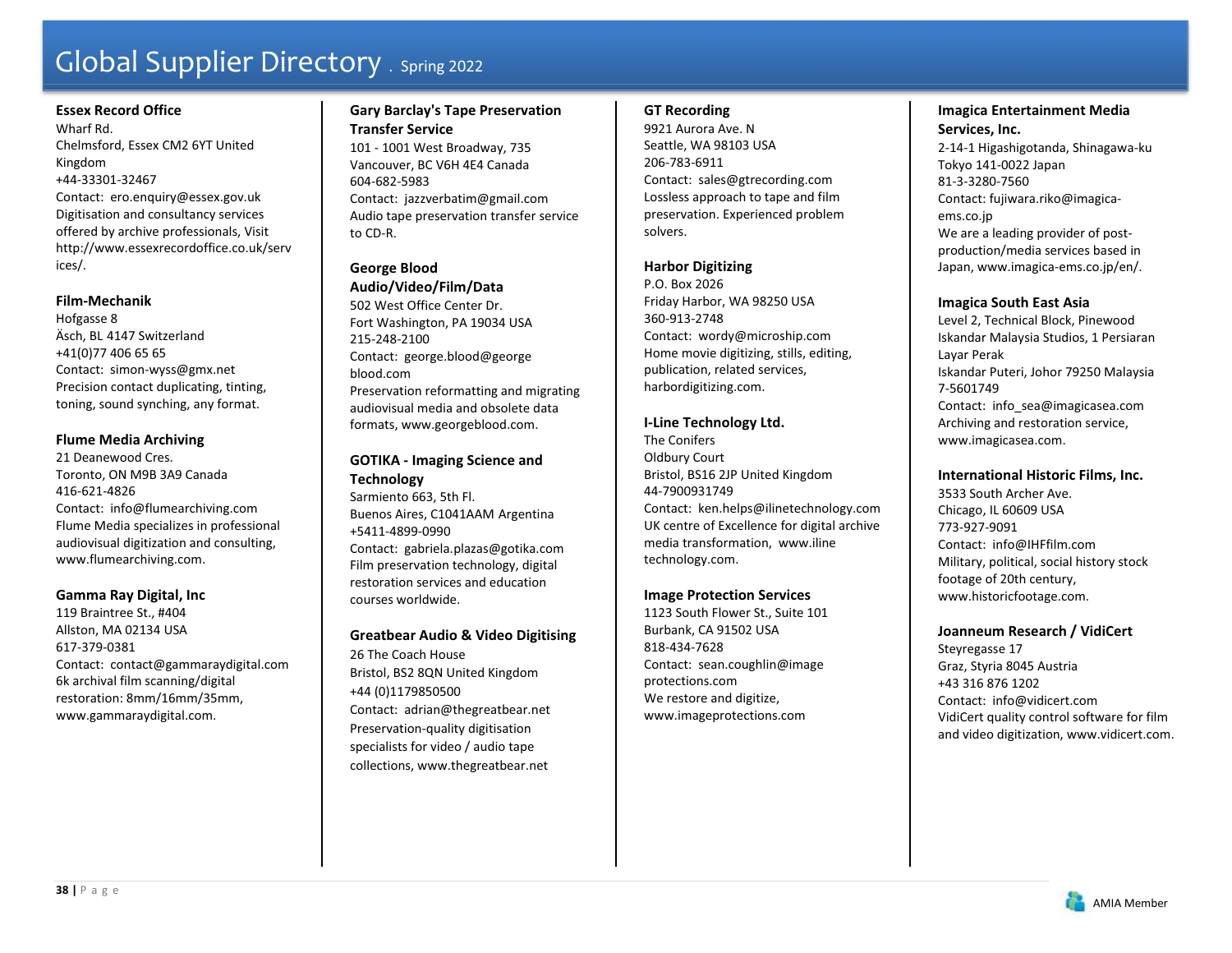#### **Kinetta Archival**

7 West 22nd St., 6th Fl. New York, NY 10010 USA 334-221-9298 Contact: jeff@kinetta.com High quality, high resolution archival scanning services, kinettaarchival.com.

# **L'Immagine Ritrovata**

Via Riva di Reno 72 Bologna, 40122 Italy +39 051 552541 Contact: info@immagineritrovata.it A highly specialised film restoration laboratory, www.immagineritrovata.it.

# **Lifetime Heritage Films**

3419 Handley Crescent Port Coquitlam, BC V3B 2Y4 Canada 604-961-4861 Contact: john@lifetimeheritagefilms.com Archival quality film, video, image, and audio digitization.

### **Magic Shop, The**

49 Crosby St. New York, NY 10012 USA 212-226-7035 Contact: info@magicshopny.com 4-time GRAMMY Award-winning recording and restoration studio.

### **Mass Productions**

42 Rogers St., Unit 5 Tewksbury, MA 01876 USA 617-501-1738 Contact: info@massproductions.net Audio, video, film preservation. Media reformatting, www.massproductions. net.

### **Media Burn Archive**

935 West Chestnut St., Suite 405 Chicago, IL 60642 USA 312-964-5020 Contact: services@mediaburn.org Transfer most videotape formats, support our nonprofit work. www.mediaburn.org/services/.

# **MediaGuru**

B-27, Sector 132 Noida, 201014 India +91 120 6627000 Contact: info@mediaguru.com Digitization, restoration, preservation of audio, video, film content document digitization and imaging.

# **Mels Studios and Postproduction**

2901 Rachel Est, 4ième étage Montreal, QC H1W 4A4 Canada 514-879-0020 Contact: philippe.pelletier@melsstudios.com World class photochemical laboratory and image and sound restoration, http://mels-studios.com/.

**Memnon Archiving Services Inc. a Sony company**  2719 East 10th St. Bloomington, IN 47408 USA 631-880-8685 Contact: andrew.dapuzzo@memnon.com We offer services to digitize/restore/preserve and provide access to classic/current AV recordings,

www.memnon.com.

#### **Motion DSP**

700 Airport Blvd., Suite 270 Burlingame, CA 94010 USA 914-664-3242 Contact: david@techsalespromotion.com Video enhancement (GPU-accelerated image processing) software.

### **Motion History**

9218 Clear Dr. Denton, TX 76266 USA 504-343-2491 Contact: blaine@motionhistory.com Kinetta archival film scanning; NTSC collections consulting.

### **Moving Media**

64 Gardiner St., Lwr. Dublin, D1 Ireland +353-87-6831176 Contact: simon@movingmedia.tv Digitisation service / technical consulting for small & medium AV Collections, www.movingmedia.tv.

# **MPSLabo**

304 East Alameda Ave. Burbank, CA 91502 USA 818-208-3069 Contact: info@mpslabo.com MPS LABO is a new joint venture of Motion Picture Solutions UK/Labo Digital, www.mpslabo.com.

# **MTI Film**

1016 North Sycamore Ave. Hollywood, CA 90038 USA 323-465-6478 Contact: jim.hannafin@mtifilm.com World class digital film restoration services, www.mtifilm.com.

# **National Motor Museum Beaulieu**

John Montagu Bldg., Beaulieu Brockenhurst, Hampshire SO42 7ZN United Kingdom +441590 614664 Contact: murray.weston@beaulieu.co.uk Archive motoring films plus HD and SD transfer facilities, www.nationalmotor museum.org.uk/collections.

### **NBCUniversal StudioPost**

100 Universal Plaza Universal City, CA 91608 USA 818-777-3631

www.universalstudioslot.com Contact: peter.grives@nbcuni.com StudioPost's highly skilled staff employs the latest technology to preserve and restore recorded media from the NBCUniversal vaults and third party collections. Our wide range of postproduction services include: full audio restoration and evaluations; inspection and repair; cleaning; 4K, 2K, HD, scanning; color correction; editing; digital restoration; video duplication & conversion; video encoding & transcoding; sound editorial & mixing; large scale migration; YCM separations; sound transfer & quality control services.

### **Nicholas Coyle Film and Video Transfer LLC** 3897 West Grand Ave.

Denver, CO 80123 USA 720-663-0122 Contact: preservefilmco@gmail.com 6.5K Lasergraphics scanning for 8-35, www.nicholascoyle.com.

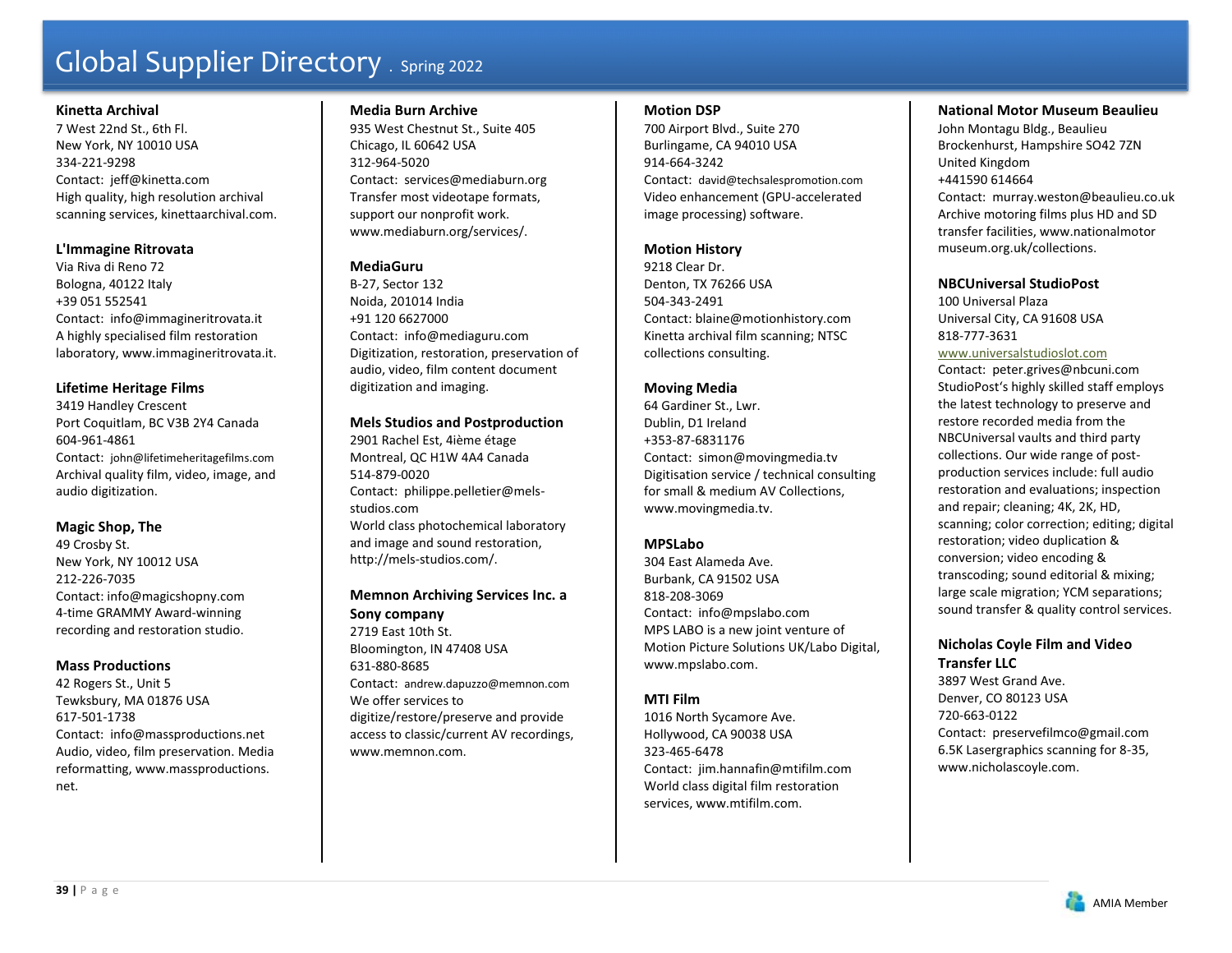#### **Northeast Historic Film**

P.O. Box 900 85 Main St. Bucksport, ME 04416 USA 207-469-0924 Contact: nhf@oldfilm.org Offering cold media storage vaults, vinegar isolation, digitizing to 2K.

### **ORWO North America**

417 Myrtle Ave., Suite 22 Brooklyn, NY 11205 USA Contact: gcampbell@orwona.com Premium B&W industrial & cinematography film, www.orwona.com.

# **Phoenix Archival**

9729 Marcus Lane Tujunga CA 91042 USA 818-675-8518 Contact: paul@phoenix-archival.com Effective solutions for film and data archiving and restoration.

# **Ping Pong Media**

Tucson, AZ 85750 USA 520-577-2615

#### www.pingpongmedia.com

Contact: bobn@pingpongmedia.com Small gauge film scanning, 35mm & lantern slides, consumer & broadcast videotape, audio recordings including wire recordings. Output to all popular file formats including numbered sequences.

# **Pixcel Media**

3336 Commercial Ave. Northbrook, IL 60062 USA 847-272-8207 Contact: egekhter@pixcel.com Digitization, restoration, digital storage, and CMS solutions, www.pixcel.com.

### **Post Haste Digital**

2700 South La Cienega Blvd. Los Angeles, CA 90034 USA 310-879-0743Contact: accountmanagers@ posthaste.digital Specializations include asset evaluation/metadata generation, digitization/reformatting, audio/picture, www.posthaste.digital.

# **Preferred Media Pty Ltd**

1 Chaplin Dr. Lane Cove West, NSW 2066 Australia +612-9490-7300 Contact: solutions@preferred media.com.au Digital backup & archive. Climatecontrolled storage. Digitisation & remediation, preferredmedia.com.au.

#### **Preserve South**

5023 B.U. Bowman Dr. Buford, GA 30518 770-932-9801 Contact: info@preservesouth.com Preserve South specializes in digitization and media migration projects.

# **Preserving The Past, LLC**

2290 East Ave. Rochester, NY 14610 USA 585-271-4774 Contact: info@preservethepast.com Archiving, collections management, access and repurposing of audio visual media.

#### **Prime Focus Technologies**

3900 West Alameda Ave., 24th Fl. East Burbank, CA 91505 USA 310-895-9550 Contact: info@primefocustechnologies.com Cloud-enabled library content services: digitization, film scanning, tagging, 4K remastering/restoration, archiving.

# **Pro8mm**

2805 West Magnolia Blvd. Burbank, CA 91505 USA 818-848-5522 Contact: info@pro8mm.com Super8/16mm film processing. Unscheduled discounts, www.pro8mm.com.

# **PT Jakarta Prima Digital**

5th Fl., Jl. Bintaro Raya No. 5, Kebayoran Lama, Jakarta Selatan Jakarta, DKI 12240 Indonesia +62217241313 Contact: info@jktdigital.com Film archiving, digital restoration and distribution in Indonesia, www.jkt digital.com.

### **Quad Tape Transfer**

154 Boone Ave. Gray, TN 37615 USA 423-946-9660 Contact: larry@quadtapexfer.com Videotape restoration/digitization: 2"Quad NTSC-PAL-SECAM, PAL-M. 1"C, 3/4"Umatic.

# **Qualitly Matters**

B-701, Arenja Tower, Sector-11, CBD Belapur Navi Mumbai, Maharashtra 400614 India 919920145547 Contact: koushik@qualitymatters.in From 1894 to 1990 we have delivered at  $2K$ .

# **Reflex Technologies, LLC**

306 East Alameda Ave. Burbank, CA 91502 USA 818-859-7770 Contact: reed@reflextechnologies.com Reflex Technologies offers a range of archival scanning services.

# **Restaumedia**

Reischstr. 6 Freiburg, Baden-Wuerttemberg 79102 Germany +49-177-7610352 Contact: weisser@restaumedia.de Consultancy on analogue and digital preservation restoration & digitalization, www.restaumedia.de.

# **Rising Fall**

1409 South Lamar St., Suite 1023 Dallas, TX 75215 214-615-8240 x1010 Contact: terry@risingfall.com 5K motion picture film scanning and SD/HD videotape preservation, www.risingfall.com.

# **Roundabout Entertainment Inc.**

217 South Lake St. Burbank, CA 91502 USA 818-842-9300 Contact: postanswers@roundabout.com State-of the-art post services in an oldschool environment www.roundabout.com.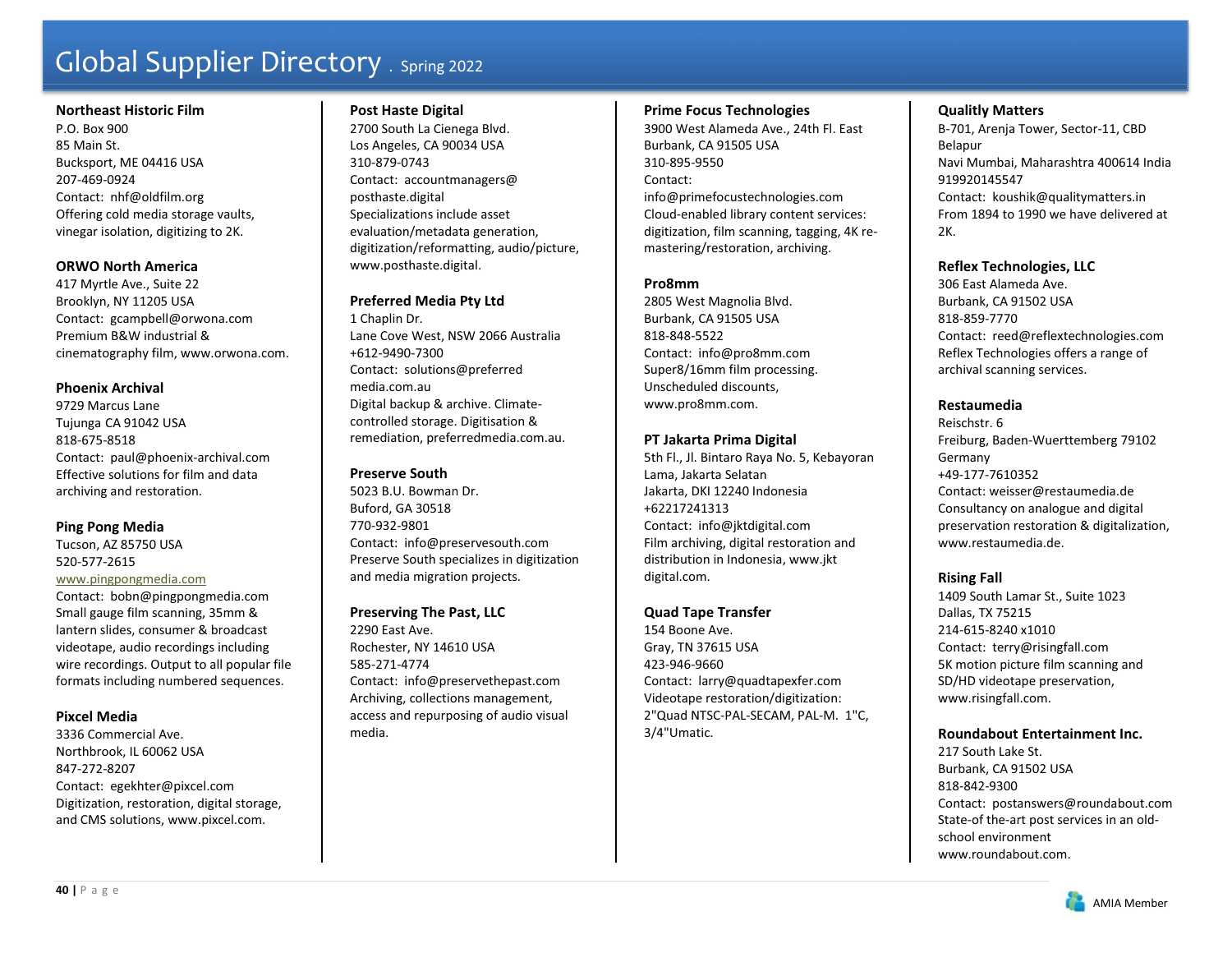#### **Scene Savers**

424 Scott St. Covington, KY 41011 USA 859-292-5100 Contact: pcalardo@scenesavers.com Film, video, audio digitization, storage, and management, ww.scenesavers.com.

#### **Seagate Powered by Tape Ark**

7725 West Reno Oaklahoma City, OK 73127 USA 855-234-1624 Contact: sales@tapeark.com Tape Ark with its partner Seagate Technology is the world's leading specialist in tape-to-cloud migration, www.tapeark.com.

# **Second Run Media Preservation**

Calle 26 B #4-07 (401) La Macarena, Bogotá 110311 Colombia Contact: juana@secondrunpres.com International consulting company specialized in media collections and archives, www.secondrunpres.com.

### **Simon Daniel Sound**

5757 Stonecrest Dr. Agoura Hills, CA 91301 USA 818-203-9808 Contact: sdsound17@sbcglobal.net 35/16mm optical sound tracks, magnetic, analog tape formats, www.simondanielsound.com.

# **Spectrum Admark**

A/2/72 Greenfields Andheri East Mumbau, Maharashtra 400093 India +919821144299 Contact: rajivcshah@yahoo.com Marketing/sales consulting for Audio Visual archiving services, systems, restoration, www.in.linkedin.com/in /rajivmediaconsultant.

### **Standby Program**

325 8th St. Brooklyn, NY 11215 USA 212-206-7858 Contact: preservation@standby.org Collection assessment, preservation transfer services for individuals and organizations, www.standby.org.

#### **Technicolor Creative Services**

6040 Sunset Blvd. Hollywood, CA 90028 USA 323-817-6000 Contact: technicolor.com Post production services, preservation, restoration, digital distribution, and marketing services.

### **Technicolor PostWorks NY**

110 Leroy St. New York, NY 10014 USA 212 609-9400Contact: jbeirne@technicolorpwny.com Archival film preparation, scanning & restoration standards-based digital preservation archiving.

#### **TFG Film & Tape**

500-B Silas Deane Hwy. Wethersfield, CT 06109 USA 860-529-1877 Contact: tfg1@snet.net Restoration of shrunken, curled, dried out 16mm film, www.tfgtransfer.com/ archival.htm.

### **TMTV.NET Film & Video Lab**

5662A Longbeach Rd. Nelson, BC V1L6N9 Canada 1-800-824-8688 Contact: info@tmtv.net Film recovery restoration warped shrunk brittle water damaged since 1980.

#### **Tom Fine Audio Services**

158 Overlook Dr. Brewster, NY 10509 USA 914-588-9551 Contact: tom.fine@gmail.com Analog-to-digital transfers of most tape and disk formats.

### **Transfer Lab at Video Park, The**

918 North Pinnon Rd. Grants Pass, OR 97526 USA 818-535-2747 Migration of analog video and audio to digital files, www.videopark.com.

### **Transfer Media, LLC**

5028 Coburn Ave. Indianapolis, IN 46228 USA 317-466-0811 Contact: info@transfermedia.tv AV tape digitizing, conversion, encoding, transfer and related restoration services.

### **USA Studios**

253 West 35th St. New York, NY 10001 USA 646-616-9889 Contact: james.pagliaro@usastudios.tv Video archival services, HD, SD, post production, www.usastudios.tv.

# **USC Hugh M. Hefner Moving Image Archive**

915 West 35th St. Los Angeles, CA 90804 USA 213-740-2921 Contact: deverett@cinema.usc.edu HD transfer plus repair 9.5mm, 28mm \$25 per reel.

# **V9 Digital**

3566 Olive St. St. Louis, MO 63108 314-312-8264 Contact: whess@ketc.org Our services include digitization, restoration, media asset management and retrieval services for enhancing content accessibility.

### **Video Transfer**

115 Dummer St. Brookline, MA 02446 USA 617-487-6188 Contact: jtrafidlo@nationalboston.com Reformatting media for preservation with perfect digital copies, www.vtiboston.com.

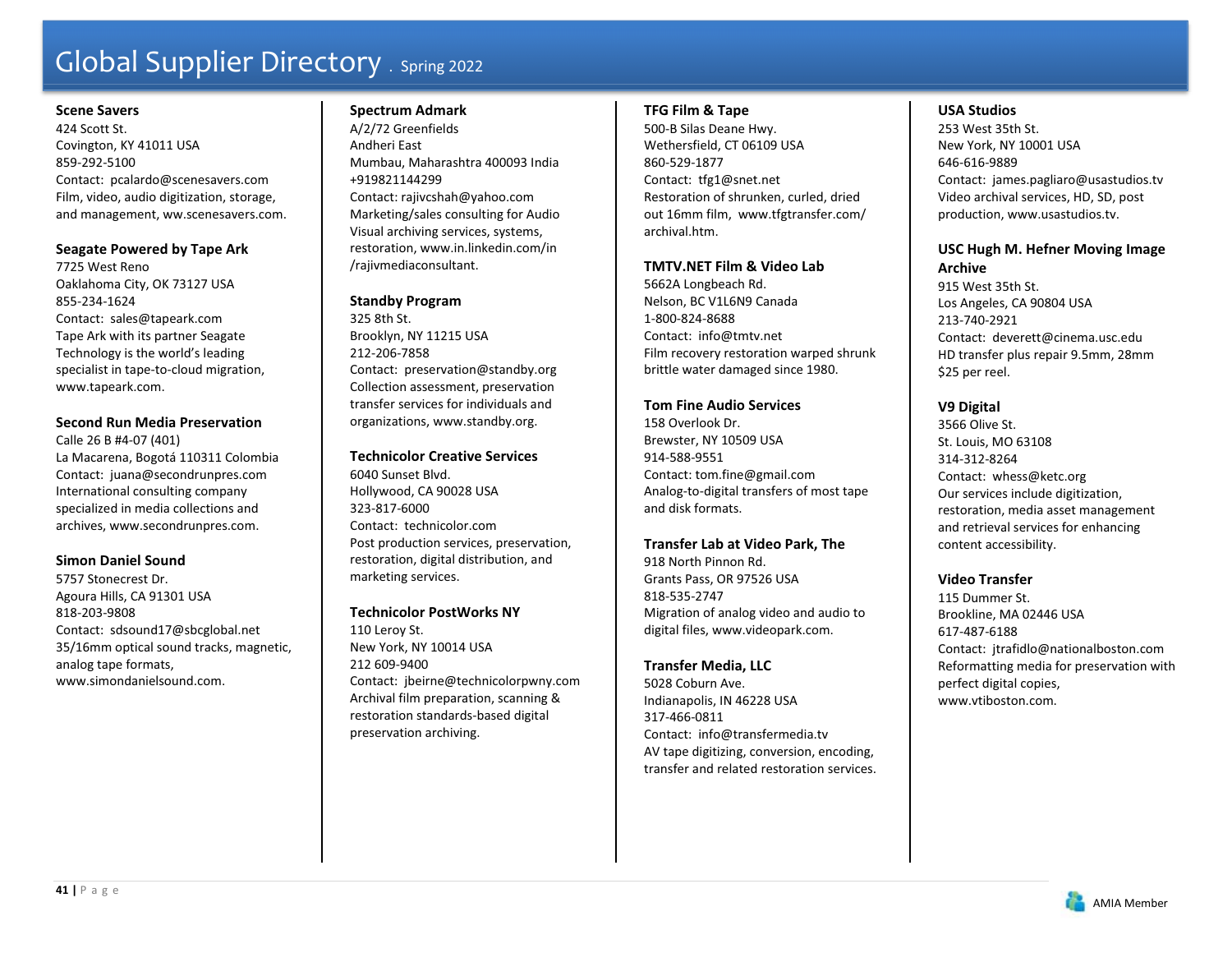#### **Visual Data Media Services**

610 North Hollywood Way Burbank, CA 91505 USA 310-558-3363

#### www.visualdatamedia.com

Contact: rsmith@visualdatamedia.com An award-winning multimedia company with offices in Burbank, London and Bangalore, Visual Data Media Services offers a full range of post-production, and media transformation services: encoding, editing, quality control, content management, asset storage, sound services, and localization. Custom built for creating, re-purposing and distributing content, our state-of-the-art, 30,000 square-foot facility in Burbank features advancements in 2K/4K archival and high-speed film scanning, restoration, HDR and image-detection that can make what was old seem like new again.

### **Watch Works Ltd**

Wimbledon Studios 1 Deer Park Rd. London, SW19 3TL United Kingdom +44 (0)20 3627 7961 Contact: mark@watchworks.info Film scanning up to 4K. Video capture. Restoration film & video.

# **Westpoint Television**

16 Roundtown, Aynho Banbury, OX17 3BG United Kingdom +44 208 742 3400 Contact: dixie@westpoint.tv Archive video, 2"quad, 1"C PAL and NTSC standard definition telecine 8mm-35mm.

# **XTracks**

3575 Cahuenga Blvd., Suite 400 Los Angeles, CA 90068 USA 323-878-0400 Contact: marisol@xtracks.tv Provides audio separation/music replacement/sound restoration/post production, www.xtracks.tv.

# **ZFX Inc.**

328 Gap Creek Rd . Fletcher, NC 28732 USA 423-378-0145 Contact: info@zfx.com Maintenance and repair of obsolete equipment, www.scanimate.com, www.zfx.com.

# **Software Sales and Services**

# **MagStor**

7100 Huntley Rd. Columbus, OH 43229 USA 1-844-MAGSTOR (624-7867)

#### www.magstor.com

Contact: info@magstor.com MagStor is a hardware manufacturer specializing in LTO tape drive archival systems with a wide variety of interface options and sizes. From Thunderbolt 3 single or dual desktop tape drives up to large tape libraries, we have any archivist covered regardless of the job size. MagStor offers complete systems, repairs of any LTO hardware, trade-ins, repurposing of existing equipment with new software solutions, data recovery, and consulting for LTFS workflows or migrations.

# **AmberFin**

Belvedere Basing View Basingstoke, Hampshire RG21 4HG United Kingdom +441256 317500 Contact: thelma@amberfin.com AmberFin's modular iCR software products can solve workflow problems, www.amberfin.com.

# **Archiware**

Sonnenstr.27 Muenchen, Bavaria 80331 Germany +49-89-31908498 Contact: mmb@archiware.de MAM-like archive software (disk, LTO, Cloud), www.archiware.com.

# **ARTPLUS**

353 West 48th St., Suite 454 New York, NY 10036 USA 212-884-0325 Contact: admin@artplus.com A new model for buying, conserving and valorizing video art, www.artplus.com.

# **AssetPoint - Maintenance Scheduling Software**

770 Pelham Rd. Greenville, SC 29615 USA 864-679-3500 Contact: jamesmcdermott64@ yahoo.com EAM & CMMS.

# **AVP**

253 36th St., Suite C302 Brooklyn, NY 11232 USA 917-475-9630 Contact: chris@weareavp.com AVP is a consulting firm, www.weareavp.com.

### **Axiell ALM**

Fältspatvägen 4 Lund, Cheshire 224 78 Sweden Contact: sales-alm@axiell.com The only collections management system designed for moving image collections.

### **Baker & Taylor**

875 Greentree Rd. Pittsburgh, PA 15220 USA 800-775-2600 ext. 2050 Contact: avinfo@baker-taylor.com Distributor of dvd/blu-ray releases from major and secondary content owners.

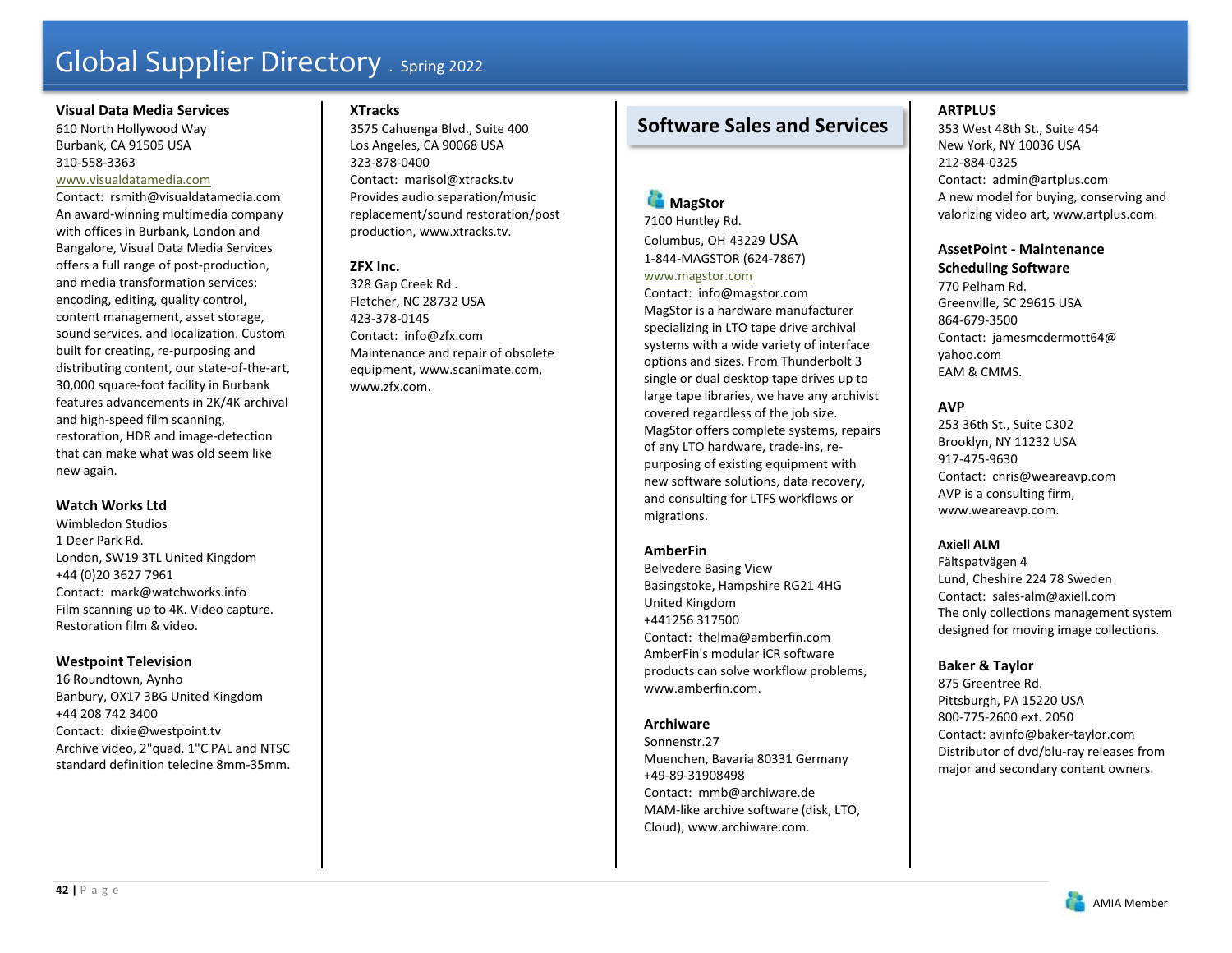### **Chesa (Chesapeake Systems)**

801 West 33rd St. Baltimore, MD 21211 USA 410-752-7729 Contact: prosales@chesa.com Industry-leading workflow solutions architects/providers of advanced media technology systems, www.chesa.com.

# **Cinnafilm**

610 Gold Ave. SW, Suite 110 Albuquerque, NM 87102 USA 505-242-6626 Contact: mica@cinnafilm.com Software and SaaS: Dark Energy (scaling, denoise, dustbust, deadpixel, chroma).

# **ControlledVocabulary**

701 West Washington St. Champaign, IL 61820 USA 217-689-1376 Contact: keywords@controlled vocabulary.com Building controlled vocabulary or keyword hierarchies for DAM/MAM? Visit www.controlledvocabulary.com.

### **Cube-Tec International GmbH**

Anne-Conway-Str. 1 Bremen, 28359 Germany 49421201440 Contact: office@cube-tec.com Cube-Tec supplies quality control systems for large media archives, www.cubetec.com.

### **DAMsmart Media Migration**

32 Essington St. Mitchell, ACT 2911 Australia 61-2-6242-6456 Contact: andrew@damsmart.com.au Digitisation and DAM for film, video and audio, www.damsmart.com.au..

# **Data Expedition, Inc.**

P.O. Box 721198 Norman, OK 73070 USA 617-500-0002 Contact: info@dataexpedition.com Accelerated file transfer and synchronization software, point-to-point, cloud

# **DB Digital**

6 Ha'amal St., 2nd Fl. Tel Aviv, 66558 Israel 972 3 5181451 Contact: info@dbdigital.co.il Expert film, video, audio restoration and transfer all gauges, www.dbdigital.co.il.

# **Deluxe Media**

2400 West Empire Ave. Burbank, CA 91504 USA 323-308-3063 Contact: allan.tudzin@bydeluxe.com Deluxe helps filmmakers/archivists preserve/restore the world's sound/still/ moving images, www.bydeluxe.com.

# **Digital Preservation Laboratories**

1918 West Magnolia Blvd., Ste. 102 Burbank, CA 91506 USA 818-688-1526Contact: sales@digipreslabs.com Provide digital image comparison, verification, inspection, data migration and remediation, www.digipreslabs.com.

# **Digital Vision**

11 Wardour Mews London, W1F8AN United Kingdom +44 20 7734 8282 Contact: sales@digitalvision.se Automated restoration - Archive scanner - BiFrost archive bridge, www.digitalvision.tv.

# **DIZI**

A.Gostauto 11 Vilnius, 1108 Lithuania +370 652 85 010 Contact: info@dizi.lt ICT services for memory institutions and cultural organizations.

### **Empress Media Asset Management**   $L<sub>1</sub>$

306 West 38th St., 9th Fl. New York, NY 10018 USA 888-683-6773 Contact: cguli@empressmam.com Digital assets made easy, www.empress mam.com.

# **EVS Broadcast Equipment, Inc.**

9 Law Dr., Suite 200 Fairfield, NJ 07004 USA 818-480-9245 Contact: d.pinkel@evs.com Turnkey Ingest to Archive. Mastering solutions in multi-codecs and multiwrappers.

# **Filmic Technologies**

9800 Airline Hwy., Suite 271 Baton Rouge, LA 70816 USA 347-442-7939 347-442-7939 www.filmictech.com Contact: info@filmictech.com Semi-automated 8mm-16mm film scanner, inspector, and winder for high productivity and digitization. For sale or rent. Self installation. Remote training and support.

# **Gencom Technology Ltd**

7 Airborne Rd. Rosedale, 0632 New Zealand +64 9 913 7500 Contact: info@gencom.com Professional services in media technology solutions, design & full integration, www.gencom.com.

# **Hewlett Packard Enterprise**

3000 Hanover St., 1501 Buildings Palo Alto, CA 94304-1112 USA 562-356-2128 Contact: steve.wong@hpe.com Hewlett Packard Enterprise managed digital archival storage service.

# **HS-ART Digital / DIAMANT-Film**

Dietrichsteinplatz 3 Graz, ST 8010 Austria +43 316 915 998 Contact: office@hs-art.com DIAMANT film & video restoration software, www.hs-art.com.

# **I-Line Technology Ltd.**

The Conifers Oldbury Court Bristol, BS16 2JP United Kingdom 44-7900931749 Contact: ken.helps@ilinetechnology.com UK centre of Excellence for Digital Archive Media transformation. www.ilinetechnology.com.

### **Interra Systems**

1601 South De Anza Blvd., Suite 212 Cupertino, CA 95014 USA 408-579-2000 Contact: info@interrasystems.com Provides enterprise class automated QC & Monitoring solutions for Digital media.

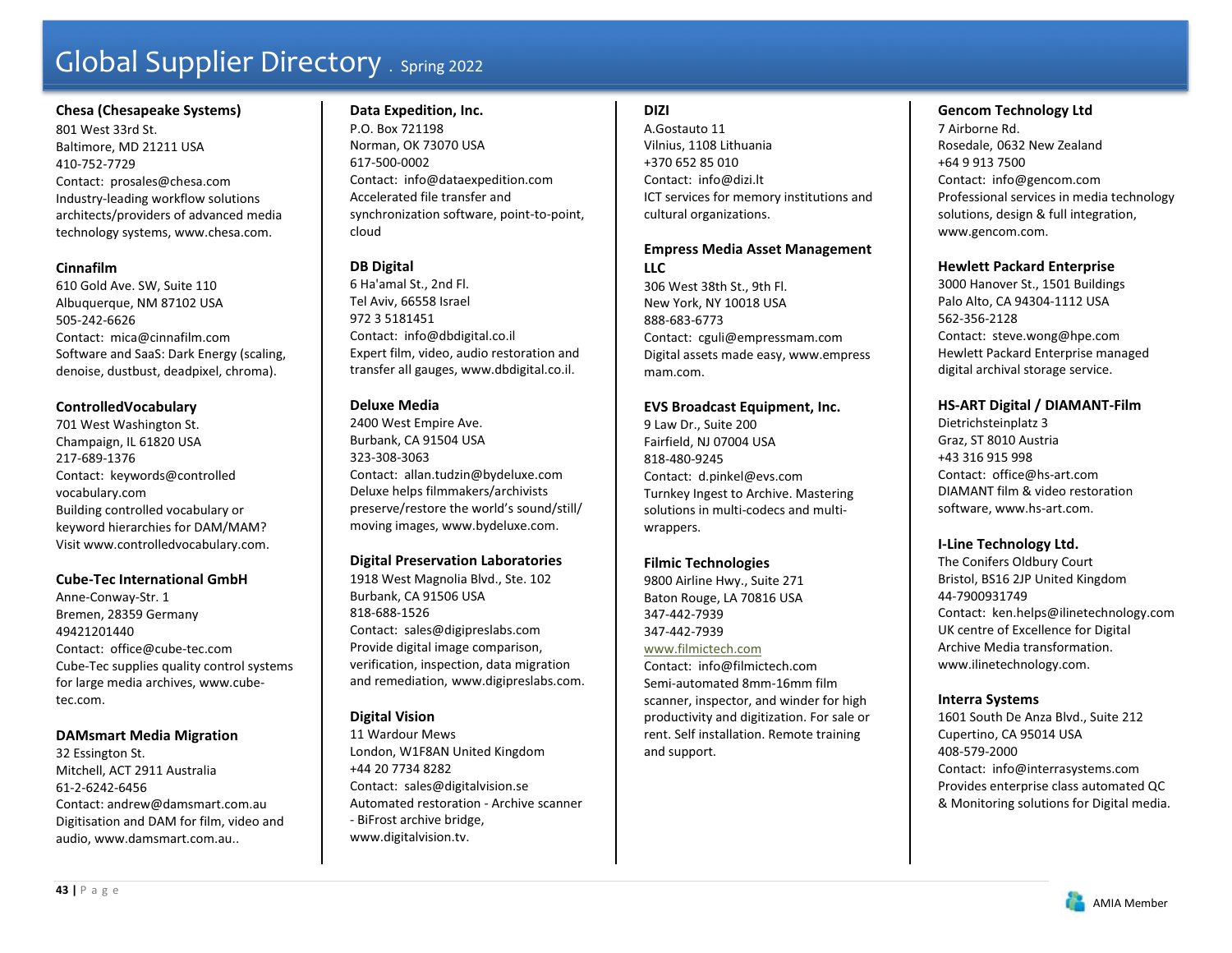#### **Invensis Technologies Pvt Ltd**

1000 North West St., Suite 1200 Wilmington, DE 19801 302-261-9036 Contact: sales@invensis.net Invensis specializes in data entry/mining, catalogue management and more, https://www.invensis.net/.

#### **iSize Technologies**

3 Falconet Court, 123 Wapping High St. London, E1W 3NX United Kingdom +44 7881932090 Contact: sergio@isize.co Deep learning for video delivery www.isize.co.

# **Joanneum Research / VidiCert**

Steyregasse 17 Graz, Styria 8045 Austria +43 316 876 1202 Contact: info@vidicert.com VidiCert quality control software for film and video digitization, www.vidicert.com.

### **Moo Cat Media Ltd**

48b Broadfield Rd. London, SE6 1NE United Kingdom 44-7779185948 Contact: karenwclips@gmail.com Consultancy for broadcasters for acquiring and licensing archive content.

### **Motion DSP**

700 Airport Blvd., Suite 270 Burlingame, CA 94010 USA 914-664-3242 Contact: david@techsalespromotion.com Video enhancement (GPU-accelerated image processing) software.

### **MTI Film**

1016 North Sycamore Ave. Hollywood, CA 90038 USA 323-465-6478 Contact: jim.hannafin@mtifilm.com MTI Film provides world class digital film restoration services to studios and libraries who need the highest quality work delivered on time and on budget.

**Music Hunter Distributing Co.**  6780 Moonlit Dr. Delray Beach, FL 33446 USA 561-450-7152 Contact: musichunternyc@gmail.com CDs, DVDs, Superior Service, absolutely lowest prices available.

#### **National Motor Museum Beaulieu**

John Montagu Bldg., Beaulieu Brockenhurst, Hampshire SO42 7ZN United Kingdom +441590 614664 Contact: murray.weston@beaulieu.co.uk Archive motoring films plus HD and SD transfer facilities, www.nationalmotormuseum.org.uk/colle ctions.

#### **NBCUniversal StudioPost**

100 Universal Plaza Universal City, CA 91608 USA 818-777-3631

#### www.universalstudioslot.com

Contact: peter.grives@nbcuni.com StudioPost's highly skilled staff employs the latest technology to preserve and restore recorded media from the NBCUniversal vaults and third party collections. Our wide range of postproduction services include: full audio restoration and evaluations; inspection and repair; cleaning; 4K, 2K, HD, scanning; color correction; editing; digital restoration; video duplication & conversion; video encoding & transcoding; sound editorial & mixing; large scale migration; YCM separations; sound transfer & quality control services.

### **NotForgotten Digital Preservation Library LLC**

525 Michelle Mews Princeton, NY 08542 USA 361-331-1962 Contact: adrienne@not-forgotten.com We capture and protect stories for centuries, www.not-forgotten.com.

# **Penn Museum**

3260 South St. Philadelphia, PA 19104 USA 215-898-8304 Contact: katepourATupenn.edu International travelogue film footage, from mostly Kodachrome stock www.archive.org/details/UPMAA\_ films.

#### **Pop Up Archive**

2355 Broadway, Suite 402 Oakland, CA 94612 USA 708-351-1049 Contact: edison@popuparchive.org Auto-transcripts, metadata, PBCore ingest, archive.org backup for digital audio, popuparchive.org.

#### **PT Jakarta Prima Digital**

5th Fl., Jl. Bintaro Raya No. 5, Kebayoran Lama, Jakarta Selatan Jakarta, DKI 12240 Indonesia +62217241313 Contact: info@jktdigital.com Film archiving, digital restoration and distribution in Indonesia, www.jkt digital.com.

#### **Radio Television of Serbia**

Takovska 10, Aberdareva 1 Belgrade, 11000 Serbia +381116552000 Contact: tvdokum@rts.rs We offer professional experience in archiving and technical support, www.rts.rs.

#### **Transmedia Dynamics Inc.**

7719 Wood Hollow Dr., Suite 240 Austin, TX 78731 USA 512-600-3133 Contact: tony.taylor@tmd.tv Providing comprehensive MAM/DAM solutions globally, www.tmd.tv

#### **Vectracom**

9420 Lurline Ave. Chatsworth, CA 91311 USA 818-998-9100 Contact: lou@vectracom.fr We offer services to digitize any audiovisual heritage, www.vectracom.fr/en.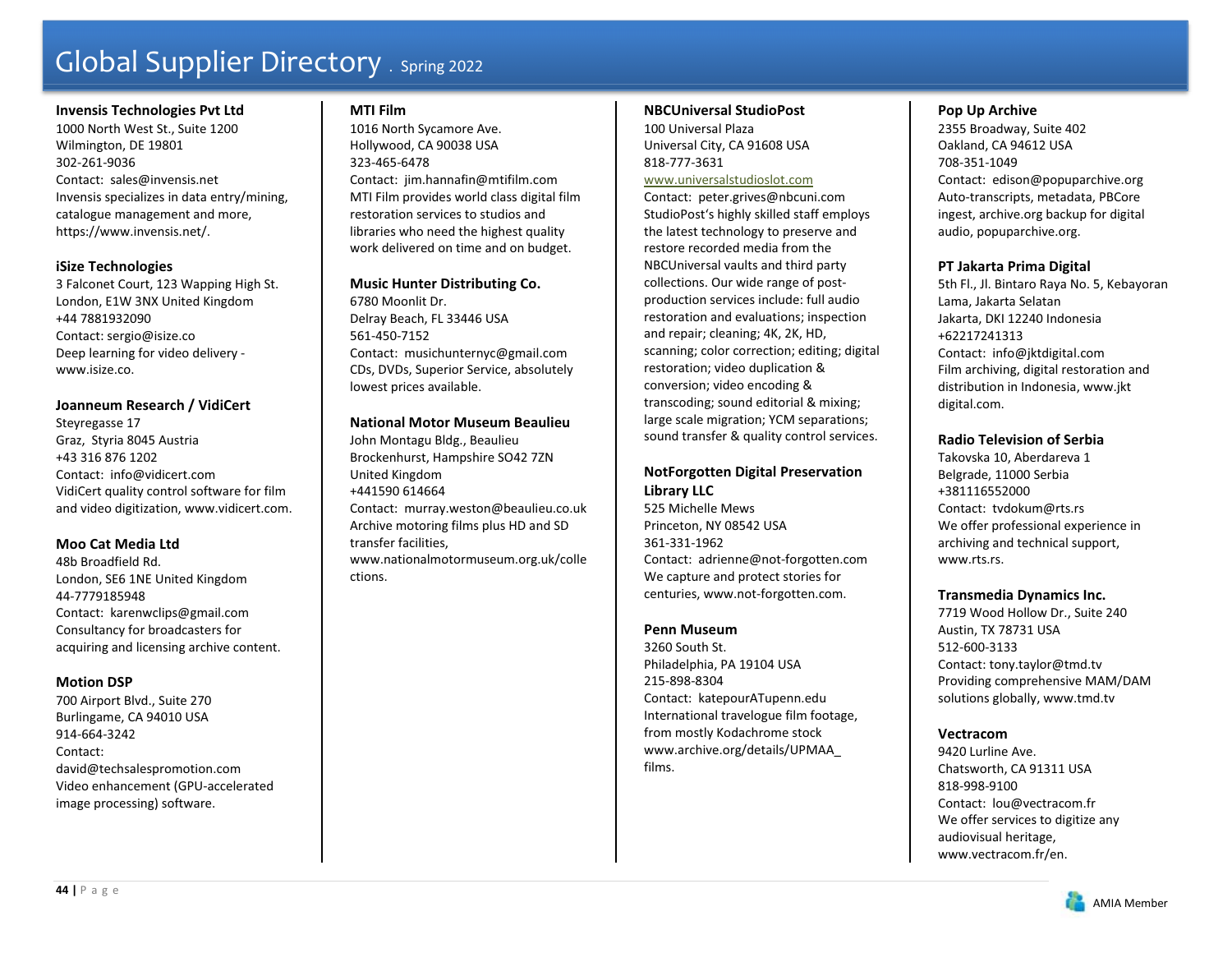#### **VSolutions Pte Ltd**

28 Sin Ming Lane 5/1/0145 Singapore, 573972 Singapore 65-66590010 Contact: sales@vsolutions.tv Provision of media hardware & software solutions, www.vsolutions.tv

# **Whirl-i-Gig**

320 Dean St. Brooklyn, NY 11944 USA 510-962-5640 Contact: info@whirl-i-gig.com Developer of the free, open-source CollectiveAccess collections management/access application.

# **Stock Footage and Stills**

**Blackhawk Films - Film Preservation Associates** 3100 West Burbank Blvd., Suite 205 Burbank, CA 91505 USA 818-299-0433 | www.fpa-blackhawk.com Contact: emile@fpa-blackhawk.com Blackhawk Films offers a large range of services for your archives. We specialize in ambitious high level restoration

projects for both image and sound. The expertise of the Lobster Films/Blackhawk Films group is recognized worldwide. We also offer screen licensing and stock footage sales from our internationally renowned collection.

**Bridgeman Images**  274 Madison Ave., #1604 New York, NY 10016 USA 212-828-1238 https://www.bridgemanimages.com Contact: sarah.rice@ bridgemanimages.com The world's leading specialists in the distribution of art, cultural and historical images and footage for reproduction. With 50 years of experience providing images from the most prestigious museums, collections, artists and footage archives. Bridgeman Images has offices in London, Paris, New York, Berlin and Bologna, with its services globally recognized in advertising campaigns, apps, book covers, editorial content, print on demand, TV/Film and more.

# **National Film and Sound Archive of Australia (NFSA)**

McCoy Circuit Acton Canberra, ACT 2601 Australia +61-2-6248-2000 | www.nfsa.gov.au Contact: enquiries@nfsa.gov.au The National Film and Sound Archive (NFSA) is Australia's 'living' archive. We are the national agency concerned with the visibility, usability and sustainability of Australia's audiovisual heritage. Our mission is to collect, preserve and share our national audiovisual collection – past, present and future – in order for others to learn, experience and create with it. The NFSA collection includes over 2.8 million items, encompassing moving image and sound production from Australia's earliest days to the present.

# **National Film Archive of India** Law College Road

Pune, 422004 India +912025652259 | www.nfaipune.gov.in Contact: admn@nfaipune.gov.in Acquisition, preservation, conservation, digitisation and restoration of celluloid films.

#### œ  **San Francisco Bay Area TV Archive**

1630 Holloway Ave., Rm. 460K San Francisco, CA 94132 USA 415-405-5565

#### https://diva.sfsu.edu/collections/sfbatv

Contact: acherian@sfsu.edu The TV Archive preserves much of the Bay Area's rich television news and documentary heritage on film and video, covering mostly 1955-2000. This unique broadcast material is being made available to view online in DIVA, SF State University's digital information virtual archive.

# **STIL Casing Solution**

107 Saint Andre, #304 Quebec, QC G1K 3Y3 Canada 418-694-0449 ext. 10 www.stilcasing.com

Contact: sales@stilcasing.com Achievement in design - Leading Edge of Preservation of films works, audio tapes or digital data - A formidable ally... Forging partnerships with prestigious institutions and film archivists worldwide. Trust by major film studios, universities, government agencies, national, international or multinational corporations. Our innovations stand out from the competition by their design and are beyond the position based solely on the physical and functional products. We offer a comprehensive archiving solution for added value, which makes us distinctive and unique.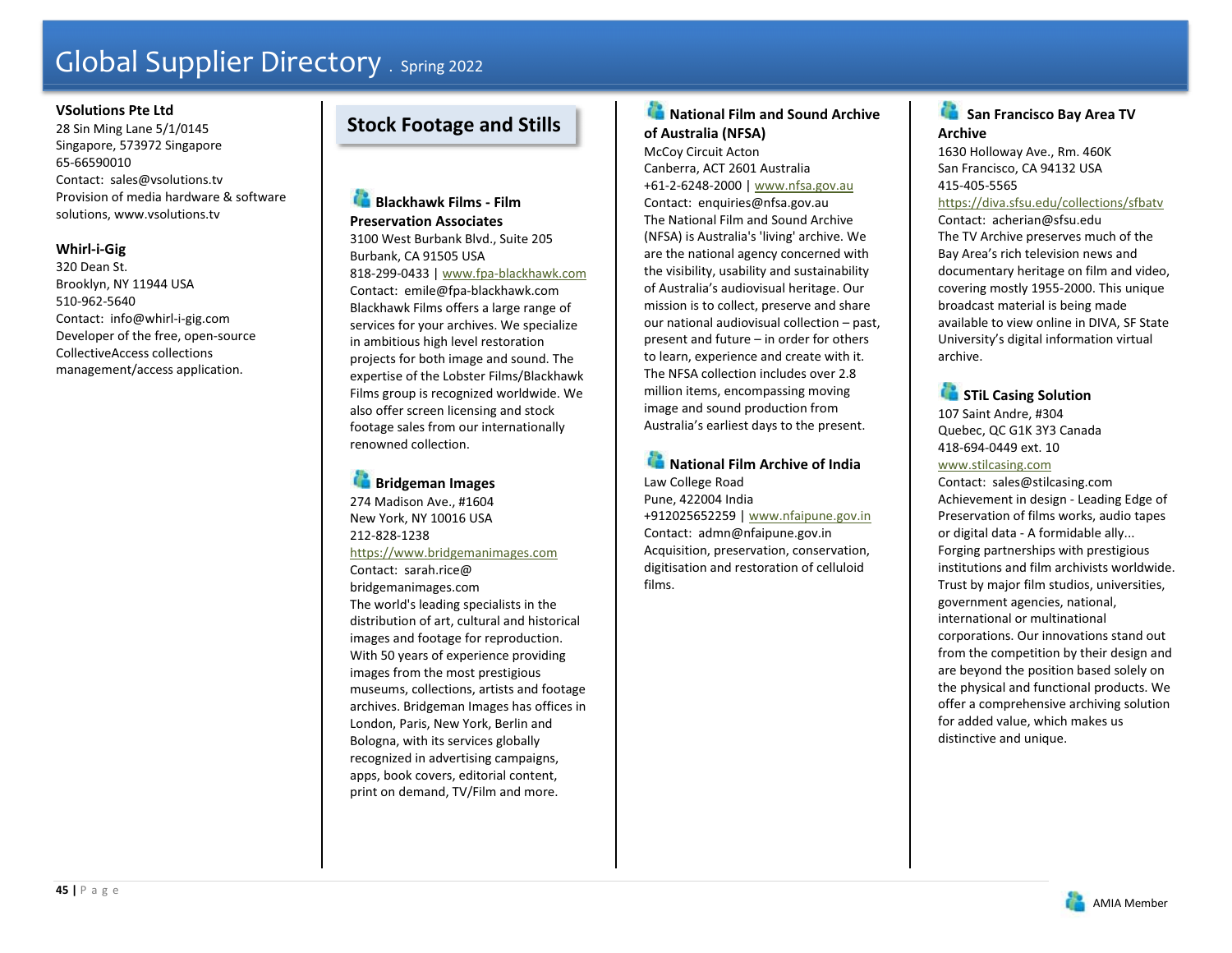# **Texas Archive of the Moving Image**

501 North IH 35, Suite 204 Austin, TX 78702 USA 512-485-3073 I www.texasarchive.org Contact: info@texasarchive.org Since 2002, TAMI has served as a hub for expertise about the preservation of and access to Texas media heritage. TAMI provides digitization services at competitive rates; consults with institutional collection holders about specialized storage, digitization and file management strategies; creates traveling film screenings and education programs; provides free unique, high quality K-12 lesson plans; and licenses select footage for use in independent films and broadcasts. All fees from these projects support TAMI's educational mission.

# **Wellcome Collection**

183 Euston Rd. London, Camden NW1 2BE United Kingdom +44 (0)20 7611 2222 https://wellcomecollection.org/ Contact: collections@wellcome

collection.org A free museum and library exploring health and human experience.

# **A/V Geeks LLC**

714 Tyler Rd. Raleigh, NC 27604 USA 919-247-7752 Contact: skip@avgeeks.com Have film/video reformatting equipment and expertise. Will travel. avgeeks.com.

# **ACA LTFA**

42, rue Durantinxx Paris, 75018 France 33 1 45 56 92 01 Contact: sherman.rina@gmail.com Films, footage, stills, Ovahimba, Namibia-Angola-South Africa, USA, France, www.rinasherman.com.

# **Apex CoVantage**

198 Van Buren St., Presidents Plaza #200 Herndon, VA 20170 USA 703-709-3000 Contact: content@apexcovantage.com Apex CoVantage is a digital content services firm, www.apexcovantage.com.

# **Archival Film and Photo Research**

799 Greenwich St., Suite 6S New York, NY 10014 USA 212-989-2025 Contact: rotondiresearch@nyc.rr.com Rosemary Rotondi, 9172076818, www.archivalfilmresearch.com.

### **Bonnie G Rowan Film Research**

1849 California St. NW Washington, DC 20009 USA 202-265-1081 Contact: browan@his.com Footage, stills, recorded sound research for documentaries and exhibits.

# **Budget Films, Inc..**

706 North Vendome St., #6 Los Angeles, CA 90026 USA 323-660-0187 Contact: filmclip@aol.com Celebrating our enormous library's 50th year, www.budgetfilms.com.

#### **Cardinal Sound and MotionPicture Systems**

6330 Howard Lane Elkridge, MD 21075 USA 410-796-5300 Contact: info@cardinalsound.com Film projection, digital projection and sound services, www.cardinalsound.com.

### **Classic Images Stock Footage LLC**

469½ South Bedford Dr. Beverly Hills, CA 90212 USA 310-277-0400 Contact: marcie@classicimg.com 30 years supplying footage for TV, feature films and documentaries.

### **Documentary Educational Resources**

101 Morse St. Watertown, MA 02472 USA 617-926-0491 Contact: docued@der.org Collection of 1000+ classic and contemporary anthropological documentary films, www.der.org.

# **Earbank**

157 Adelaide St. W, Suite 340 Toronto, ON M5H 4E7 Canada 416-357-9600 Contact: service@earbank.com Licensing and distribution of news/spoken word audio clips, https://www.earbank.com.

**Footage File, LLC**  244 Fifth Ave., #2768 New York, NY 10001 USA 646-883-8490 Contact: contact@footagefile.com Archive research, clearances and stock footage licensing.

# **GT Recording**

9921 Aurora Ave. N Seattle, WA 98103 USA 206-783-6911 Contact: sales@gtrecording.com Lossless approach to tape and film preservation. Experienced problem solvers.

# **Harbor Digitizing**

P.O. Box 2026 Friday Harbor, WA 98250 USA 360-913-2748 Contact: wordy@microship.com Home movie digitizing, stills, editing, publication, related services, harbordigitizing.com.

# **Huntley Film Archives**

Old King Street Farm, Ewyas Harold Hereford, Herefordshire HR2 0HB United Kingdom 44-1981241580 Contact: films@huntleyarchives.com Vintage specialists - the exotic and quirky and the rare, www.huntleyarchives.com.

### **International Historic Films, Inc.**

3533 South Archer Ave. Chicago, IL 60609 USA 773-927-9091 Contact: info@IHFfilm.com Military, political, social history stock footage of 20th century, www.historic footage.com.

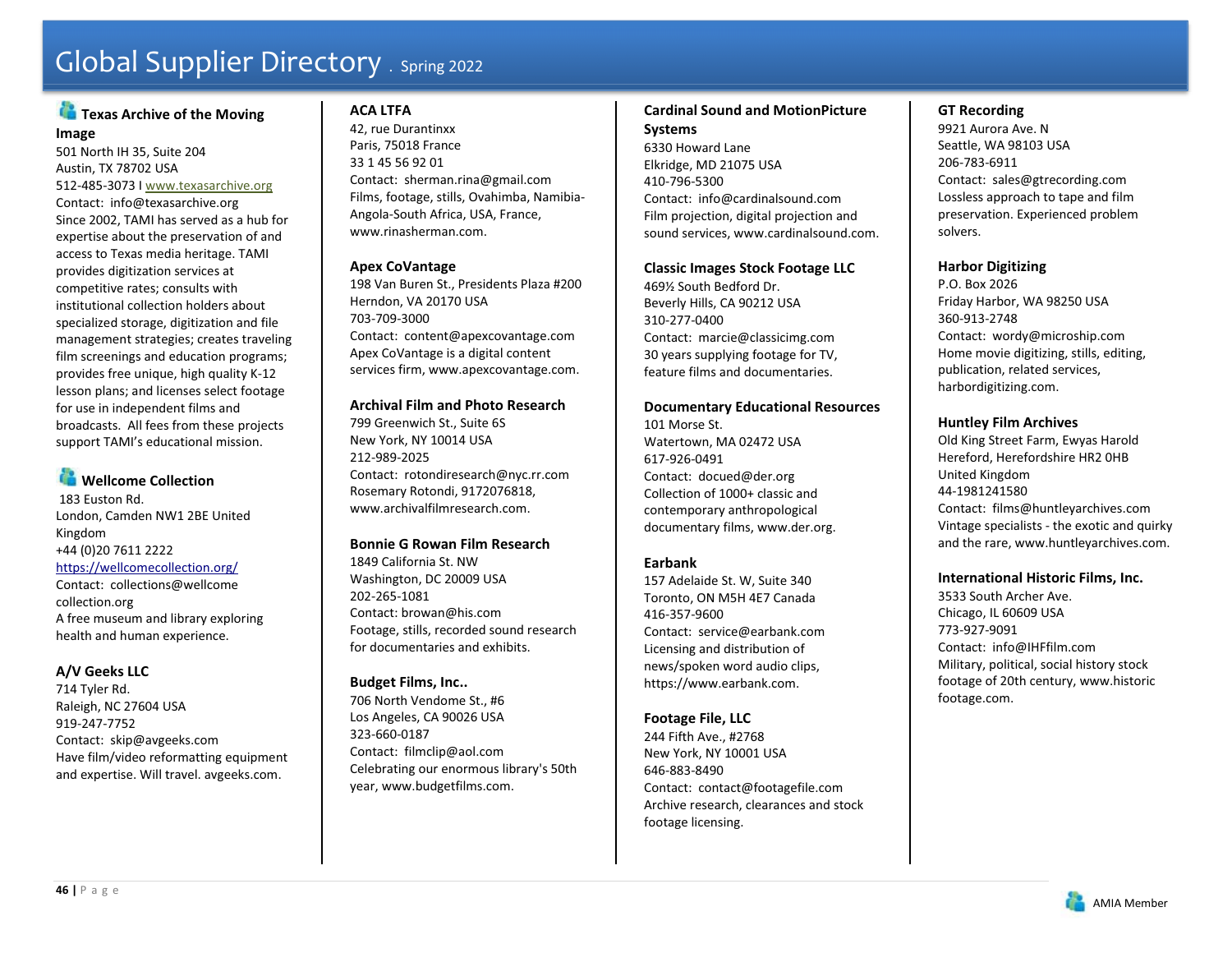#### **John E Allen Archive**

207 Lincoln Green Lane P.O. Box 452 Newfoundland, PA 18445 USA 570-676-4145 Contact: jeainc@gmail.com Film, video based archival stock footage, 1893 through 1970's, www.allen archive.com.

### **NBCUniversal Film Library**

100 Universal City Plaza, Building 2282 Universal City, CA 91608 818-777-1695

# www.universalstudioslot.com

Contact: bill.paxton@nbcuni.com 5000 categories of high-quality footage /More than 250,0000 clips/New Materials are cataloged from the latest Universal films as well as our extensive library of classic films and television/Source footage on 35mm color negative/All video formats supplied/Online search resources & easy licensing available/Sample categories include: US Cities, Animals, Aviation, Explosions, Scenics, Space Footage, Buildings, Military, Fire Footage, Foreign Countries and more.

### **Northeast Historic Film**

P.O. Box 900 85 Main St. Bucksport, ME 04416 USA 207-469-0924 Contact: nhf@oldfilm.org Offering cold media storage vaults, vinegar isolation, digitizing to 2K.

# **Oddball Films**

275 Capp St. San Francisco, CA 94110 USA 415-558-8112 Contact: info@oddballfilms.com A remarkable collection of over 50,000 films searchable at www.oddball films.com.

# **Open Media**

20-22 Berkeley Square London, W1J 6EQ United Kingdom Contact: openmedia[at]openmedia.co.uk Fully digitised network TV archive (talk shows, interviews, personalities), openmedia.co.uk.

# **Oregon Historical Society**

1200 SW Park Ave. Portland, OR 97205 USA Contact: matthew.cowan@ohs.org Not for profit regional film archive and footage facility.

# **Periscope Film LLC**

3751 Motor Ave., #341474 Los Angeles, CA 90034 USA 800-709-6734 Contact: contact@periscopefilm.com Stock footage licensing. HD, 2k & 4k film transfer, www.periscopefilm.com.

**Premiere Pictures International, Inc.**  584 Castro St., #635 San Francisco, CA 94114 USA 415-829-8859 Contact: ron@indieplex.org Company licenses extensive historic and contemporary library of stock footage.

### **Preserving The Past, LLC**

2290 East Ave. Rochester, NY 1461 USA 585-271-4774 Contact: info@preservethepast.com Archiving, collections management, access and repurposing of audio visual media.

# **Producers Library Service**

10832 Chandler Blvd. North Hollywood, CA 91601 USA 818-752-9097 Contact: jeff@producerslibrary.com The longest-established stock footage company in the United States, www. producerslibrary.com.

# **Richard Kroll Research**

39 Main St. Nyack, NY 10960 USA 917-697-0371 Contact: krollresearch@yahoo.com Archival researcher for 80 film projects, www.krollresearch.com, vimeo.com, IMDb.com.

# **San Francisco Media Archive**

275 Capp St. San Francisco, CA 94110 USA 415-558-8117 Contact: archive@sfm.org A non-profit organization preserving film and related media, www.sfm.org.

# **Shanghai Audio Visual Archives**

4-6F, Broadcasting Bldg. No.1376 Hongqiao Rd., Shanghai, 201105 China 8621-62788177-4032 Contact: bluenesshu@gmail.com The professional audio-visual archives of Shanghai.

# **Skyworks**

T30, Tideway Yard 125 Mortlake High St. London, SW14 8SN United Kingdom 0044 (0) 20 8878 1177 Contact: archive@skyworks.co.uk Largest HD aerial stock footage archive & filming specialist, www.skyworks.co.uk.

**VRSC/ARAC: Visual Researchers' Society of Canada Association des Recherchistes en Audiovisuel du Canada** 261804 Concession 18 Hanover, ON N4N 3B8 Canada 416-220-8488 Contact: contactus@visualresearch.ca A professional organization of archival researchers and clearance specialists, http://visualresearch.ca/.

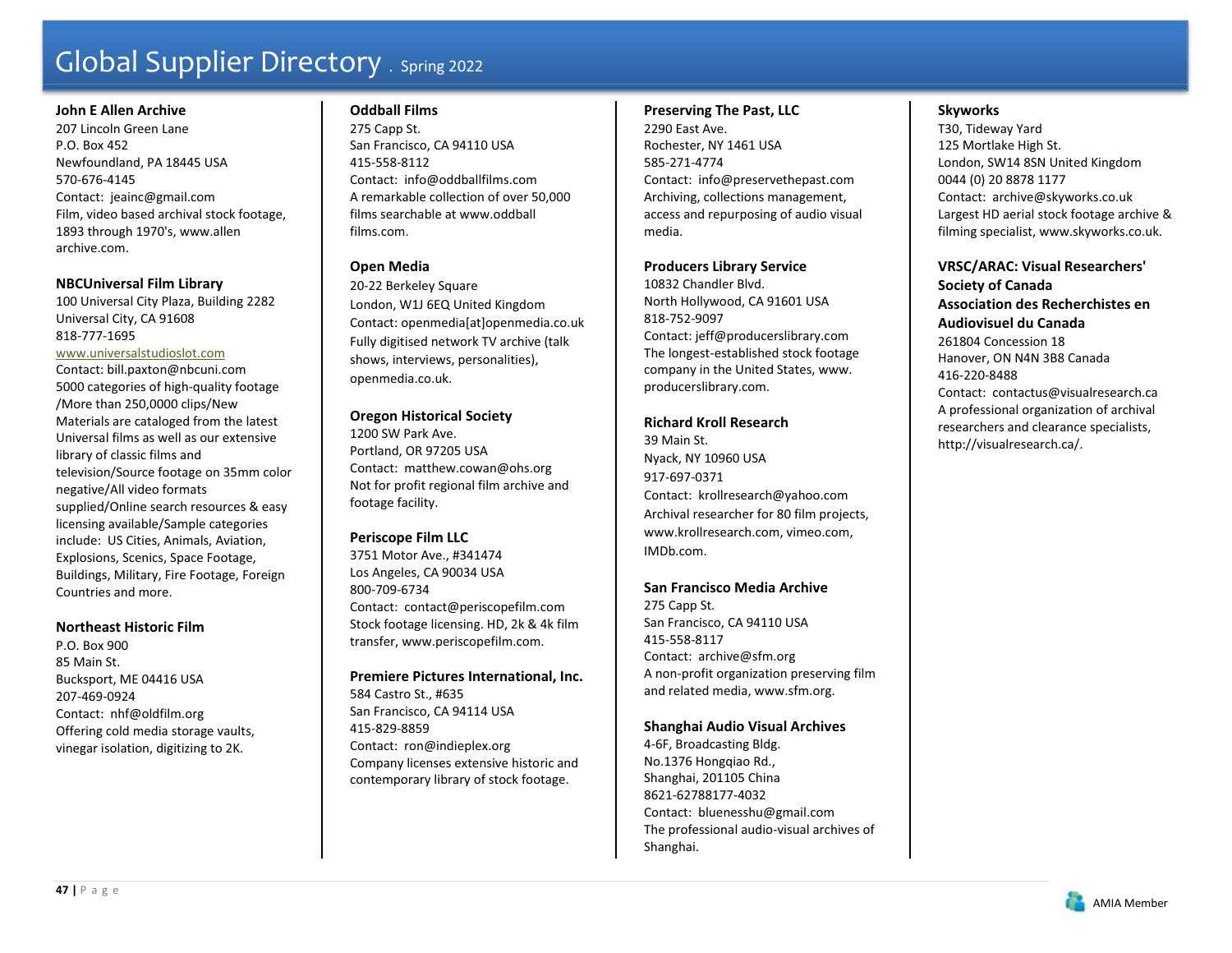# **Supplies and Equipment**

# **KEM Studiotechnik GmbH**

Hans-Böckler-Ring 43 Norderstedt, 22851 Germany +49-40-567665

#### www.kem-studiotechnik.de

Contact: info@kem-studiotechnik.de KEM Studiotechnik GmbH has been tightly connected with the film industry since 1968 and has over the last decades developed a number of innovative products like archival scanning, inspection and viewing tables as well as rewinders.

# **Provincial Archives of Alberta**

8555 Roper Rd. Edmonton, AB T6E 5W1 Canada 780-427-1750 www.provincialarchives.alberta.ca/ Contact*:* paa@gov.ab.ca The Provincial Archives of Alberta (PAA) preserves the collective memory of Alberta. The PAA acquires preserves and makes available for research the private and government records of provincial significance. Our collection includes documents, parchments, manuscripts, records, books, maps, plans, photographs, and magnetic tapes. We offer research, restoration, and conservation services, archival preservation assistance and archival supplies.

# **STIL Casing Solution**

107 Saint Andre, #304 Quebec, QC G1K 3Y3 Canada 418-694-0449 ext. 10 www.stilcasing.com

Contact: sales@stilcasing.com Achievement in design - Leading Edge of Preservation of films works, audio tapes or digital data - A formidable ally... Forging partnerships with prestigious institutions and film archivists worldwide. Trust by major film studios, universities, government agencies, national, international or multinational corporations. Our innovations stand out from the competition by their design and are beyond the position based solely on the physical and functional products. We offer a comprehensive archiving solution for added value, which makes us distinctive and unique.

# **Tuscan Archival by Lewis Plastics Co., Inc. (formerly Tuscan Corp.)**  712 West Winthrop Ave.

Addison, IL 60101 331-703-1113 | www.tuscancorp.com Contact: info@tuscancorp.com Proudly made in the USA, Tuscan Archival by Lewis Plastics Co., Inc. is the industry's leading provider of premium film containers for film preservation and archival storage. Whatever you archive, Tuscan has the complete product line to fully preserve your films in 8mm, 16mm, and 35mm sizes. As the largest and only U.S. manufacturer, Tuscan Archival's proprietary "ProVent" design achieves premium film preservation. With rapid turnaround and a great price point, Tuscan Archival is the perfect solution for all your preservation projects.

# **A Section**

97 Green St. G14 Brooklyn, NY 11222 USA 646-684-5494 Contact: contactasection@gmail.com Media installation, post, and preservation projects. AV, film, performance, www.asection.com.

# **A/V Gear Guy**

24133 Del Monte Dr., Unit 204 Valencia, CA 91355 USA 818-312-5128 Contact: gray@avgearguy.com Audio / video ingest and legacy equipment rental - avgearguy.com.

# **AheadTeK**

6410 Via del Oro San Jose, CA 95119 USA 408-226-9991 Contact: patj@aheadtek.com We manufacture video heads & other specialty heads, www.aheadtek.com.

# **Audio Visual Repair Westcoast**

752 West Virginia St. Rialto, CA 92376 USA 626-488-7653 Contact: av repair71@yahoo.com Refurbish: 8mm, 16mm & 35mm slide projector.

### **Boston Connection Inc., The**

7 High St., P.O. Box 1835 Cotuit, MA 02635 USA 617-908-6258Contact: bconnect@cutfilm.com Nationwide sales of refurbished Steenbeck, Moviola & KEM flatbeds.

# **Boston Light & Sound, Inc.**

290 North Beacon St. Boston, MA 02135 USA 617-787-3131 Contact: info@blsi.com Digital cinema/audio equipment design consultation and installation, blsi.com.

# **Cardinal Sound and MotionPicture Systems**

6330 Howard Lane Elkridge, MD 21075 USA 410-796-5300 Contact: info@cardinalsound.com Film projection, digital projection and sound services, www.cardinalsound.com.

# **Chicago Film Society**

1635 East 55th St. Chicago, IL 60615 USA Contact: info@chicagofilmsociety.org Lavezzi parts, sprockets for projectors and scanners, www.chicagofilmsociety.org.

# **Christy's Editorial / Atomic Film**

3625 West Pacific Ave. Burbank, CA 91505 USA 818-845-1755 Contact: scott.midtown@gmail.com Film splicers, splicing tape, reels, cans, KEM flatbeds, repair, maintenance.

# **Dahlbeck Engineering Company**

300 South El Camino Real, Suite 209 San Clemente, CA 92672 USA 949-248-3055 Contact: peter@dahlbeck engineering.com Specializing in climate control of film archives. Engineering expertise, www.dahlbeckengineering.com.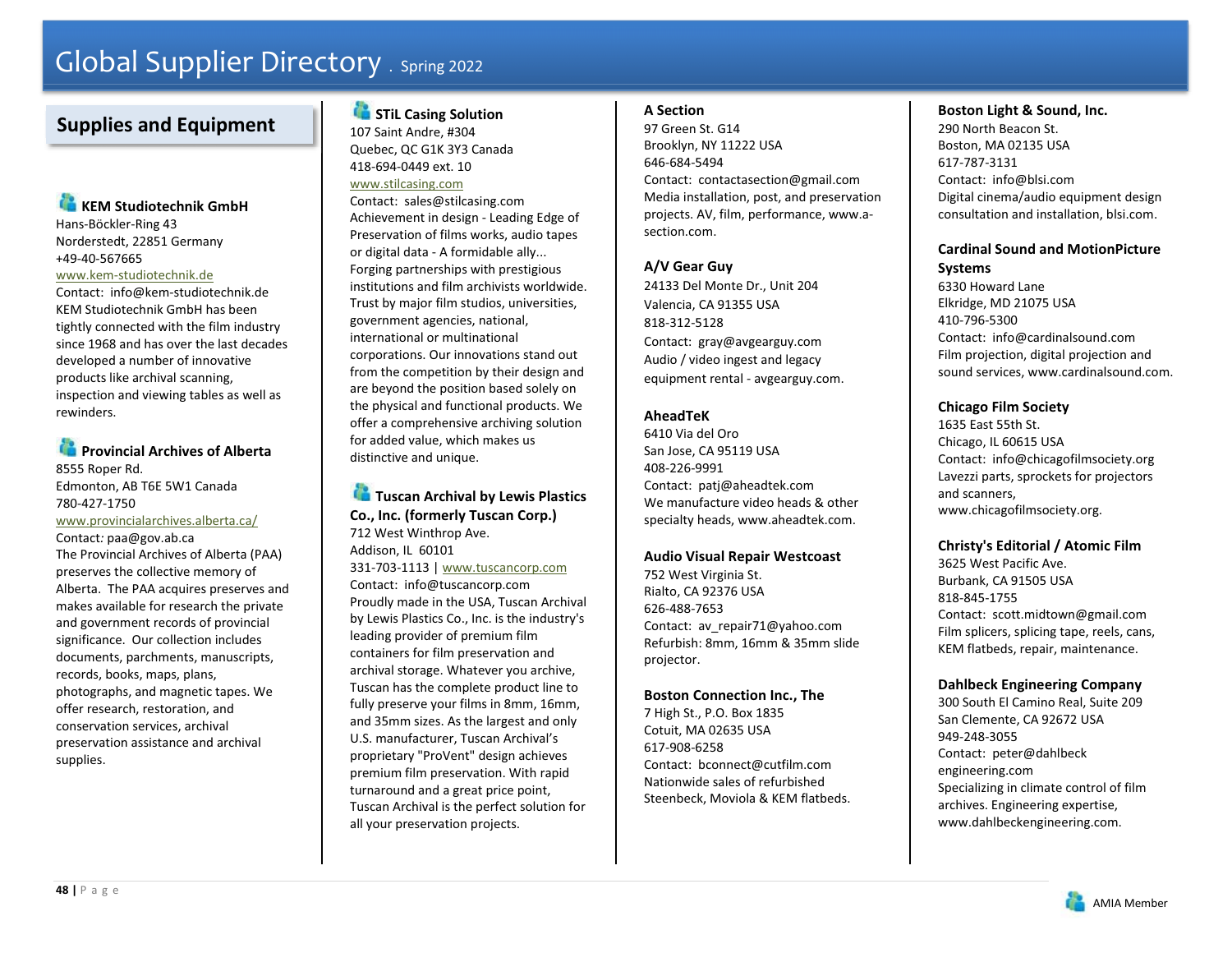#### **Digital Preservation Laboratories**

1918 West Magnolia Blvd., Ste. 102 Burbank, CA 91506 USA 818-688-1526Contact: sales@digipreslabs.com Provide digital image comparison, verification, inspection, data migration and remediation, www.digipreslabs.com.

#### **Eastman Kodak Company**

343 State St. Rochester, NY 14650 USA 800-621-3456 Contact: eIamericas@kodak.com Provides the technology that sets the standard and stands the test of time, www.kodak.com/go/motion.

#### **Filmic Technologies**

9800 Airline Hwy., Suite 271 Baton Rouge, LA 70816 USA 347-442-7939 | www.filmictech.com Contact: info@filmictech.com Semi-automated 8mm-16mm film scanner, inspector, and winder for high productivity and digitization. For sale or rent. Self installation. Remote training and support.

#### **flashscan8.us**

209 East 12th St. Marysville, CA 95901 USA 530-301-2931 Contact: ted@flashscan8.us MWA film scanners, Zinfurbished VTRs, more MI Tools at www.flashscan8.us.

#### **FTS International Pty Ltd**

10 Forest Rd.Yowie Bay, NSW 2228 Australia +61417203424 Contact: joerg@fts-international.com.au Supplier of quality equipment and consumables to film archives.

**Fujifilm North America Corporation**  6200 Phyllis Dr. Cypress, CA 90630 USA 888-424-3854 Contact: btong@fujifilm.com ETERNA-RDS, for making archival B/W separations from color digital masters.

# **Gencom Technology Ltd**

7 Airborne Rd. Rosedale, 0632 New Zealand +64 9 913 7500 Contact: info@gencom.com Professional services in media technology solutions, design & full integration, www.gencom.com.

# **GOTIKA - Imaging Science and Technology**

Sarmiento 663, 5th Fl. Buenos Aires, C1041AAM Argentina +5411-4899-0990 Contact: gabriela.plazas@gotika.com Film preservation technology, digital restoration services and education courses worldwide.

### **Hillcrest Engineering**

5460 Angeles Vista Blvd. Los Angeles, CA 90043 USA 323-547-5476 Contact: gson6046@pacbell.net Machine shop services, repair of all types of film equipment.

### **Hollinger Metal Edge, Inc.**

9401 Northeast Dr. Fredericksburg, VA 22408 USA 800-634-0491 Contact: info@metaledgeinc.com Archival storage products for video and audio storage.

#### **Hollywood Film Supplies**

CA USA 760-208-3434 Contact: info@hollywoodfilm supplies.com Film preservation / processing supplies manufacturer. Contact for volume pricing.

### **Imagica Entertainment Media Services, Inc.**

2-14-1 Higashigotanda, Shinagawa-ku Tokyo 141-0022 Japan 81-3-3280-7560 Contact: fujiwara.riko@imagicaems.co.jp We are a leading provider of postproduction/media services based in Japan, www.imagica-ems.co.jp/en/.

# **Kinoton GmbH**

Industriestrasse 20a Germering, Bavaria 82110 Germany 4989894446 Contact: sales@kinoton.de Manufacturer of film equipment and FVT600HD archive viewing table, www.kinoton.com.

### **Legend**

P.O. Box 926 Atwood, CA 92811 USA 888-704-0404 Contact: sales@legendcps.com CD/DVD duplication and printing equipment. Rimage/Epson consumables. Blank media, www.legendcps.com.

# **MAM-A Inc.**

4250 Buckingham Dr. Colorado Springs, CO 80907 USA 719-262-2430 Contact: lora.swenson@mam-a.com Manufacturer of archival CD-R, DVD-R, BD-R recordable discs, www.mam-a.com.

# **Munters Corporation**

79 Monroe St. Amesbury, MA 1913 USA 800-843-5360 Contact: dhinfo@munters.com Munters air treatment systems control humidity for film archives, www.munters .com.

# **Nauck's Vintage Records**

22004 Sherrod Ln. Spring, TX 77389 USA 281-288-7826 Contact: nauck@78rpm.com Turntables, archeophones, phonographs, styli, sleeves, vintage recordings, archival resources, www.78rpm.com.

### **NextArchive**

Deltastraat 10 Amsterdam, 1078PC Netherlands +31622913030 | https://www.next-

archive.com

Contact: jpsens@next-archive.com Find the reproduce equipment and repair service you need to succeed from digitization and unlocking your audiovisual collections.

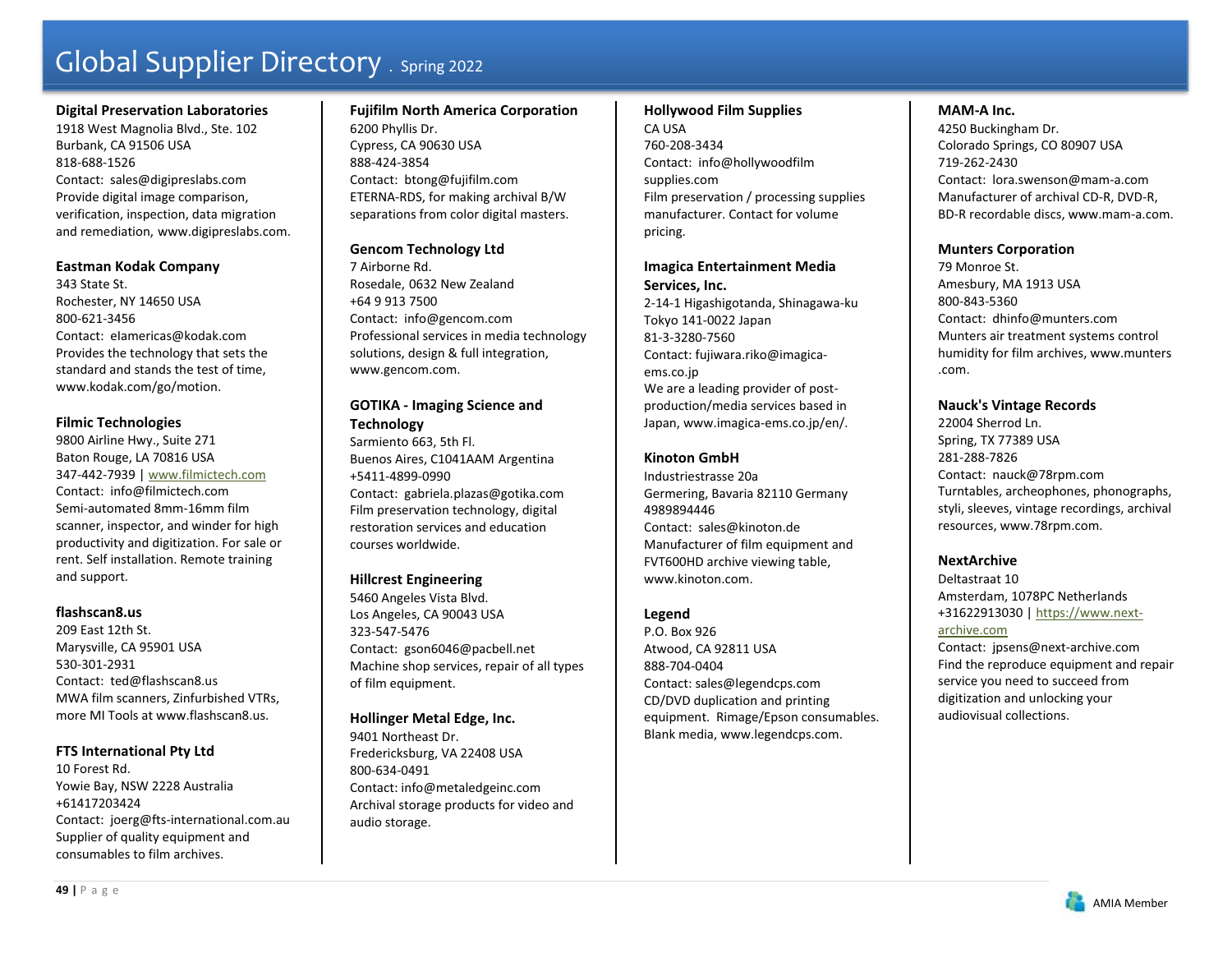# **NotForgotten Digital Preservation Library LLC**

525 Michelle Mews Princeton, NY 08542 USA 361-331-1962 Contact: adrienne@not-forgotten.com We capture and protect stories for centuries, www.not-forgotten.com.

# **Novelco Malaysia Sdn Bhd**

14-3 Jalan SP2/2 Taman Serdang Perdana Seri Kembangan, Selangor 43300 Malaysia 60389425052 Contact: info@novelco.com.my Film scanners for 8,S8,9.5,16,35mm, film recorder, optical sound, www.mwanova.com.

### **ORWO North America**

417 Myrtle Ave., Suite 22 Brooklyn, NY 11205 USA Contact: gcampbell@orwona.com Premium B&W industrial & cinematography film, www.orwona.com.

### **RAM Electronics**

1704 Taylors Lane 401 Cooperlanding Rd. Cinnaminson, NJ 8077 USA 856-864-0999 Contact: sales@ramelectronics.net Audio video cables, adapters, conversion, distribution and interfaces. www.ram electronics.net.

# **University Products, Inc.**  517 Main St. Holyoke, MA 1040 USA 8006281912 Contact: jadunphy@university products.com Leading supplier of archival storage products for audio/video, https://www.universityproducts.com.

# **Urbanski Film**

P.O. Box 438 Orland Park, IL 60462 USA 708-460-9082 Contact: larryu@urbanskifilm.com Film supplies, reels, cans, leader, splicers, all archival needs, urbanskifilm.com.

# **Other**

# **Anthology Film Archives**

32 Second Ave. New York, NY 10003 212-505-5181

www.anthologyfilmarchives.org Contact: johnk@anthologyfilm

archives.org Anthology Film Archives preserves, presents, and promotes independent, avant-garde, and artist-made cinema. Anthology was founded in 1970 as an artist-centered organization committed to challenging, non-commercial, and experimental work, past and present. AFA presents over 1,000 public screenings annually and maintains an unparalleled collection of avant-garde film and media, a reference library, and preservation program that has saved over 1,000 historic and pioneering films and videos, ensuring these works are available to new generations of filmgoers.

**Audio Mechanics** 1200 West Magnolia Burbank, CA 91506 USA 818-846-5525 www.audiomechanics.com Contact: john.polito@audio mechanics.com Audio Mechanics offers high quality sound services focused on archival preservation assessment, evaluation, and restoration of film soundtracks, audiotapes, and discs. Since 1991 we have been providing technical expertise in managing synchronous audio elements, including proprietary analog sound transfer of deteriorating mag film (vinegar syndrome). Audio Mechanics' experienced staff is expert in assessing and efficiently addressing a multitude of audio issues including WOW minimization, noise removal, remastering, re-formatting for DCP, HD and theatrical exhibition.

**Bridgeman Images** 274 Madison Ave., #1604 New York, NY 10016 USA 212-828-1238

https://www.bridgemanimages.com

Contact: sarah.rice@ bridgemanimages.com The world's leading specialists in the distribution of art, cultural and historical images and footage for reproduction. With 50 years of experience providing images from the most prestigious museums, collections, artists and footage archives. Bridgeman Images has offices in London, Paris, New York, Berlin and Bologna, with its services globally recognized in advertising campaigns, apps, book covers, editorial content, print on demand, TV/Film and more.

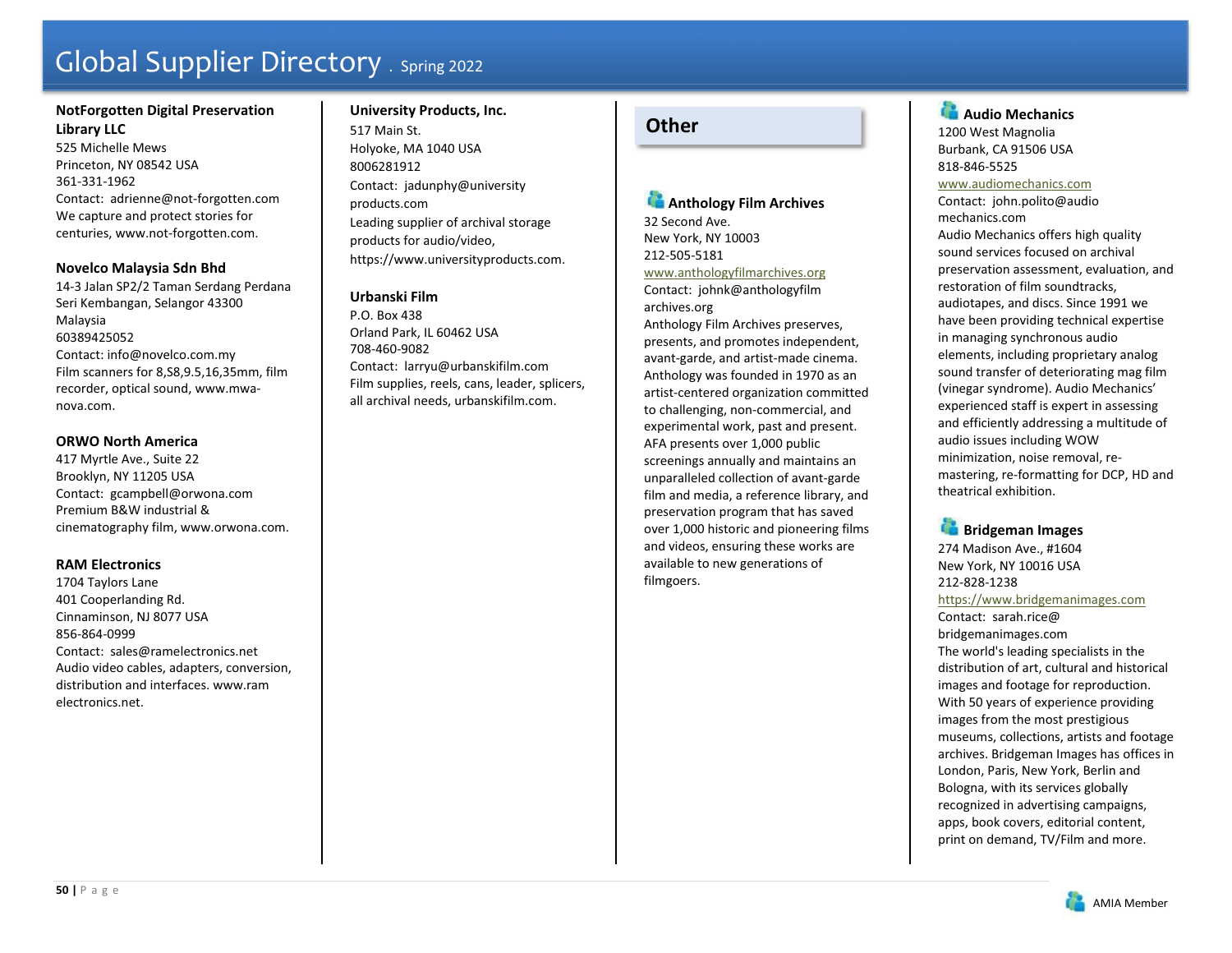# **MagStor**

7100 Huntley Rd. Columbus, OH 43229 USA 1-844-MAGSTOR (624-7867)

#### www.magstor.com

Contact: info@magstor.com MagStor is a hardware manufacturer specializing in LTO tape drive archival systems with a wide variety of interface options and sizes. From Thunderbolt 3 single or dual desktop tape drives up to large tape libraries, we have any archivist covered regardless of the job size. MagStor offers complete systems, repairs of any LTO hardware, trade-ins, repurposing of existing equipment with new software solutions, data recovery, and consulting for LTFS workflows or migrations.

**Media Transfer Service, LLC** 317 Main St., Eyer Building East Rochester, NY 14445 USA 585-248-4908

#### www.mediatransferservice.com

Contact: mtsinfo@rochester.rr.com Specializing in high quality digitization of audiovisual media for businesses, educational institutions, and private collections. Our dedicated facility is staffed with professionals, focused on digital preservation of your media, with a no-frills approach. Our goal - offering you the highest quality media transfer available, with the best service possible, at reasonable rates. We digitize a broad range of video, audio, motion picture film and still image media formats. Visit our website to learn more.

# **National Film Archive of India** Law College Road

Pune, 422004 India +912025652259 | www.nfaipune.gov.in Contact: admn@nfaipune.gov.in Acquisition, preservation, conservation, digitisation and restoration of celluloid films,.

# **SPECS BROS., LLC**

PO Box 195 93 South Main St. Lodi, NJ 07644 USA 973-777-5055 | www.specsbros.com Contact: admin@specsbros.com A pioneer in audio and video restoration and digitization services since 1983, SPECS BROS. is considered by many to be the premiere magnetic tape restoration and re-mastering facility in the United States. From a handful of tapes to an archive of thousands, we give each tape the individual, expert attention it needs. In addition to our digitization services, SPECS BROS. also offers consulting and is world renowned in the field of magnetic tape disaster recovery.

# **A/V Gear Guy**

24133 Del Monte Dr., Unit 204 Valencia, CA 91355 USA 818-312-5128 Contact: gray@avgearguy.com Audio / video ingest and legacy equipment rental - avgearguy.com.

# **Agrasanchez Film Archive**

Not open to the public. Harlingen, TX 78550 USA Contact: agrasfilms@aol.com Consultants, research, archival resources on Mexican film history, www.mex filmarchive.com.

# **Airdate Traffic Services Ltd.**

629 Adelaide St. West Toronto, ON M6J 1A8 Canada 416-703-5451 Contact: mike.lata@airdate.ca Xfers of 2", 1" video and 1/4" audio formats, www.airdate.ca.

# **ALPHA-OMEGA digital**

Lerchenauer Str. 230 Munich, Bavaria 80935 Germany +498989053960 Contact: tbakels@alpha-omega.de Hi-res scanning of aged and fragile elements, nitrate, wet gate.

# **Apex CoVantage**

198 Van Buren St., Presidents Plaza #200 Herndon, VA 20170 USA 703-709-3000 Contact: content@apexcovantage.com Apex CoVantage is a digital content services firm, www.apexcovantage.com.

# **Archival Film and Photo Research**

799 Greenwich St., Suite 6S New York, NY 10014 USA 212-989-2025 Contact: rotondiresearch@nyc.rr.com Rosemary Rotondi, 9172076818, www.archivalfilmresearch.com

# **Archives V.I.P.**

1300 Beaudet St. Laval, QB H7H 1V4 Canada 514-462-0235 Contact: Archivesvip@hotmail.com Film video.

# **Audio Visual Repair Westcoast**

752 West Virginia St. Rialto, CA 92376 USA 626-488-7653 Contact: av repair71@yahoo.com Refurbish: 8mm, 16mm & 35mm slide projector.

# **BAR Architects**

543 Howard St. San Francisco, CA 94105 USA 415-293-5700 Contact: ewilson@bararch.com Architecture and planning; specializing in audio-visual archive/preservation facilities, bararch.com/work/artsentertainment.

# **Bonnie G Rowan Film Research**

1849 California St. NW Washington, DC 20009 USA 202-265-1081 Contact: browan@his.com Footage, stills, recorded sound research for documentaries and exhibits.

# **Cardinal Sound and MotionPicture Systems**

6330 Howard Lane Elkridge, MD 21075 USA 410-796-5300 Contact: info@cardinalsound.com Film projection, digital projection and sound services, www.cardinalsound.com.

# **CBS Digital**

7800 Beverly Blvd. Los Angeles, CA 90036 USA 323-575-2310 Contact: info@cbsdvfx.com Great rates on scanning, mastering and Blu-ray design/authoring services. www.cbsdvfx.com.

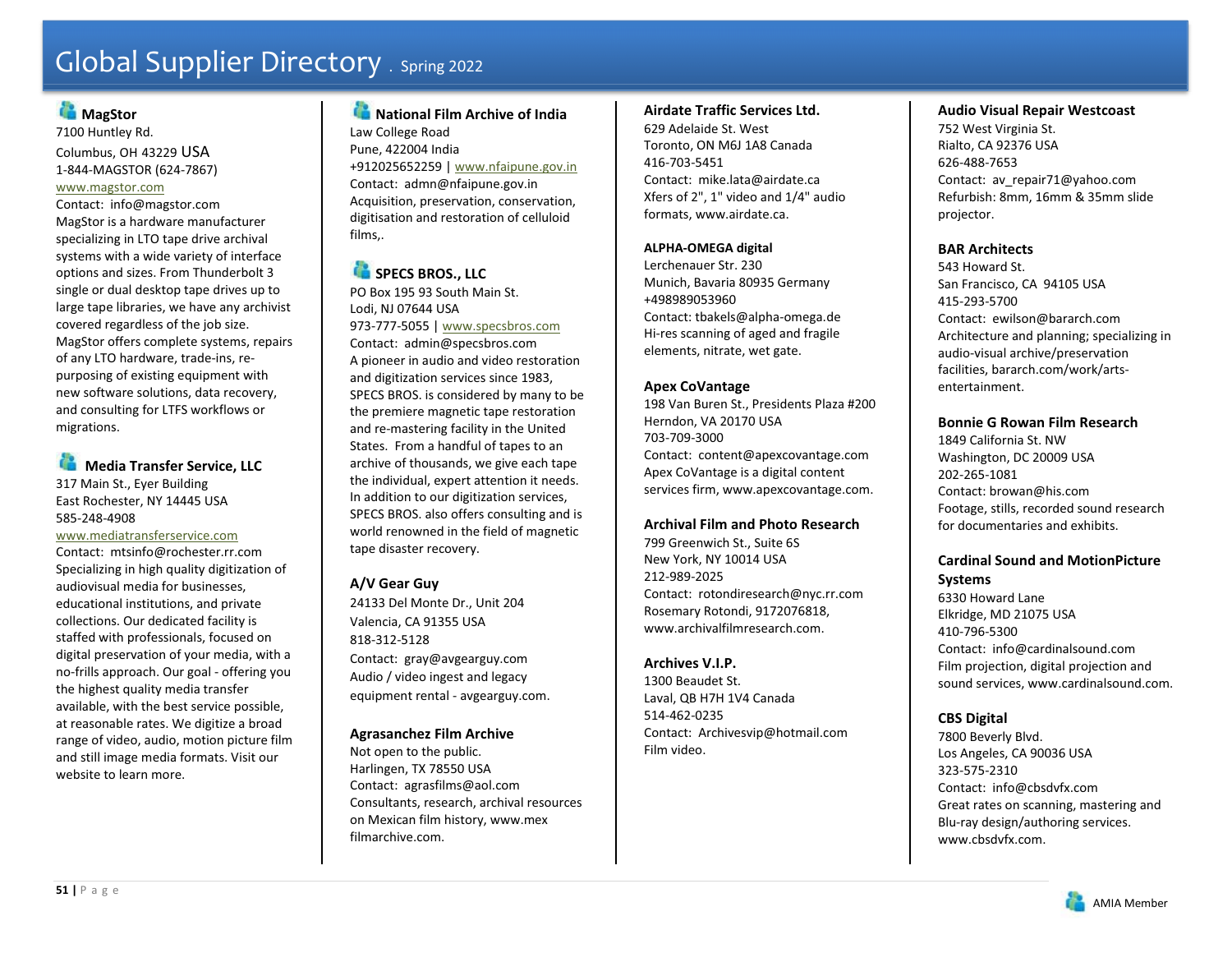### **Cinema Arts Inc.**

207 Lincoln Green Lane P.O. Box 452 Newfoundland, PA 18445 USA 570-676-4145 Contact: cinemaarts@gmail.com Full service motion picture film preservation laboratory, shrunken/damaged specialists.

# **Cornelia Emerson, Ph.D.**

5211 West 12th St. Los Angeles, CA 90019 USA 323-964-9983 Contact: corneliaemerson@gmail.com Federal/foundation grants and strategic planning for non-profit archives.

# **Cubic Restoration**

Donado 1651 0A Buenos Aires 1430 Argentina +5491165027483 Contact: restoration@cubic.com.ar Film cleaning, repair, scanning, digital restoration, color correction/mastering, www.cubic.com.ar.

# **Dance Heritage Coalition, Inc.**

1111 16th St. NW, Suite 300 Washington, DC 20036 USA 202-223-8392 Contact: dhc@danceheritage.org Assessments, advice, digitization for dance-related AV assets, www.dance heritage.org.

# **Dansk Film Digitization**

110 Leroy St. New York, NY 10014 USA 212-886-5230 Contact: kenneth@danskfilm digitization.com Comprehensive solutions to 16/35mm film digitization and preservation, www.danskfilmdigitization.com.

# **DiJiFi**

1166 Manhattan Ave., #201 Brooklyn, NY 11222 USA 646-519-2447 Contact: info@dijifi.com We digitize analog media including film from 8mm to 35mm.

# **EIDR**

1416 North 13th St. Boise, ID 83702 USA 208-629-5717 Contact: secretariat@eidr.org EIDR is a universal unique identifier for film/tv assets,https://eidr.org.

# **Essex Record Office**

Wharf Rd. Chelmsford, Essex CM2 6YT United Kingdom +44-33301-32467 Contact: ero.enquiry@essex.gov.uk Digitisation and consultancy services offered by archive professionals, Visit http://www.essexrecordoffice.co.uk/serv ices/.

# **G W Hannaway & Associates Inc.**

839 Pearl St. Boulder, CO 80302 USA 303-440-9631 Contact: info@gwha.com Digitizing from all videotape formats using broadcast quality decks, www.gwha.com.

# **Harbor Digitizing**

P.O. Box 2026 Friday Harbor, WA 98250 USA 360-913-2748 Contact: wordy@microship.com Home movie digitizing, stills, editing, publication, related services, harbordigitizing.com.

# **Hill Top Productions, LLC**

14 Pollito Rd. Santa Fe, NM 87508 USA 505-982-3191 Contact: info@hilltopproductionsllc.com Collaborative team based technical support for film festivals, www.hilltopproductionsllc.com.

# **Hillcrest Engineering**

5460 Angeles Vista Blvd. Los Angeles, CA 90043 USA 323-547-5476 Contact: gson6046@pacbell.net Machine shop services, repair of all types of film equipment.

# **Image Protection Services**

1123 South Flower St., Suite 101 Burbank, CA 91502 USA 818-434-7628 Contact: sean.coughlin@image protections.com We restore and digitize, www.imageprotections.com

# **Invensis Technologies Pvt Ltd**

1000 North West St., Suite 1200 Wilmington, DE 19801 302-261-9036 Contact: sales@invensis.net Invensis specializes in data entry/mining, catalogue management and more, https://www.invensis.net/.

# **Lauren Sorensen Consulting**

3521 Bellevue Ave., #8 Los Angeles, CA 90026 USA 510-859-8564 Contact: lauren.sorensen@gmail.com Cost effective consulting services: digital, moving image preservation & access http://www.laurensorensen.info/consulti ng.

### **Linear Cycle Productions**

Box 2608 North Hills, CA 91393-2608 USA 818-430-2608 Contact: details@accessiblylive offline.com Provides digitation of still and moving imagery (Photographic elements, videotapes).

# **Magic Shop, The**

49 Crosby St. New York, NY 10012 USA 212-226-7035 Contact: info@magicshopny.com 4-time GRAMMY Award-winning recording and restoration studio.

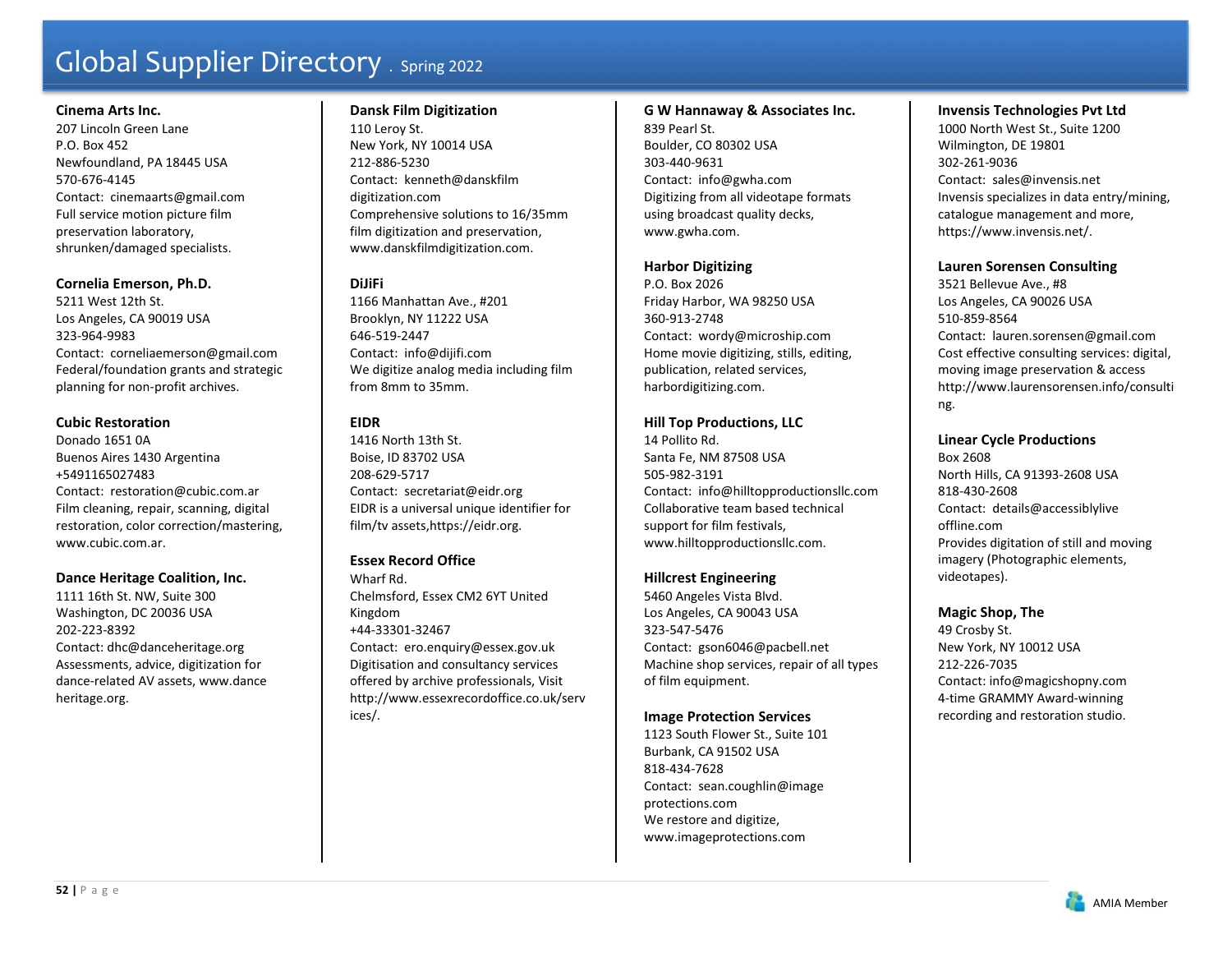#### **McMurray Stern**

15511 Carmenita Rd. Santa Fe Springs, CA 90670 USA 562-623-3000 Contact: mmurray@mcstern.com Climate controlled storage solutions for archival facilities, www.mcmurray stern.com.

#### **MediaGuru**

B-27, Sector 132 Noida, 201014 India +91 120 6627000 Contact: info@mediaguru.com Digitization, restoration, preservation of audio, video, film content document digitization and imaging.

# **Memnon Archiving Services Inc. a Sony company**

2719 East 10th St. Bloomington, IN 47408 USA 631-880-8685 Contact: andrew.dapuzzo@memnon.com We offer services to digitize/restore/preserve and provide access to classic/current AV recordings, www.memnon.com.

# **Metro Theatre Center Foundation,**

**The** P.O. Box 427418 San Francisco, CA 94114-7418 USA 415-829-8859 Contact: ron@indieplex.org Preserving culturally and historically significant home movies for studyresearch.

#### **Milestone Films**

38 George St. / P.O. Box 128 Harrington Park, NJ 07640 USA 201-767-3117 Contact: dennis@milestonefilms.com Independent film restoration, preservation and distribution on all media worldwide.

# **Motion History**

9218 Clear Dr. Denton, TX 76266 USA 504-343-2491 Contact: blaine@motionhistory.com Kinetta archival film scanning; NTSC collections consulting.

# **Motion Picture Information Service**

9923 Carter Rd. Bethesda, MD 20817 USA 301-365-3456 Contact: esavada@mac.com Customized copyright research reports. Reasonable fees. Quick service.

### **Motion Picture Projection Services**

3972 Albright Ave. Los Angeles, CA 90066 USA 310-890-2476 Contact: jessdaily@verizon.net Motion picture film projection, inspection, and archival consulting.

# **MPSLabo**

304 East Alameda Ave. Burbank, CA 91502 USA 818-208-3069 Contact: info@mpslabo.com MPS LABO is a new joint venture of Motion Picture Solutions UK/Labo Digital, www.mpslabo.com.

# **RIGHT NOW, EVERY DAY**

# **IS THROWBACK THURSDAY.**

# **YOUR IMAGES ARE TIMELESS. THAT'S OUR PROMISE.**

Iron Mountain Entertainment Services is proud to partner with the film industry to protect and activate your archives. Together we are preserving our collective cultural heritage.



LOS ANGELES, NASHVILLE, NEW YORK CITY, CHICAGO, LONDON, PARIS, TORONTO.

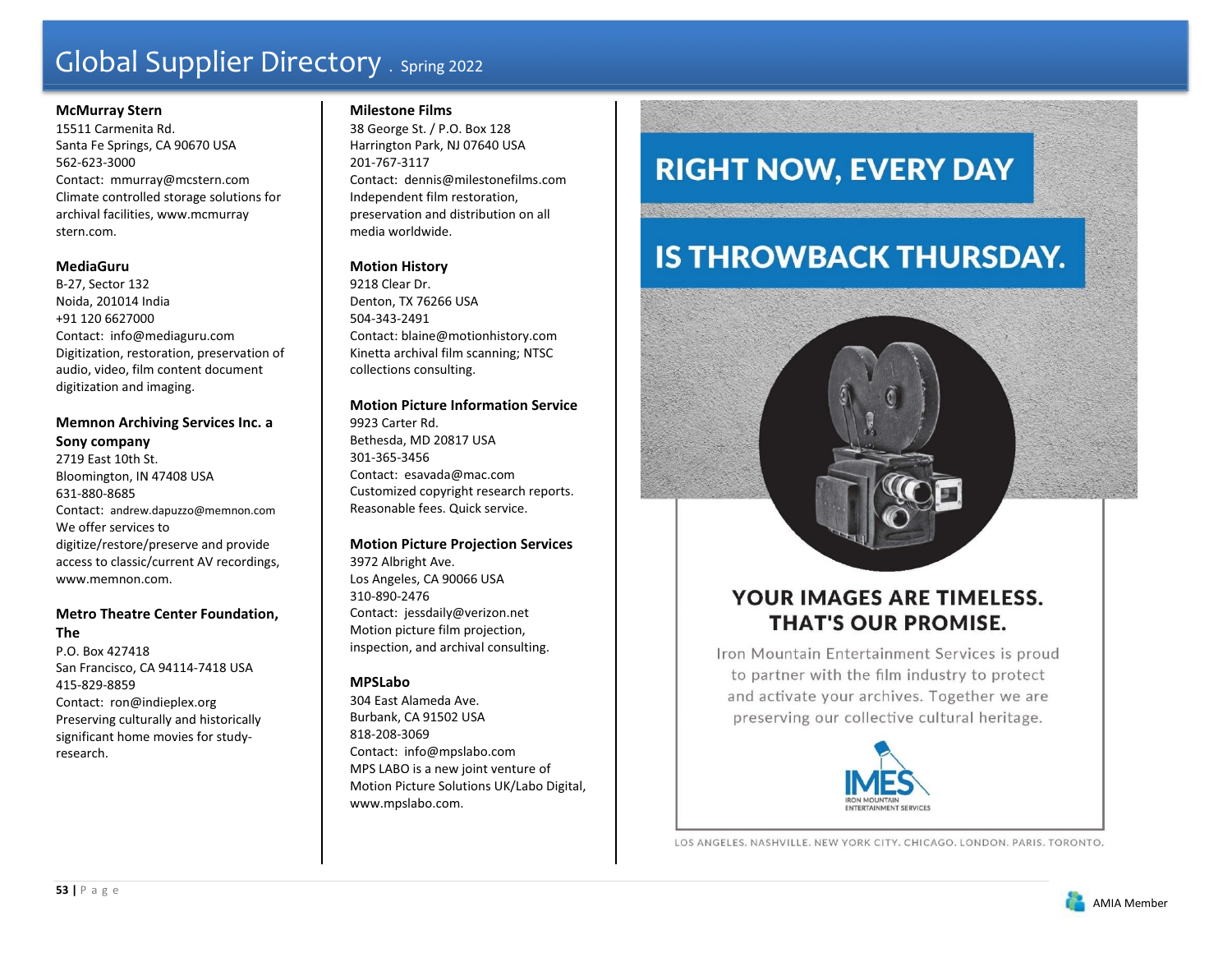#### **MTI Film**

1016 North Sycamore Ave. Hollywood, CA 90038 USA 323-465-6478 Contact: jim.hannafin@mtifilm.com World class digital film restoration services, www.mtifilm.com.

# **Music Hunter Distributing Co.**

6780 Moonlit Dr. Delray Beach, FL 33446 USA 561-450-7152 Contact: musichunternyc@gmail.com CDs, DVDs, Superior Service, absolutely lowest prices available.

#### **Nan Rubin**

Community Media Services 4093 Calle de Estrellas Las Cruces, NM 88012 USA 917-656-0886 Contact: nanrubin@gmail.com Specializing in grantwriting, strategic planning, partnerships, archive sustainability, promotion, nanrubin.net.

### **Nauck's Vintage Records**

22004 Sherrod Ln. Spring, TX 77389 USA 281-288-7826 Contact: nauck@78rpm.com Turntables, archeophones, phonographs, styli, sleeves, vintage recordings, archival resources, www.78rpm.com.

### **Nickerson Research, Inc.**

976 South La Cienaga Blvd., #696 Los Angeles, CA 90034 USA 323-965-9990 Contact: info@nickersonresearch.com Visual research, clearance, and licensing for creative media projects, http://www.nickersonresearch.com.

### **Novelco Malaysia Sdn Bhd**

14-3 Jalan SP2/2 Taman Serdang Perdana Seri Kembangan, Selangor 43300 Malaysia 60389425052 Contact: info@novelco.com.my Film scanners for 8,S8,9.5,16,35mm, film recorder, optical sound, www.mwanova.com.

# **Orange Logic**

49 Discovery, Suite 240 Irvine, CA 92618 USA 914-361-9175 karl@orangelogic.com www.orangelogic.com.

### **Pacifc Media Technologies, Inc.**

11112 Ventura Blvd. Studio City, CA 91604 USA 818-753-4700 Contact: rubeng@pmtmedia.tv PMT asset preservation - video digitization, film, image, archiving and consultation.

# **Periscope Film LLC**

3751 Motor Ave., #341474 Los Angeles, CA 90034 USA 800-709-6734 Contact: contact@periscopefilm.com Stock footage licensing. HD, 2k & 4k film transfer, www.periscopefilm.com.

### **Picturae Inc.**

888 Newark Ave. Jersey City, NJ 07306 USA 917-993-3924 Contact: r.jacobs@picturae.com World class rapid digitisation of cultural heritage, www.picturae.com.

#### **Pop Up Archive**

2355 Broadway, Suite 402 Oakland, CA 94612 USA 708-351-1049 Contact: edison@popuparchive.org Auto-transcripts, metadata, PBCore ingest, archive.org backup for digital audio, popuparchive.org.

#### **Premiere Pictures International, Inc.**

584 Castro St., #635 San Francisco, CA 94114 USA 415-829-8859 Contact: ron@indieplex.org Company licenses extensive historic and contemporary library of stock footage.

#### **Pro8mm**

2805 West Magnolia Blvd. Burbank, CA 91505 USA 818-848-5522 Contact: info@pro8mm.com Super8/16mm film processing. Unscheduled discounts, www.pro8mm.com.

#### **San Francisco Silent Film Festival / EYE Film Instiute Netherlands**

145 Ninth St., Suite 230 San Francisco, CA 94103-1828 USA 415-777-4908 Contact: info@silentfilm.org www.silentfilm.org.

# **Scene Savers**

424 Scott St. Covington, KY 41011 USA 859-292-5100 Contact: pcalardo@scenesavers.com Film, video, audio digitization, storage, and management, www.scenesavers.com.

# **Skyworks**

T30, Tideway Yard 125 Mortlake High St. London, SW14 8SN United Kingdom 0044 (0) 20 8878 1177 Contact: archive@skyworks.co.uk Largest HD aerial stock footage archive & filming specialist, www.skyworks.co.uk.

# **TK ONE LTD.**

Abbot House, 14-22 Vale Royal London, N7 9AU United Kingdom 44-2076099632 Contact: alf.penn@tkone.co.uk Archive film & tape digitisation & restoration, www.tkone.co.uk.

### **University Products, Inc.**

517 Main St. Holyoke, MA 1040 USA 8006281912 Contact: jadunphy@university products.com Leading supplier of archival storage products for audio/video, https://www.universityproducts.com.

### **V9 Digital**

3566 Olive St. St. Louis, MO 63108 314-312-8264 Contact: whess@ketc.org Our services include digitization, restoration, media asset management and retrieval services for enhancing content accessibility.

### **Xanadu Archives Ltd.**

2419 Paseo Del Rey Palm Springs, CA 92260 USA Contact: kjcsilentfilms@aol.com Research library, coming attraction slides specialist.